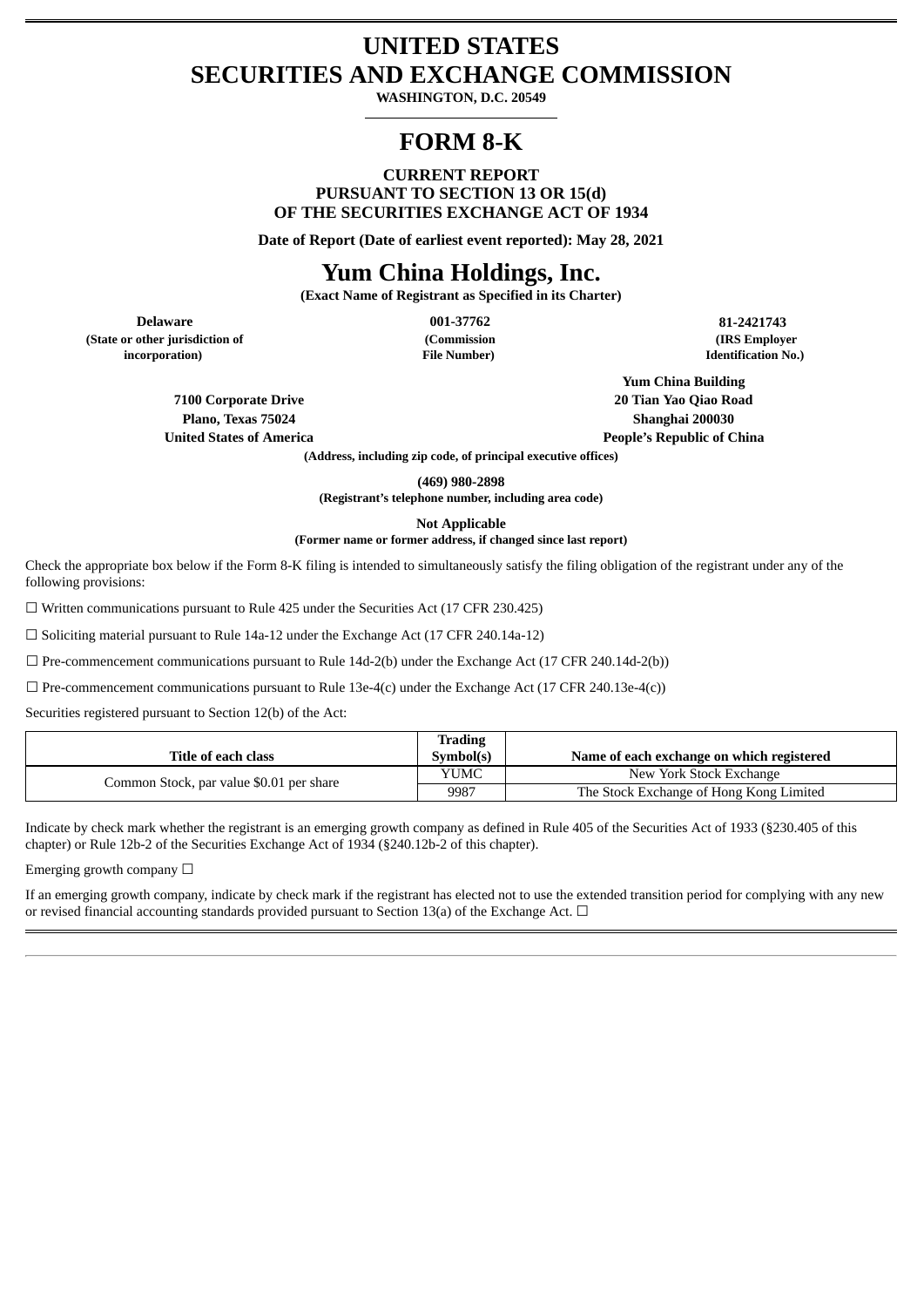#### **Item 5.03. Amendments to Articles of Incorporation or Bylaws; Change in Fiscal Year.**

At the 2021 annual meeting of stockholders (the "Annual Meeting") of Yum China Holdings, Inc. (the "Company") further described in Item 5.07 below, the Company's stockholders approved an amendment to the Company's Amended and Restated Certificate of Incorporation to allow stockholders holding at least 25% of the Company's outstanding shares the right to call special meetings of stockholders, subject to the requirements and procedures set forth in the Company's Amended and Restated Bylaws. On June 1, 2021, the Company filed with the Secretary of State of the State of Delaware an Amended and Restated Certificate of Incorporation reflecting the amendment described above, which became effective on June 1, 2021.

The Board of Directors also adopted amendments to the Company's Amended and Restated Bylaws, effective as of the effective date of the amendment to the Company's Amended and Restated Certificate of Incorporation, setting forth the holding period, procedural and informational requirements for stockholders seeking to call a special meeting.

The foregoing description of the amendments are qualified in their entirety by reference to the full text of the Amended and Restated Certificate of Incorporation and Amended and Restated Bylaws, which are attached hereto as Exhibit 3.1 and Exhibit 3.2, respectively, and incorporated herein by reference.

## **Item 5.07. Submission of Matters to a Vote of Security Holders.**

The Annual Meeting was held on Friday, May 28, 2021, at 8:00 a.m. Beijing/Hong Kong time (Thursday, May 27, 2021, at 8:00 p.m. U.S. Eastern time). A total of 361,865,160 shares, or 86.06% of the Company's outstanding common stock, were present virtually or represented by proxy at the Annual Meeting, constituting a quorum. At the Annual Meeting, the Company's stockholders: (i) elected the 10 director nominees listed below to serve until the 2022 annual meeting of the Company's stockholders; (ii) ratified the appointment of KPMG Huazhen LLP as the Company's independent auditor for 2021; (iii) approved, on an advisory basis, the Company's named executive officer compensation; and (iv) approved an amendment to the Company's Amended and Restated Certificate of Incorporation to allow stockholders holding at least 25% of the Company's outstanding shares the right to call special meetings.

Set forth below are the voting results for each of the proposals presented at the Annual Meeting:

Proposal 1: The election of 10 director nominees to serve until the 2022 annual meeting of the Company's stockholders:

| <b>Director Name</b> | For         | <b>Against</b> | <b>Abstain</b> | <b>Broker Non-Votes</b> |
|----------------------|-------------|----------------|----------------|-------------------------|
| Fred Hu              | 312,686,198 | 5,100,299      | 612,473        | 43,466,190              |
| Joey Wat             | 317,259,430 | 569,347        | 570,193        | 43,466,190              |
| Peter A. Bassi       | 317,224,411 | 584,677        | 589,882        | 43,466,190              |
| Edouard Ettedgui     | 316,338,904 | 1,470,422      | 589,644        | 43,466,190              |
| Cyril Han            | 317,230,712 | 574,402        | 593,856        | 43,466,190              |
| Louis T. Hsieh       | 310,498,393 | 7,315,572      | 585,005        | 43,466,190              |
| Ruby Lu              | 311,699,420 | 6,147,281      | 552,269        | 43,466,190              |
| Zili Shao            | 316,335,858 | 1,483,104      | 580,008        | 43,466,190              |
| William Wang         | 316,996,395 | 819,049        | 583,526        | 43,466,190              |
| Min (Jenny) Zhang    | 317,270,728 | 580,360        | 547,882        | 43,466,190              |

Proposal 2: The ratification of the appointment of KPMG Huazhen LLP as the Company's independent auditor for 2021:

| For<br>____                                                                                                                            | 'ainci            |            | Non-Votes<br>Kroker |
|----------------------------------------------------------------------------------------------------------------------------------------|-------------------|------------|---------------------|
| 360<br>$\mathcal{L}^{\text{max}}_{\text{max}}$ and $\mathcal{L}^{\text{max}}_{\text{max}}$ and $\mathcal{L}^{\text{max}}_{\text{max}}$ | $\sim$<br>$ \sim$ | $F^{\sim}$ |                     |

*Proposal 3: An advisory vote to approve the Company's named executive officer compensation:*

| ÷<br>For<br>_____ | הרורה                         | ¤tain.<br>_ _ _ _ | -Votes<br>Non-<br>__ |
|-------------------|-------------------------------|-------------------|----------------------|
| $\sim$<br>292     | $\sim$ $\sim$<br>-064<br>.956 | 000<br>2.960      | 190<br>A66           |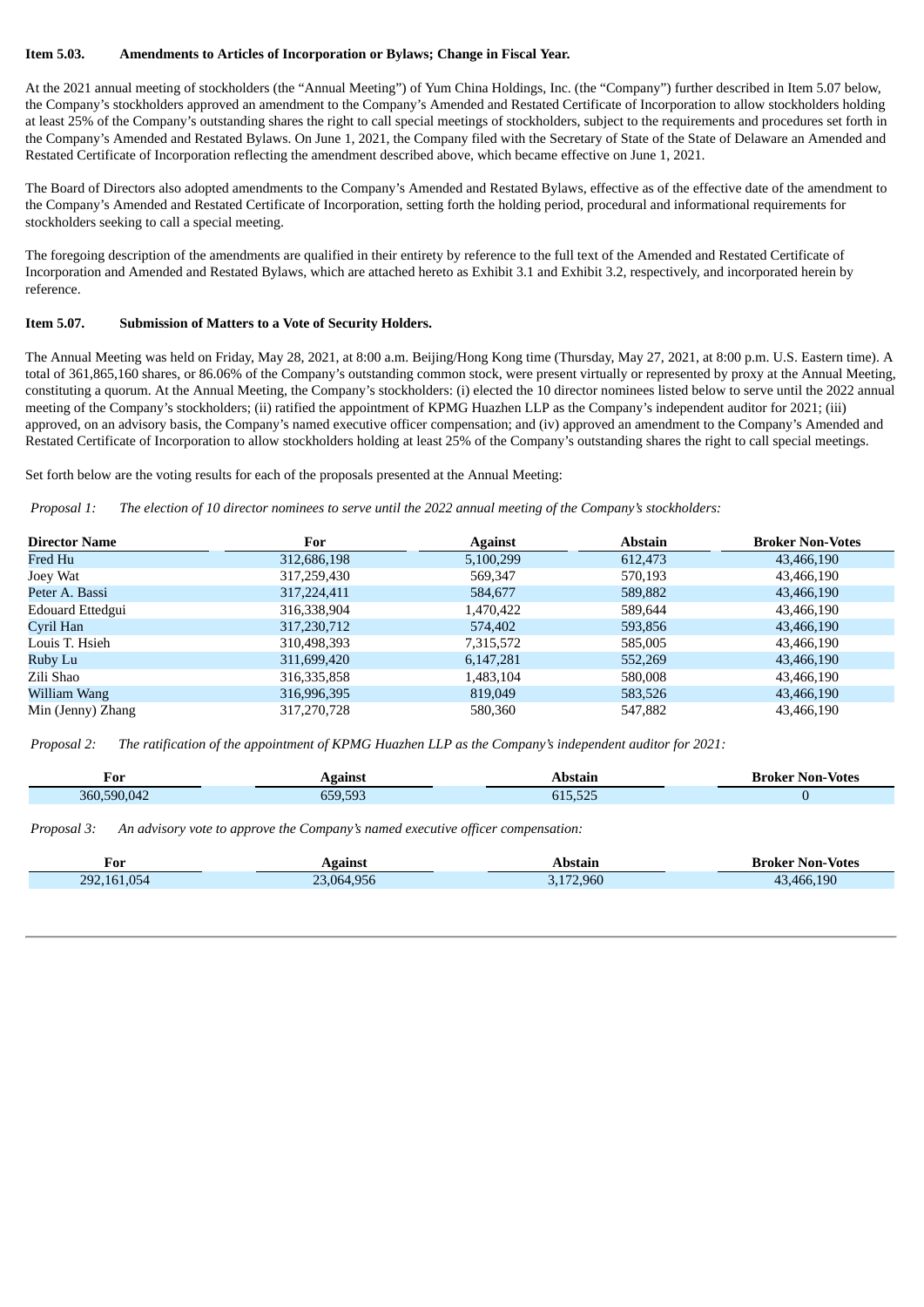Proposal 4: Approval of an amendment to the Company's Amended and Restated Certificate of Incorporation to allow stockholders holding at least *25% of the Company's outstanding shares the right to call special meetings:*

| For            | <b>\gainst</b> | `hstain_                         | <b>Broker Non-Votes</b> |
|----------------|----------------|----------------------------------|-------------------------|
| 720.883<br>ו ר | ,406,345       | $\mathbf{H}$<br>271<br>1,2/1,742 | .466.190                |

## **Item 9.01. Financial Statements and Exhibits.**

(d) Exhibits.

The following exhibits are furnished with this report:

| Exhibit No. | <b>Exhibit Description</b>                                                    |
|-------------|-------------------------------------------------------------------------------|
|             | Amended and Restated Certificate of Incorporation of Yum China Holdings, Inc. |
| 3.2         | Amended and Restated Bylaws of Yum China Holdings, Inc.                       |
| 104         | Cover Page Interactive Data File (embedded within the Inline XBRL document)   |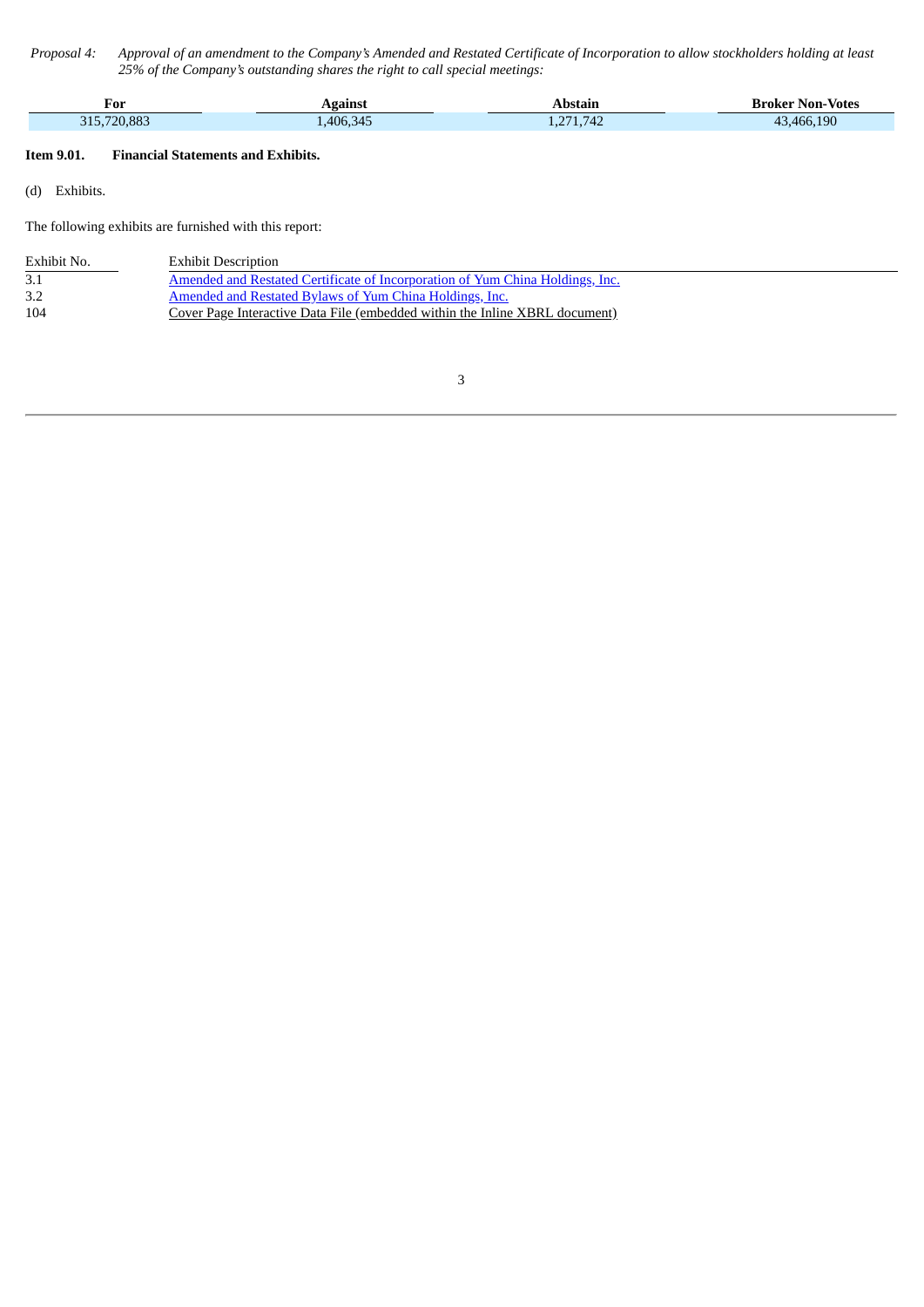## **SIGNATURES**

Pursuant to the requirements of the Securities Exchange Act of 1934, the registrant has duly caused this report to be signed on its behalf by the undersigned hereunto duly authorized.

YUM CHINA HOLDINGS, INC.

By: /s/ Joseph Chan

Name: Joseph Chan Title: Chief Legal Officer

Date: June 2, 2021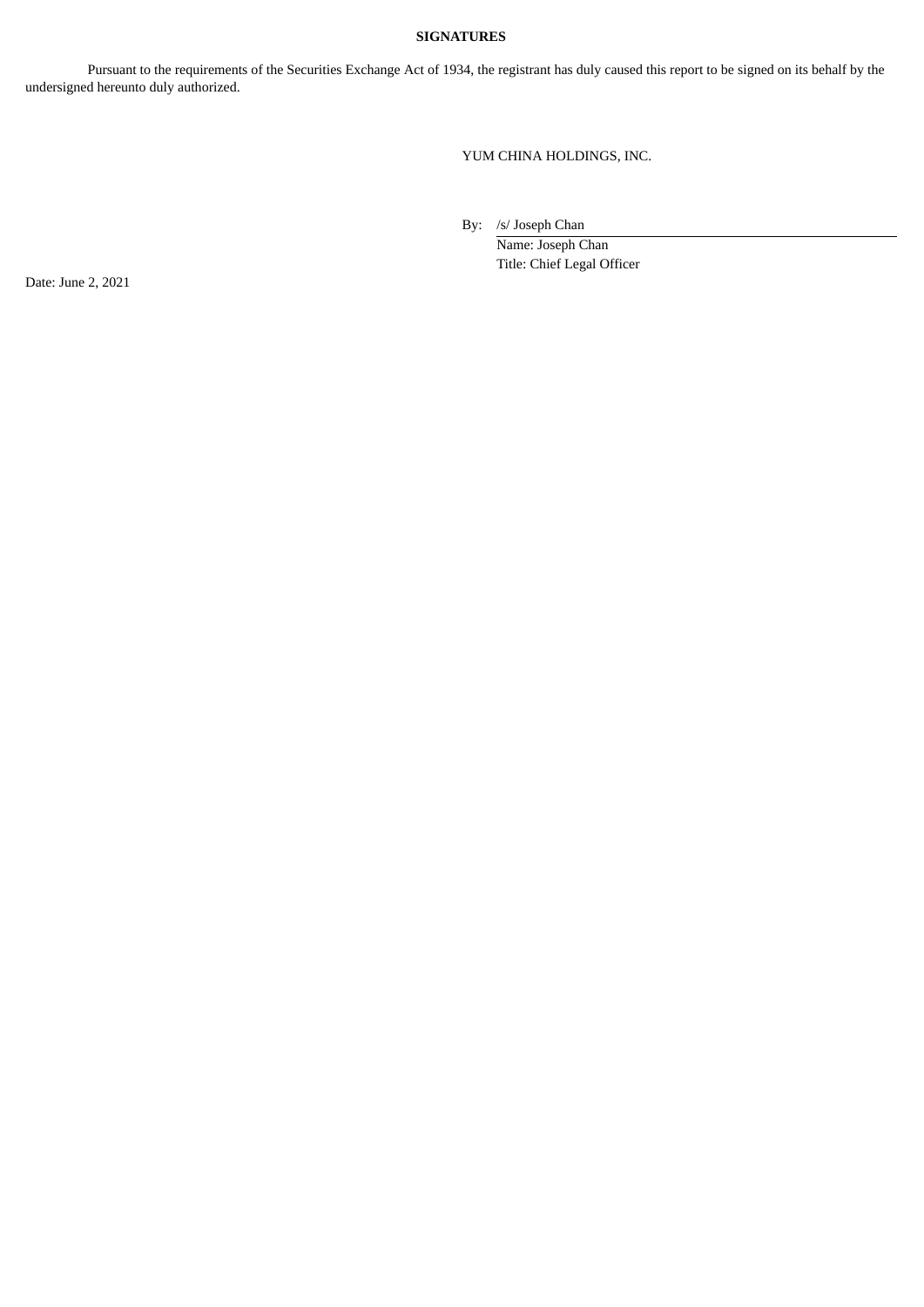## **AMENDED AND RESTATED CERTIFICATE OF INCORPORATION**

**OF**

#### **YUM CHINA HOLDINGS, INC.**

<span id="page-4-0"></span>Yum China Holdings, Inc., a corporation organized and existing under the laws of the State of Delaware (the "Corporation"), pursuant to Sections 242 and 245 of the General Corporation Law of the State of Delaware, as the same may be amended (the "DGCL"), hereby certifies as follows:

- 1. The name of the Corporation is Yum China Holdings, Inc. The Corporation was incorporated under the name "Yum! China Holding, Inc." by filing a Certificate of Incorporation with the Secretary of State of the State of Delaware on April 1, 2016.
- 2. This Amended and Restated Certificate of Incorporation was duly adopted in accordance with the provisions of Sections 242 and 245 of the DGCL.
- 3. Effective as of 12:01 p.m. Eastern time on June 1, 2021, the text of the Amended and Restated Certificate of Incorporation is hereby further amended and restated to read in its entirety as follows:

FIRST: The name of the corporation is Yum China Holdings, Inc.

SECOND: The purpose of the Corporation is to engage in any lawful act or activity for which corporations may be organized under the DGCL.

THIRD: The number of shares of stock which the Corporation shall have authority to issue 1,100,000,000 shares, par value \$0.01 per share, of which 1,000,000,000 shares shall be Common Stock, and of which 100,000,000 shares shall be Preferred Stock, with the following powers, preferences and rights, and qualifications, limitations and restrictions.

(a) Except as otherwise provided by law, each share of Common Stock shall have one vote, and, except as otherwise provided in respect of any series of Preferred Stock hereafter issued, the exclusive voting power for all purposes shall be vested in the holders of the Common Stock. In the event of any liquidation, dissolution or winding up of the Corporation, whether voluntary or involuntary, the holders of the Common Stock shall be entitled, after payment or provision for payment of the debts and other liabilities of the Corporation and the amount to which the holders of any series of Preferred Stock hereafter issued having a preference on distribution in the liquidation, dissolution or winding up of the Corporation shall be entitled, to share ratably in the remaining net assets of the Corporation.

(b) Preferred Stock may be issued in one or more series, from time to time, with each such series to consist of such number of shares and to have such voting powers relative to other classes or series of Preferred Stock, if any, or Common Stock, full or limited or no voting powers, and such designations, preferences and relative, participating, optional or other special rights, and the qualifications, limitations or restrictions thereof, as shall be stated in the resolution or resolutions and certificate of designation providing for the issuance of such series adopted by the board of directors of the Corporation (the "Board of Directors"), and the Board of Directors is hereby expressly vested with the authority, to the fullest extent now or hereafter permitted by applicable law, to adopt any such resolution or resolutions.

(c) The Board of Directors has created a series of 10,000,000 shares of Preferred Stock designated as "Series A Junior Participating Preferred Stock" by filing a Certificate of Designations of the Corporation with the Secretary of State of the State of Delaware, and the voting powers, designations, preferences and relative, participating, optional or other special rights, and the qualifications, limitations or restrictions thereof, of the Series A Junior Participating Preferred Stock are set forth in Appendix A hereto and are incorporated herein by reference.

FOURTH: The address of the registered office of the Corporation in the State of Delaware is Corporation Trust Center, 1209 Orange Street, Wilmington, Delaware 19801, New Castle County. The name of the Corporation's registered agent is The Corporation Trust Company. The Corporation may have such other offices,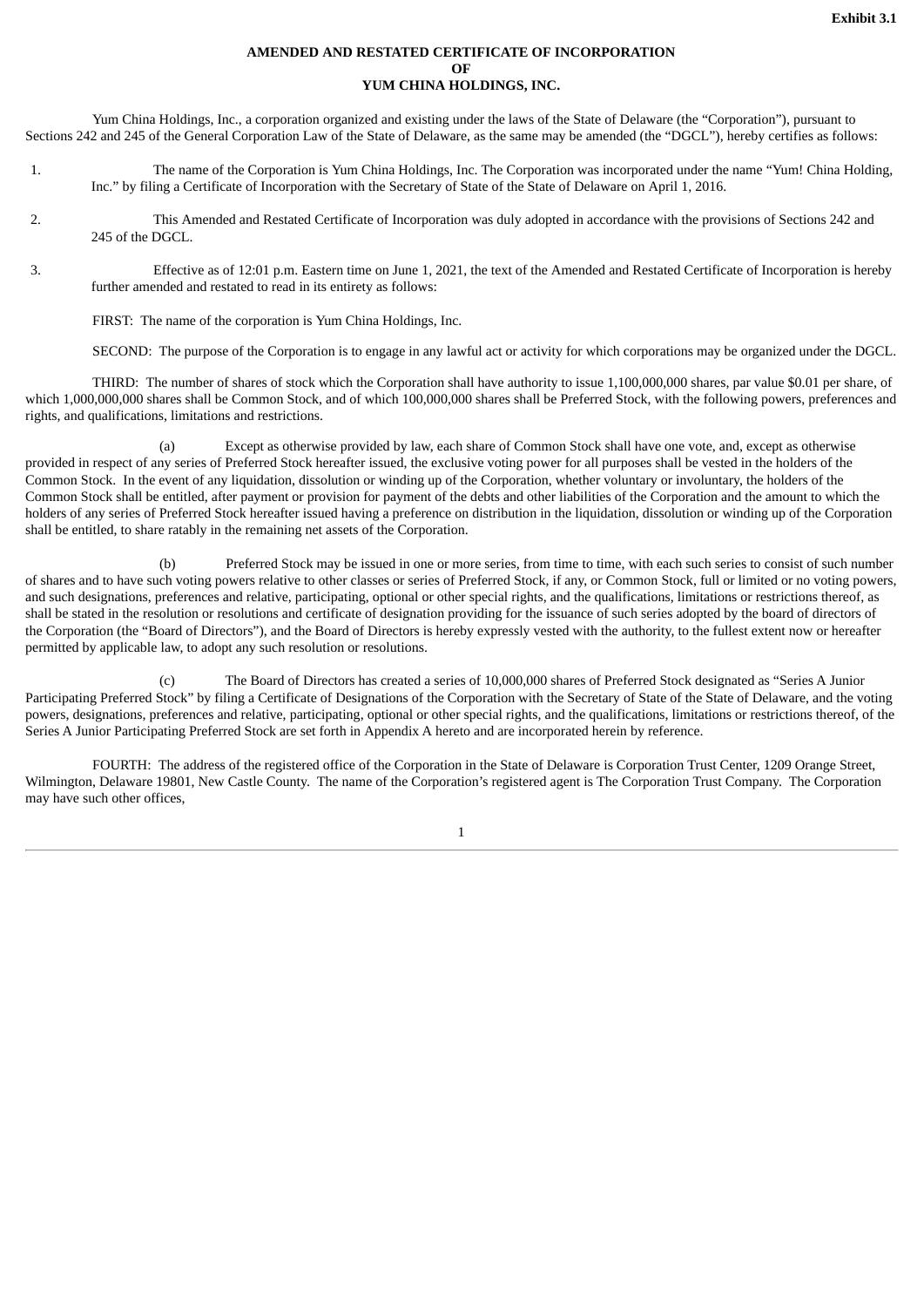either within or without the State of Delaware, as the Board of Directors may designate or as the business of the Corporation may from time to time require.

FIFTH: No holder of any share of capital stock of the Corporation, whether now or hereafter authorized, shall have any preemptive right to subscribe for or to purchase any shares of capital stock or other securities of the Corporation, nor have any right to cumulate such holder's votes for the election of Directors (as defined below). Any action required or permitted to be taken by the stockholders of the Corporation (the "Stockholders") must be effected at a duly called annual or special meeting of the Stockholders and may not be effected by any consent in writing in lieu of a meeting.

SIXTH: The term of existence of the Corporation shall be perpetual.

SEVENTH: The following provisions are intended for the management of the business and for the regulation of the affairs of the Corporation, and it is expressly provided that the same are intended to be in furtherance and not in limitation of the powers conferred by statute:

(a) The business and affairs of the Corporation shall be managed by or under the direction of the Board of Directors. In addition to the powers and authorities by this Amended and Restated Certificate of Incorporation expressly conferred upon it, the Board of Directors may exercise all such powers of the Corporation and do all such lawful acts and things as are not by statute or by this Amended and Restated Certificate of Incorporation or by the bylaws of the Corporation (as amended from time to time in accordance with the provisions thereof, the "Bylaws") required to be exclusively exercised or done by the Stockholders.

(b) Special meetings of the Stockholders may be called exclusively: (i) by the Board of Directors; (ii) by the Chairman of the Board of Directors, the Corporation's Chief Executive Officer or the Corporation's Secretary, in each case with the concurrence of a majority of the Board of Directors; or (iii) by the Corporation's Secretary upon written request by Stockholders owning at least twenty five (25) percent of all outstanding shares of common stock of the Corporation as determined pursuant to the Bylaws and who otherwise comply with such other requirements and procedures set forth in the Bylaws, as now or hereinafter in effect. Special meetings of Stockholders shall be held at such places and times as determined by the Board of Directors in its discretion. Advance notice of stockholder nominations for the election of Directors and of business to be brought before any meeting of the Stockholders shall be given in the manner provided in the Bylaws.

(c) The number of directors of the Corporation ("Directors") constituting the Board of Directors shall not be less than three nor more than fifteen. Within such limit, the number of members of the entire Board of Directors shall be fixed from time to time exclusively by the Board of Directors, subject to the rights of holders of any series of Preferred Stock with respect to the election of Directors, if any. During any period when the holders of any series of Preferred Stock have the right to elect additional Directors as provided for or fixed pursuant to the provisions of Article Third above, then upon commencement and for the duration of the period during which such right continues, the then otherwise total authorized number of Directors shall automatically be increased by such specified number of Directors and the holders of such Preferred Stock shall be entitled to elect the additional Directors so provided for or fixed pursuant to such provisions.

(d) Prior to the third annual meeting of Stockholders, the Board of Directors shall be classified into three classes: Class I; Class II; and Class III. Each class shall consist, as nearly as possible, of one-third of the total number of Directors constituting the entire Board of Directors and the allocation (including the initial allocation) of Directors among the three classes shall be determined by the Board of Directors. The initial Class I Directors shall serve for a term expiring at the first annual meeting of Stockholders following October 31, 2016; the initial Class II Directors shall serve for a term expiring at the second annual meeting of Stockholders following October 31, 2016; and the initial Class III Directors shall serve for a term expiring at the third annual meeting of Stockholders following October 31, 2016. Directors elected to replace initial Class I and Class II Directors shall serve terms expiring at the third annual meeting of Stockholders following October 31, 2016. Each Director in each class shall hold office until his or her successor is duly elected and qualified or until his or her earlier death, resignation or removal. If the number of Directors is changed, any increase or decrease shall be apportioned among the classes so as to maintain the number of Directors in each class as nearly equal as possible.

 $\mathcal{P}$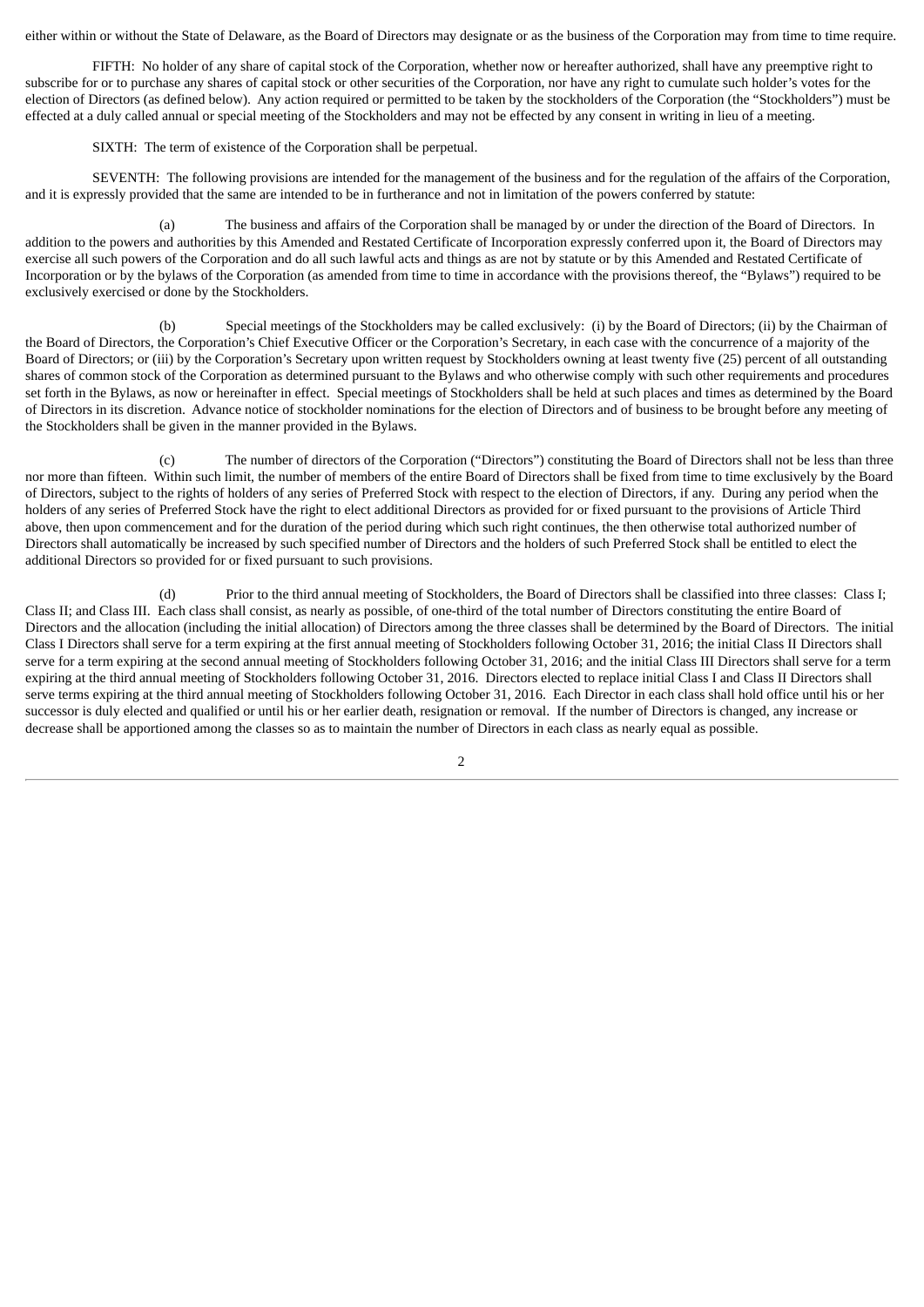(e) From and including the third annual meeting of Stockholders, each Director shall be elected to serve a term of one year, with each Director's term to expire at the annual meeting next following the Director's election. Notwithstanding the expiration of the term of a Director, the Director shall continue to hold office until a successor shall be elected and qualified or until his or her earlier death, resignation or removal.

(f) Directors may be removed: (i) prior to the third annual meeting of Stockholders, only for cause by the affirmative vote of a majority of the voting power of outstanding Common Stock; and (ii) from and including the third annual meeting of Stockholders, with or without cause by the affirmative vote of a majority of the voting power of outstanding Common Stock.

(g) A vacancy occurring on the Board of Directors, including, without limitation, a vacancy resulting from an increase in the number of Directors or from the failure by Stockholders to elect the full authorized number of Directors, may only be filled by a majority of the remaining Directors or by the sole remaining Director in office. In the event of the death, resignation or removal of a Director during his or her elected term of office, his or her successor shall serve for the remainder of the full term of the directorship in which the vacancy occurred and until a successor is elected and qualified or until his or her earlier death, resignation or removal.

(h) The Board of Directors is expressly authorized to adopt, amend or repeal the Bylaws, in whole or in part, without any action on the part of the Stockholders;

(i) The Corporation shall have the right, subject to any express provisions or restrictions herein or in the Bylaws, from time to time, to amend, alter or repeal any provision of this Amended and Restated Certificate of Incorporation in any manner now or hereafter provided by law.

(j) The Board of Directors may create and make appointments to one or more committees of the Board of Directors comprised exclusively of Directors who will serve at the pleasure of the Board of Directors and who may have and exercise such powers of the Board of Directors in directing the management of the business and affairs of the Corporation as the Board of Directors may delegate, in its sole discretion, consistent with the provisions of the DGCL and this Amended and Restated Certificate of Incorporation.

(k) Unless and except to the extent the Bylaws so require, the election of Directors need not be by written ballot.

#### EIGHTH:

(a) A Director shall not be personally liable to the Corporation or the Stockholders for monetary damages for breach of fiduciary duty as a Director, except to the extent such exemption from liability or limitation thereof is not permitted under the DGCL as the same exists or may hereafter be amended.

(b) Each Director and officer of the Corporation who was or is made a party or is threatened to be made a party to or is involved in any action, suit or proceeding, whether civil, criminal, administrative or investigative (hereinafter a "proceeding"), by reason of the fact that he or she, or a person of whom he or she is the legal representative, is or was a Director or officer of the Corporation or is or was serving at the request of the Corporation as a director, officer, employee or agent of another corporation or of a partnership, joint venture, trust or other enterprise, including, without limitation, service with respect to employee benefit plans, whether the basis of such proceeding is alleged action in an official capacity as a director, officer, employee or agent or in any other capacity while serving as a director, officer, employee or agent, shall be indemnified and held harmless by the Corporation to the fullest extent authorized by the DGCL, as the same exists or may hereafter be amended (but, in the case of any such amendment, to the fullest extent permitted by law, only to the extent that such amendment permits the Corporation to provide broader indemnification rights than said law permitted the Corporation to provide prior to such amendment), against all expense, liability and loss (including, without limitation, attorneys' fees, judgments, fines, amounts paid or to be paid in settlement, and excise taxes or penalties arising under the Employee Retirement Income Security Act of 1974, as the same may be amended) reasonably incurred or suffered by such person in connection therewith and such indemnification shall continue as to a person who has ceased to be a director, officer, employee or agent and shall inure to the benefit of his or her heirs, executors and administrators; provided, however, that, except as provided in paragraph (c) of this Article, the Corporation shall indemnify any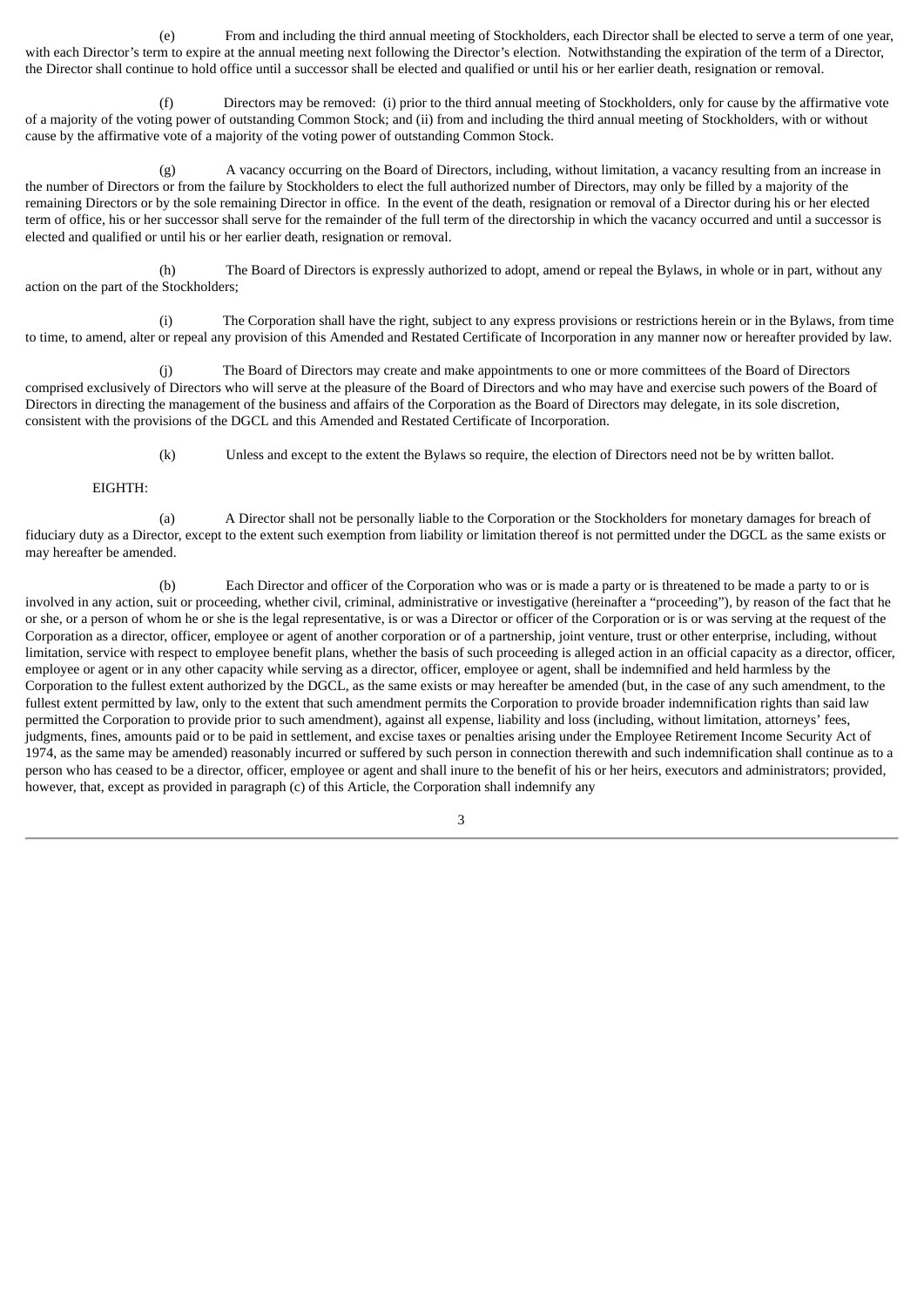such person seeking indemnification in connection with a proceeding (or part thereof) initiated by such person only if such proceeding (or part thereof) was authorized by the Board of Directors. The right to indemnification conferred in this Article Eighth shall be a contract right and shall include the right to be paid by the Corporation the expenses incurred in defending any such proceeding in advance of its final disposition; provided, however, that, if the DGCL requires, the payment of such expenses incurred by a Director or officer in his or her capacity as a Director or officer in advance of the final disposition of a proceeding, shall be made only upon delivery to the Corporation of an undertaking, by or on behalf of such Director or officer, to repay all amounts so advanced if it shall ultimately be determined that such Director or officer is not entitled to be indemnified under this Article Eighth or otherwise. The Corporation may, by action of the Board of Directors, provide indemnification to employees and agents of the Corporation or another corporation, partnership, joint venture, trust or other enterprise with the same scope and effect as the foregoing indemnification of Directors and officers.

(c) If a claim under paragraph (b) of this Article is not paid in full by the Corporation within thirty days after a written claim has been received by the Corporation, the claimant may at any time thereafter bring suit against the Corporation to recover the unpaid amount of the claim and, if successful in whole or in part, the claimant shall be entitled to be paid also the expense of prosecuting such claim. It shall be a defense to any such action (other than an action brought to enforce a claim for expenses incurred in defending any proceeding in advance of its final disposition where the required undertaking, if any is required, has been tendered to the Corporation) that the claimant has not met the standards of conduct which make it permissible under the DGCL for the Corporation to indemnify the claimant for the amount claimed, but the burden of proving such defense shall be on the Corporation. Neither the failure of the Corporation (including, without limitation, its Board of Directors, independent legal counsel, or the Stockholders) to have made a determination prior to the commencement of such action that indemnification of the claimant is proper in the circumstances because he or she has met the applicable standard of conduct set forth in the DGCL, nor an actual determination by the Corporation (including, without limitation, its Board of Directors, independent legal counsel, or the Stockholders) that the claimant has not met such applicable standard of conduct, shall be a defense to the action or create a presumption that the claimant has not met the applicable standard of conduct.

(d) The right to indemnification and the payment of expenses incurred in defending a proceeding in advance of its final disposition conferred in this Article Eighth shall not be exclusive of any other right which any person may have or hereafter acquire under any statute, provision of this Amended and Restated Certificate of Incorporation, bylaw, agreement, vote of Stockholders or disinterested Directors or otherwise.

(e) The Corporation may maintain insurance, at its expense, to protect itself and any Director, officer, employee or agent of the Corporation or any director, officer, employee or agent of another corporation, partnership, joint venture, trust or other enterprise against any such expense, liability or loss, whether or not the Corporation would have the power to indemnify such person against such expense, liability or loss under the DGCL.

(f) Any amendment, repeal or modification of any provision of this Article Eighth shall, unless otherwise required by law, be prospective only (except to the extent such amendment, repeal or modification permits the Corporation to further limit or eliminate the liability of Directors or officers) and shall not adversely affect any right or protection of any current or former Director or officer of the Corporation existing hereunder at the time of such amendment, repeal or modification with respect to any act or omission occurring prior to such amendment, repeal or modification.

NINTH: Unless the Corporation consents in writing to the selection of an alternative forum, the sole and exclusive forum for (a) any derivative action or proceeding brought or purporting to be brought on behalf of the Corporation, (b) any action asserting a claim for or based on a breach of a fiduciary duty owed by any current or former Director, officer, employee or agent of the Corporation to the Corporation or to the Stockholders, including, without limitation, a claim alleging the aiding and abetting of such a breach of fiduciary duty, (c) any action asserting a claim against the Corporation or any current or former Director, officer, employee or agent of the Corporation arising pursuant to any provision of the DGCL, this Amended and Restated Certificate of Incorporation or the Bylaws (as either may be amended from time to time), (d) any action asserting a claim related to or involving the Corporation that is governed by the internal affairs doctrine, or (e) any action asserting an "internal corporate claim" as that term is defined in Section 115 of the DGCL, shall be a state court located within the State of Delaware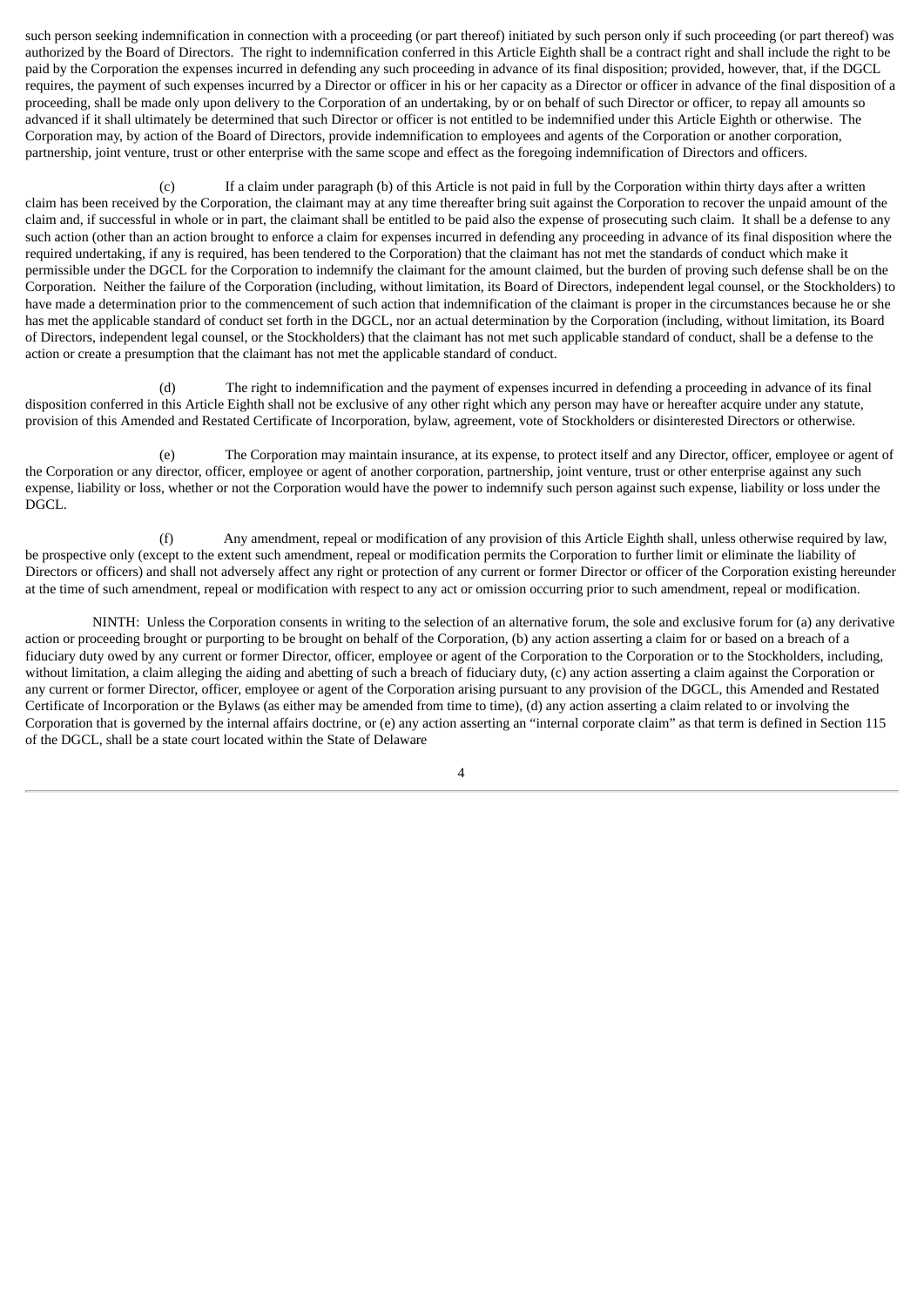(or, if no state court located within the State of Delaware has jurisdiction, the federal court for the District of Delaware).

TENTH: If any provision or provisions of this Amended and Restated Certificate of Incorporation shall be held to be invalid, illegal or unenforceable as applied to any circumstance for any reason whatsoever, the validity, legality and enforceability of such provision in any other circumstance and of the remaining provisions of this Amended and Restated Certificate of Incorporation shall not in any way be affected or impaired thereby.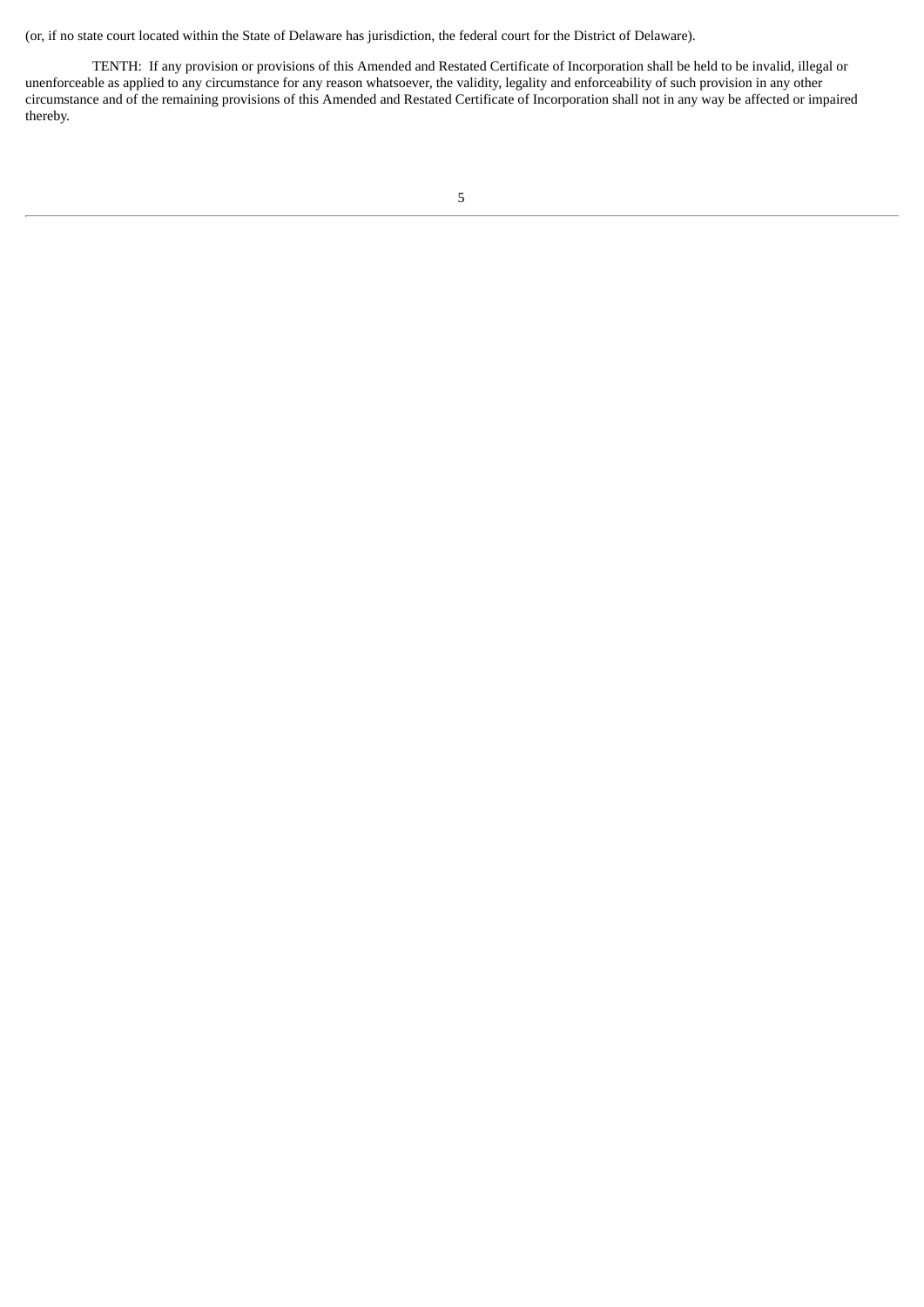IN WITNESS WHEREOF, the Corporation has duly executed this Amended and Restated Certificate of Incorporation as of the 1st day of June,

## YUM CHINA HOLDINGS, INC.

| By:   | /s/ Joseph Chan     |
|-------|---------------------|
| Name: | Joseph Chan         |
| Title | Chief Legal Officer |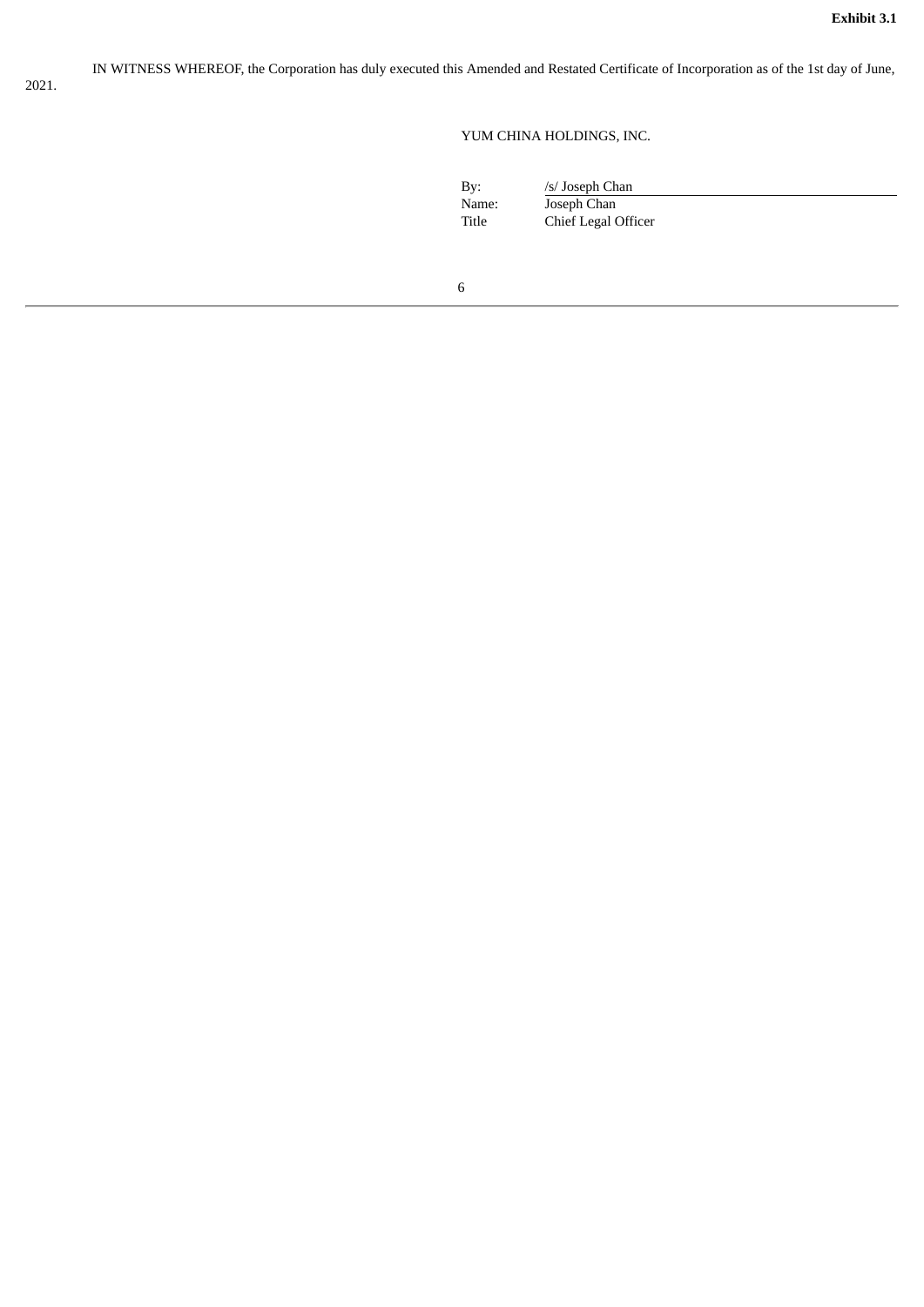#### **APPENDIX A**

## CERTIFICATE OF DESIGNATIONS of SERIES A JUNIOR PARTICIPATING PREFERRED STOCK of YUM CHINA HOLDINGS, INC.

#### **(Pursuant to Section 151 of the Delaware General Corporation Law)**

Yum China Holdings, Inc., a corporation organized and existing under the General Corporation Law of the State of Delaware (hereinafter called the "Corporation"), hereby certifies that the following resolution was adopted by a duly authorized Committee of the Board of Directors of the Corporation as required by Section 151 of the General Corporation Law by written consent in lieu of a meeting:

RESOLVED, that pursuant to the authority granted to and vested in the ChinaCo Spin Committee (hereinafter called the "Spin Committee") of the Board of Directors of this Corporation (hereinafter called the "Board of Directors") in accordance with the provisions of the Certificate of Incorporation, the Spin Committee, on behalf of, and as authorized by, the Board of Directors, hereby creates a series of Preferred Stock, par value \$0.01 per share, of the Corporation (the "Preferred Stock"), and hereby states the designation and number of shares, and fixes the relative rights, preferences, and limitations thereof as follows:

#### Series A Junior Participating Preferred Stock:

Section 1. Designation and Amount. The shares of such series shall be designated as "Series A Junior Participating Preferred Stock" (the "Series A Preferred Stock") and the number of shares constituting the Series A Preferred Stock shall be 10,000,000. Such number of shares may be increased or decreased by resolution of the Board of Directors; provided that no decrease shall reduce the number of shares of Series A Preferred Stock to a number less than the number of shares then outstanding plus the number of shares reserved for issuance upon the exercise of outstanding options, rights or warrants or upon the conversion of any outstanding securities issued by the Corporation convertible into Series A Preferred Stock.

#### Section 2. Dividends and Distributions.

(A) Subject to the rights of the holders of any shares of any series of Preferred Stock (or any similar stock) ranking prior and superior to the Series A Preferred Stock with respect to dividends, the holders of shares of Series A Preferred Stock, in preference to the holders of Common Stock, par value \$0.01 per share (the "Common Stock"), of the Corporation, and of any other junior stock, shall be entitled to receive, when, as and if declared by the Board of Directors out of funds legally available for the purpose, quarterly dividends payable in cash on the first day of March, June, September and December in each year (each such date being referred to herein as a "Quarterly Dividend Payment Date"), commencing on the first Quarterly Dividend Payment Date after the first issuance of a share or fraction of a share of Series A Preferred Stock, in an amount per share (rounded to the nearest cent) equal to the greater of (a) \$1 or (b) subject to the provision for adjustment hereinafter set forth, 100 times the aggregate per share amount of all cash dividends, and 100 times the aggregate per share amount (payable in kind) of all non-cash dividends or other distributions, other than a dividend payable in shares of Common Stock or a subdivision of the outstanding shares of Common Stock (by reclassification or otherwise), declared on the Common Stock since the immediately preceding Quarterly Dividend Payment Date or, with respect to the first Quarterly Dividend Payment Date, since the first issuance of any share or fraction of a share of Series A Preferred Stock. In the event the Corporation shall at any time declare or pay any dividend on the Common Stock payable in shares of Common Stock, or effect a subdivision or combination or consolidation of the outstanding shares of Common Stock (by reclassification or otherwise than by payment of a dividend in shares of Common Stock) into a greater or lesser number of shares of Common Stock, then in each such case the amount to which holders of shares of Series A Preferred Stock were entitled immediately prior to such event under clause (b) of the preceding sentence shall be adjusted by multiplying such amount by a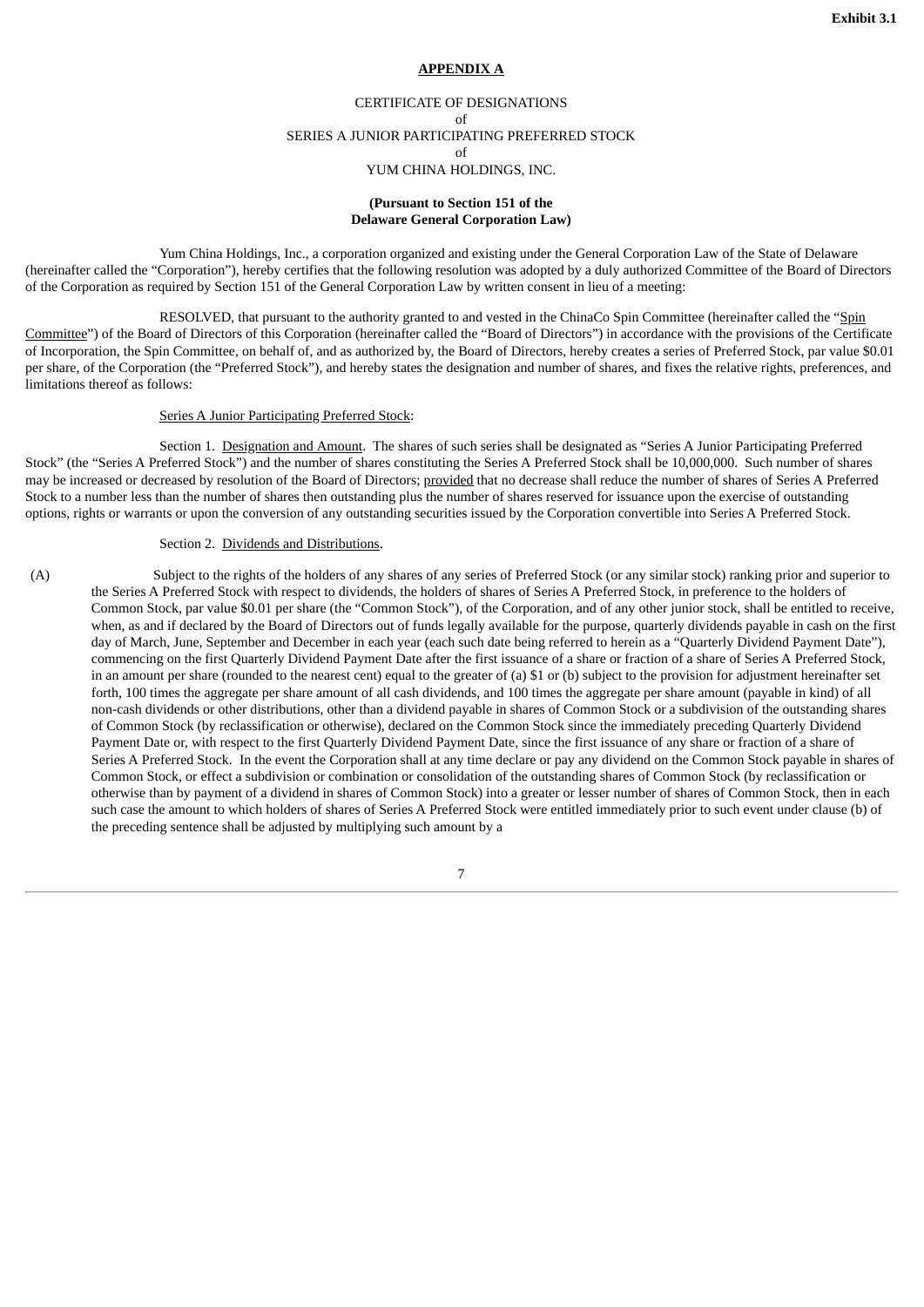fraction, the numerator of which is the number of shares of Common Stock outstanding immediately after such event and the denominator of which is the number of shares of Common Stock that were outstanding immediately prior to such event.

- (B) The Corporation shall declare a dividend or distribution on the Series A Preferred Stock as provided in paragraph (A) of this Section immediately after it declares a dividend or distribution on the Common Stock (other than a dividend payable in shares of Common Stock); provided that, in the event no dividend or distribution shall have been declared on the Common Stock during the period between any Quarterly Dividend Payment Date and the next subsequent Quarterly Dividend Payment Date, a dividend of \$1 per share on the Series A Preferred Stock shall nevertheless be payable on such subsequent Quarterly Dividend Payment Date.
- (C) Dividends shall begin to accrue and be cumulative on outstanding shares of Series A Preferred Stock from the Quarterly Dividend Payment Date next preceding the date of issue of such shares, unless the date of issue of such shares is prior to the record date for the first Quarterly Dividend Payment Date, in which case dividends on such shares shall begin to accrue from the date of issue of such shares, or unless the date of issue is a Quarterly Dividend Payment Date or is a date after the record date for the determination of holders of shares of Series A Preferred Stock entitled to receive a quarterly dividend and before such Quarterly Dividend Payment Date, in either of which events such dividends shall begin to accrue and be cumulative from such Quarterly Dividend Payment Date. Accrued but unpaid dividends shall not bear interest. Dividends paid on the shares of Series A Preferred Stock in an amount less than the total amount of such dividends at the time accrued and payable on such shares shall be allocated pro rata on a share-by-share basis among all such shares at the time outstanding. The Board of Directors may fix a record date for the determination of holders of shares of Series A Preferred Stock entitled to receive payment of a dividend or distribution declared thereon, which record date shall be not more than 60 days prior to the date fixed for the payment thereof.

#### Section 3. Voting Rights. The holders of shares of Series A Preferred Stock shall have the following voting rights:

- (A) Subject to the provision for adjustment hereinafter set forth, each share of Series A Preferred Stock shall entitle the holder thereof to 100 votes on all matters submitted to a vote of the stockholders of the Corporation. In the event the Corporation shall at any time declare or pay any dividend on the Common Stock payable in shares of Common Stock, or effect a subdivision or combination or consolidation of the outstanding shares of Common Stock (by reclassification or otherwise than by payment of a dividend in shares of Common Stock) into a greater or lesser number of shares of Common Stock, then in each such case the number of votes per share to which holders of shares of Series A Preferred Stock were entitled immediately prior to such event shall be adjusted by multiplying such number by a fraction, the numerator of which is the number of shares of Common Stock outstanding immediately after such event and the denominator of which is the number of shares of Common Stock that were outstanding immediately prior to such event.
- (B) Except as otherwise provided herein, in any other Certificate of Designations creating a series of Preferred Stock or any similar stock, or by law, the holders of shares of Series A Preferred Stock and the holders of shares of Common Stock and any other capital stock of the Corporation having general voting rights shall vote together as one class on all matters submitted to a vote of stockholders of the Corporation.
- (C) Except as set forth herein, or as otherwise provided by law, holders of Series A Preferred Stock shall have no special voting rights and their consent shall not be required (except to the extent they are entitled to vote with holders of Common Stock as set forth herein) for taking any corporate action.

#### Section 4. Certain Restrictions.

(A) Whenever quarterly dividends or other dividends or distributions payable on the Series A Preferred Stock as provided in Section 2 are in arrears, thereafter and until all accrued and unpaid dividends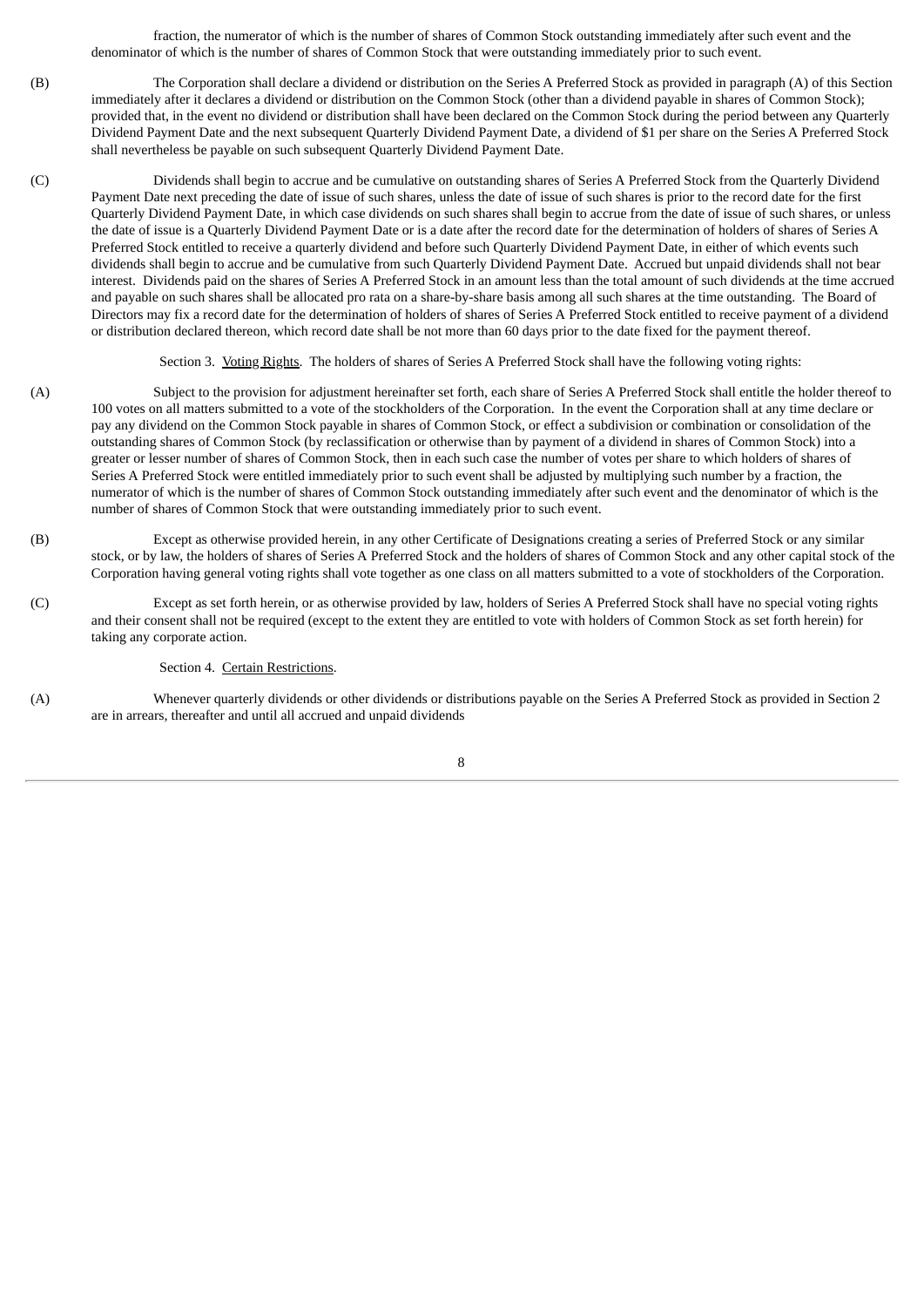and distributions, whether or not declared, on shares of Series A Preferred Stock outstanding shall have been paid in full, the Corporation shall not:

- (i) declare or pay dividends, or make any other distributions, on any shares of stock ranking junior (either as to dividends or upon liquidation, dissolution or winding up) to the Series A Preferred Stock;
- (ii) declare or pay dividends, or make any other distributions, on any shares of stock ranking on a parity (either as to dividends or upon liquidation, dissolution or winding up) with the Series A Preferred Stock, except dividends paid ratably on the Series A Preferred Stock and all such parity stock on which dividends are payable or in arrears in proportion to the total amounts to which the holders of all such shares are then entitled;
- (iii) redeem or purchase or otherwise acquire for consideration shares of any stock ranking junior (either as to dividends or upon liquidation, dissolution or winding up) to the Series A Preferred Stock, provided that the Corporation may at any time redeem, purchase or otherwise acquire shares of any such junior stock in exchange for shares of any stock of the Corporation ranking junior (either as to dividends or upon dissolution, liquidation or winding up) to the Series A Preferred Stock; or
- (iv) redeem or purchase or otherwise acquire for consideration any shares of Series A Preferred Stock, or any shares of stock ranking on a parity with the Series A Preferred Stock, except in accordance with a purchase offer made in writing or by publication (as determined by the Board of Directors) to all holders of such shares upon such terms as the Board of Directors, after consideration of the respective annual dividend rates and other relative rights and preferences of the respective series and classes, shall determine in good faith will result in fair and equitable treatment among the respective series or classes.
- (B) The Corporation shall not permit any subsidiary of the Corporation to purchase or otherwise acquire for consideration any shares of stock of the Corporation unless the Corporation could, under paragraph (A) of this Section 4, purchase or otherwise acquire such shares at such time and in such manner.

Section 5. Reacquired Shares. Any shares of Series A Preferred Stock purchased or otherwise acquired by the Corporation in any manner whatsoever shall be retired and cancelled promptly after the acquisition thereof. All such shares shall upon their cancellation become authorized but unissued shares of Preferred Stock and may be reissued as part of a new series of Preferred Stock subject to the conditions and restrictions on issuance set forth herein, in the Certificate of Incorporation, or in any other Certificate of Designations creating a series of Preferred Stock or any similar stock or as otherwise required by law.

Section 6. Liquidation, Dissolution or Winding Up. Upon any liquidation, dissolution or winding up of the Corporation, no distribution shall be made (1) to the holders of shares of stock ranking junior (either as to dividends or upon liquidation, dissolution or winding up) to the Series A Preferred Stock unless, prior thereto, the holders of shares of Series A Preferred Stock shall have received \$100 per share, plus an amount equal to accrued and unpaid dividends and distributions thereon, whether or not declared, to the date of such payment, provided that the holders of shares of Series A Preferred Stock shall be entitled to receive an aggregate amount per share, subject to the provision for adjustment hereinafter set forth, equal to 100 times the aggregate amount to be distributed per share to holders of shares of Common Stock, or (2) to the holders of shares of stock ranking on a parity (either as to dividends or upon liquidation, dissolution or winding up) with the Series A Preferred Stock, except distributions made ratably on the Series A Preferred Stock and all such parity stock in proportion to the total amounts to which the holders of all such shares are entitled upon such liquidation, dissolution or winding up. In the event the Corporation shall at any time declare or pay any dividend on the Common Stock payable in shares of Common Stock, or effect a subdivision or combination or consolidation of the outstanding shares of Common Stock (by reclassification or otherwise than by payment of a dividend in shares of Common Stock) into a greater or lesser number of shares of Common Stock, then in each such case the aggregate amount to which holders of shares of Series A Preferred Stock were entitled immediately prior to such event under the proviso in clause (1) of the preceding sentence shall be adjusted by multiplying such amount by a fraction the numerator of which is the number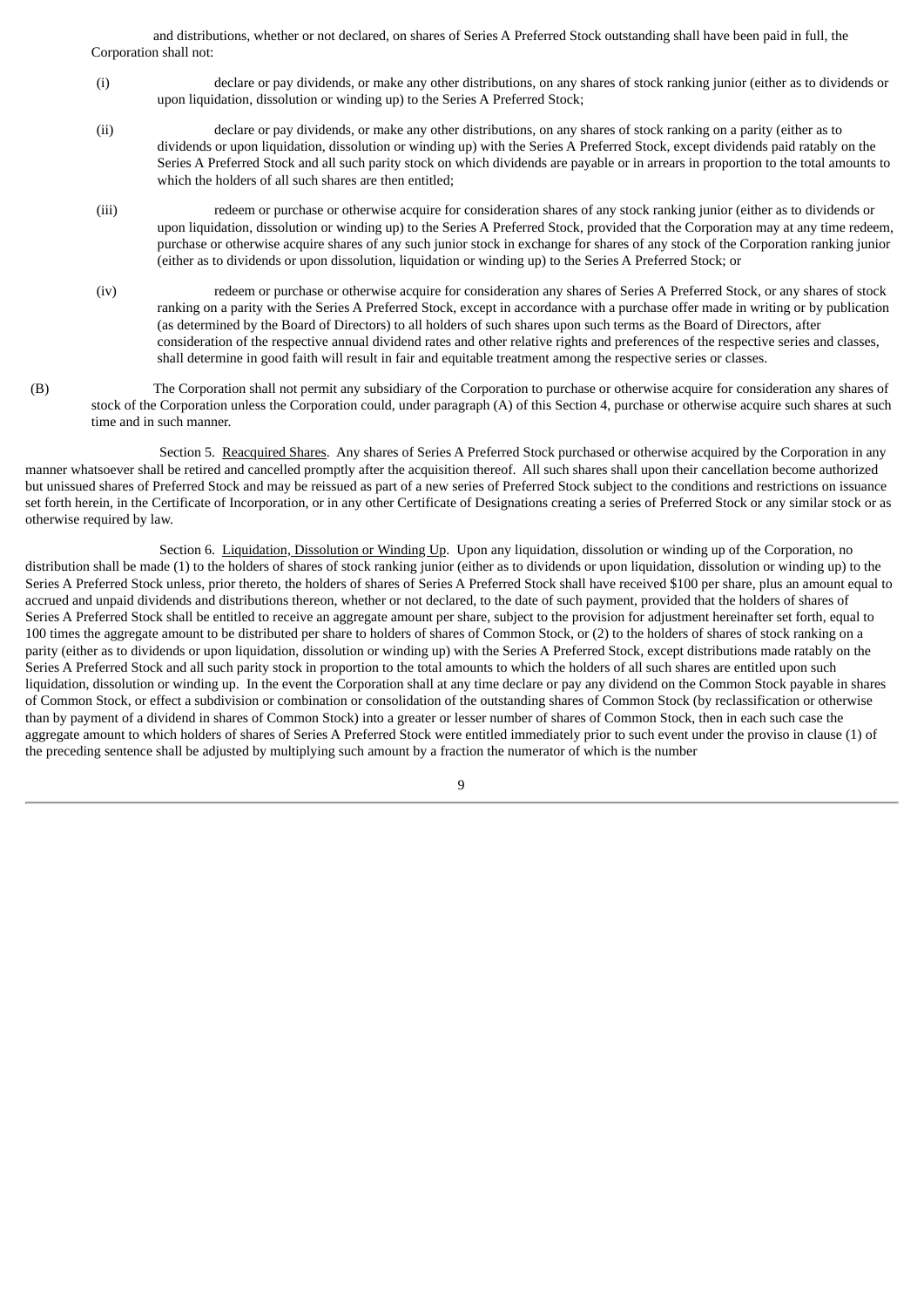of shares of Common Stock outstanding immediately after such event and the denominator of which is the number of shares of Common Stock that were outstanding immediately prior to such event.

Section 7. Consolidation, Merger, etc. In case the Corporation shall enter into any consolidation, merger, combination or other transaction in which the shares of Common Stock are exchanged for or changed into other stock or securities, cash and/or any other property, then in any such case each share of Series A Preferred Stock shall at the same time be similarly exchanged or changed into an amount per share, subject to the provision for adjustment hereinafter set forth, equal to 100 times the aggregate amount of stock, securities, cash and/or any other property (payable in kind), as the case may be, into which or for which each share of Common Stock is changed or exchanged. In the event the Corporation shall at any time declare or pay any dividend on the Common Stock payable in shares of Common Stock, or effect a subdivision or combination or consolidation of the outstanding shares of Common Stock (by reclassification or otherwise than by payment of a dividend in shares of Common Stock) into a greater or lesser number of shares of Common Stock, then in each such case the amount set forth in the preceding sentence with respect to the exchange or change of shares of Series A Preferred Stock shall be adjusted by multiplying such amount by a fraction, the numerator of which is the number of shares of Common Stock outstanding immediately after such event and the denominator of which is the number of shares of Common Stock that were outstanding immediately prior to such event.

Section 8. No Redemption. The shares of Series A Preferred Stock shall not be redeemable.

Section 9. Rank. The Series A Preferred Stock shall rank, with respect to the payment of dividends and the distribution of assets, junior to all series of any other class of the Corporation's Preferred Stock.

Section 10. Amendment. The Certificate of Incorporation of the Corporation shall not be amended in any manner which would materially alter or change the powers, preferences or special rights of the Series A Preferred Stock so as to affect them adversely without the affirmative vote of the holders of at least two-thirds of the outstanding shares of Series A Preferred Stock, voting together as a single class.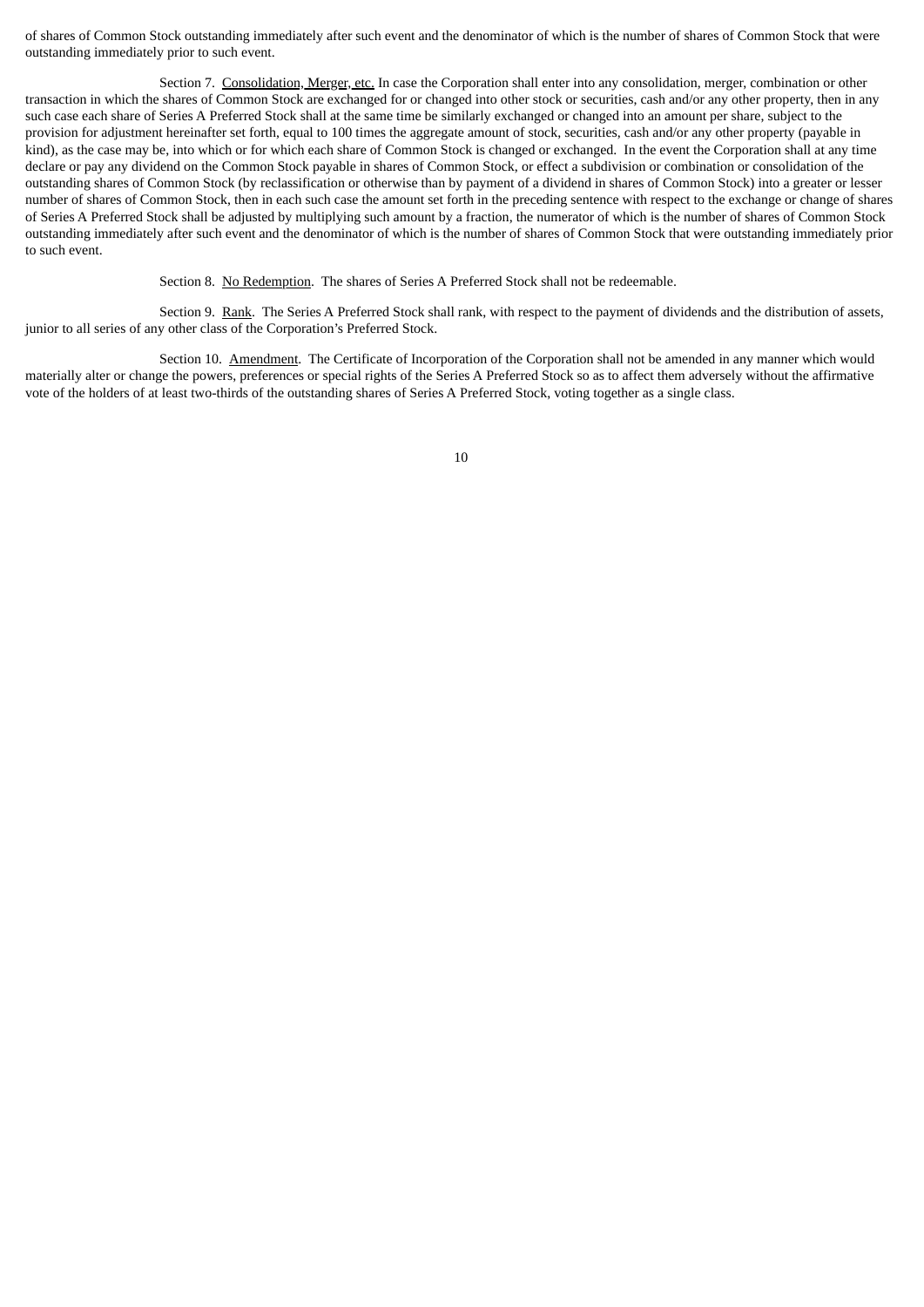#### **Exhibit 3.2**

#### **AMENDED AND RESTATED BYLAWS**

#### **OF**

#### **YUM CHINA HOLDINGS, INC.**

#### **ARTICLE 1 — OFFICES**

<span id="page-14-0"></span>Section 1. Offices and Records. The registered office of Yum China Holdings, Inc. (the "Corporation") in the State of Delaware shall be in the City of Wilmington, New Castle County. The name and address of the Corporation's registered agent shall be The Corporation Trust Company, Corporation Trust Center, 1209 Orange Street, Wilmington, Delaware 19801, New Castle County. The Corporation may have offices at such other places, either within or without the State of Delaware, as the Board of Directors of the Corporation (the "Board of Directors") may from time to time determine. The books and records of the Corporation may be kept inside or outside the State of Delaware.

#### **ARTICLE 2 — MEETINGS OF STOCKHOLDERS**

Section 1. Place of Meeting. Meetings of the stockholders of the Corporation (the "Stockholders") shall be held at such places, if any, either within or without the State of Delaware, as shall be designated by the Board of Directors in the notice of the meeting.

Section 2. Annual Meeting. The annual meeting of the Stockholders shall be held on such date and at such place, if any, and time as the Board of Directors shall determine, for the purpose of electing directors of the Corporation ("Directors") and the transaction of such business as may be a proper subject for action at the meeting.

#### Section 3. Special Meetings.

(a) General. Special meetings of the Stockholders may be called exclusively: (i) by the Board of Directors; (ii) by the Chairman of the Board of Directors, the Corporation's Chief Executive Officer or the Corporation's Secretary, in each case with the concurrence of a majority of the Board of Directors; or (iii) by the Corporation's Secretary upon the written request (each such request, a "Special Meeting Request" and such meeting, a "Stockholder Requested Special Meeting") of Stockholders of record representing not less than 25% of all outstanding shares of common stock, par value \$0.01 per share, of the Corporation ("Common Stock") entitled to vote on the matter or matters to be brought before the Stockholder Requested Special Meeting (such percentage, the "Requisite Percentage") that have complied in full with the requirements set forth in this Section 3 and related provisions of these Bylaws; provided, that each such Stockholder of record, or beneficial owner directing such Stockholder of record, must have continuously held all of his, her or its shares included in such aggregate amount constituting the Requisite Percentage for at least one (1) year prior to the date such Special Meeting Request is delivered to the Corporation. Whether the Stockholders have submitted valid Special Meeting Requests representing the Requisite Percentage and complying with the requirements of this Section 3 and related provisions of these Bylaws (a "Valid Special Meeting Request") shall be determined in good faith by the Board of Directors, which determination shall be conclusive and binding on the Corporation and the Stockholders.

(b) Calling a Stockholder Requested Special Meeting. In order for a Stockholder Requested Special Meeting to be called, the Special Meeting Requests must be signed by Stockholders of record (or their duly authorized agents) representing in the aggregate not less than the Requisite Percentage, and be dated and delivered personally or by registered mail to the Corporation's Secretary at the principal executive offices of the Corporation. Such Special Meeting Requests shall comply with Section 3 and shall include with particularity as to the Stockholders of record submitting the Special Meeting Requests and any Stockholder Associated Persons (as defined below)(collectively, the "Requesting Stockholders"): (i) a statement of the specific purpose or purposes of the Stockholder Requested Special Meeting, including a description of all intended proposals; (ii) except with respect to any Solicited Stockholders (as defined below), all information required to be set forth in a notice under Section 9(a)–(d) of this Article 2; (iii) documentary evidence that the Requisite Percentage of shares have been owned continuously for the one-year period by each Stockholder of record who signed a Special Meeting Request;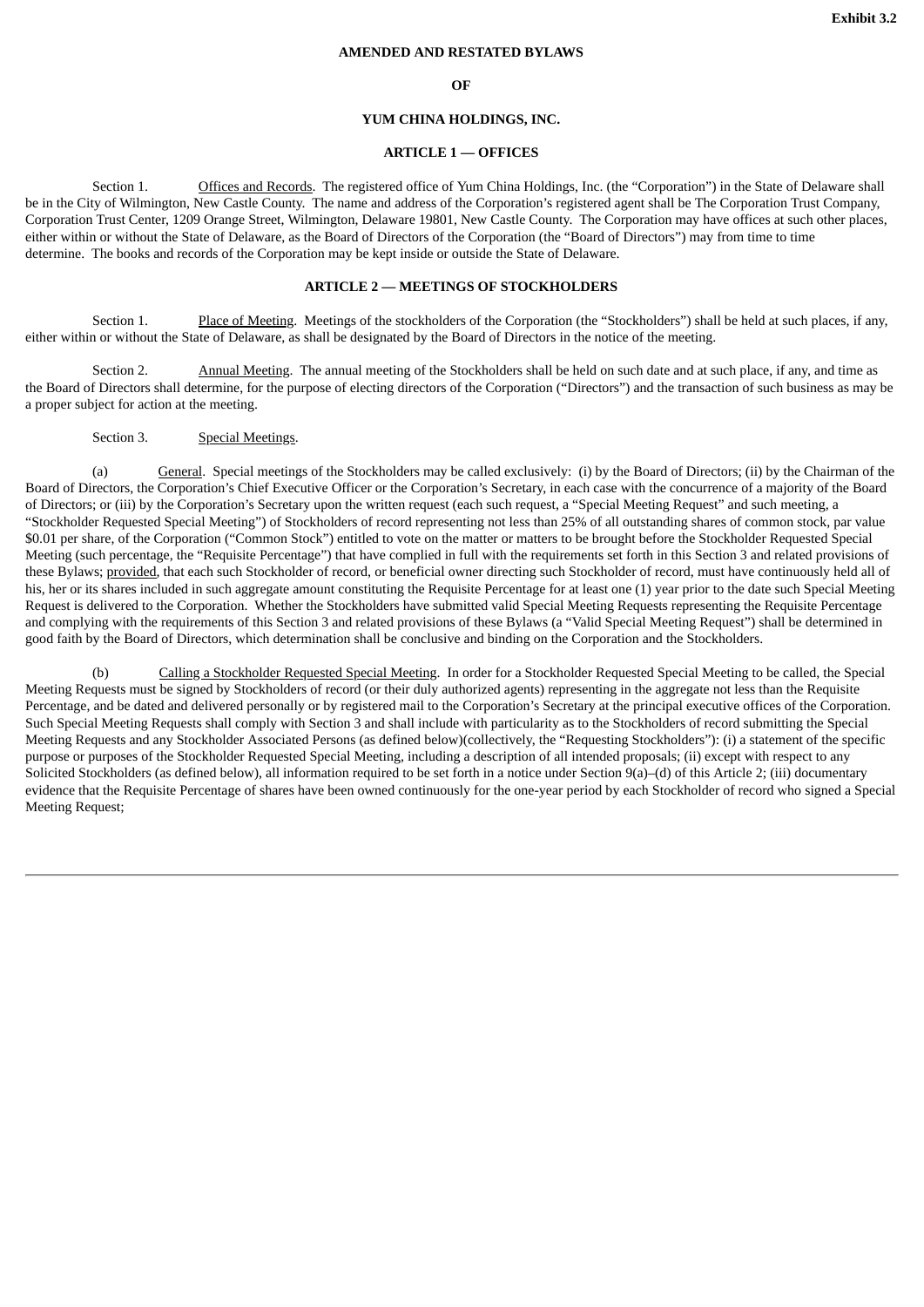provided, however, that if any Stockholders of record making a Special Meeting Request are not the beneficial owner of the shares of Common Stock representing the Requisite Percentage, then to be valid, each such Special Meeting Request must also include documentary evidence that the beneficial owners on whose behalf such Special Meeting Request is made beneficially owned, together with the Stockholders of record who are beneficial owners, the Requisite Percentage as of the date on which such Special Meeting Request is delivered to the Corporation's Secretary and for a minimum of one full year prior to the date of such delivery; (iv) an acknowledgment by each Requesting Stockholder and the beneficial owners, if any, on whose behalf a Special Meeting Request is being made (or their respective duly authorized agents) that any reduction in the number of shares owned by such Stockholders as of the date of delivery of the Special Meeting Request and prior to the record date for the proposed Stockholder Requested Special Meeting shall constitute a revocation of the Special Meeting Request to the extent of such reduction, and a commitment to promptly notify the Corporation of any such decrease; and (v) a representation that at least one Requesting Stockholder, or a qualified representative of at least one Requesting Stockholder, intends to appear in person to present each item of business to be brought before the Stockholder Requested Special Meeting. In addition, each Requesting Stockholder that is not a Solicited Stockholder shall promptly provide any other information reasonably requested by the Corporation in connection with the Special Meeting Request. If the Board of Directors determines that the Special Meeting Request complies with the provisions of these Bylaws and that the proposal to be considered or business to be conducted is a proper subject for Stockholder action under applicable law, the Board of Directors shall call and send notice of a Stockholder Requested Special Meeting for the purpose set forth in the Special Meeting Request in accordance with Section 4 of this Article 2.

In addition, to be considered timely, proper and valid, a Special Meeting Request shall further be updated, if necessary, so that the information provided or required to be provided in such Special Meeting Request shall be true and correct (x) as of the record date for the Stockholder Requested Special Meeting and  $(y)$  as of the date that is ten (10) business days prior to such meeting or any adjournment or postponement thereof (provided that such update shall be delivered to the Corporation's Secretary at the principal executive offices of the Corporation not later than five (5) business days after the record date for the meeting in the case of the update required to be made pursuant to the foregoing clause  $(x)$ , and not later than eight  $(8)$  business days prior to the date for the meeting or any adjournment or postponement thereof in the case of the update required to be made pursuant to the foregoing clause (y)). For the avoidance of doubt, the obligation to update as set forth in this Section 3 or any other section of these Bylaws shall not limit the Corporation's rights with respect to any deficiencies in any Special Meeting Request or other notice provided by a Stockholder, extend any applicable deadlines hereunder to amend or update any proposal or nomination (or notice thereof) or to submit any new proposal or nomination (or notice thereof), including, without limitation, by changing or adding nominees, matters, business and/or resolutions proposed to be brought before a meeting of the Stockholders.

For the purposes of this Section 3, "Solicited Stockholder" shall mean any Stockholder that has provided a request to call a special meeting in response to a solicitation made pursuant to, and in accordance with, Section 14 of the Exchange Act; and "Stockholder Associated Person" shall mean (A) any person who is a member of a "group" (as such term is used in Rule 13d‑5 under the Securities Exchange Act of 1934, as amended, and the rules and regulations thereunder (as so amended and inclusive of such rules and regulations, the "Exchange Act") (or any successor provision at law)) with or otherwise acting in concert with such Stockholder providing notice, (B) any beneficial owner of Common Stock owned of record by such Stockholder (other than a Stockholder that is a depositary), (C) any affiliate or associate of such Stockholder or such Stockholder Associated Person, (D) any participant (as defined in paragraphs (a)(ii)‑(vi) of Instruction 3 to Item 4 of Schedule 14A, or any successor instructions) with such Stockholder or other Stockholder Associated Person in respect of any proposals or nominations, as applicable and (E) any person whom the Stockholder proposes to nominate for election or reelection as a director of the Corporation; provided, however, that in no case shall it mean a Solicited Stockholder.

(c) Multiple Special Meeting Requests. In determining whether Special Meeting Requests have met the requirements of this Section 3, multiple Special Meeting Requests will be considered together only if (i) each Special Meeting Request identifies the same or substantially the same purpose or purposes of the Stockholder Requested Special Meeting and the same or substantially the same items of business proposed to be brought before the Stockholder Requested Special Meeting (which, if such purpose is the nominating of a person or persons for election to the Board of Directors, will mean that the exact same person or persons are nominated in each relevant Special Meeting Request), and (ii) such Special Meeting Requests have been dated and delivered to the Corporation's Secretary within sixty (60) days of the delivery to the Corporation's Secretary of the earliest dated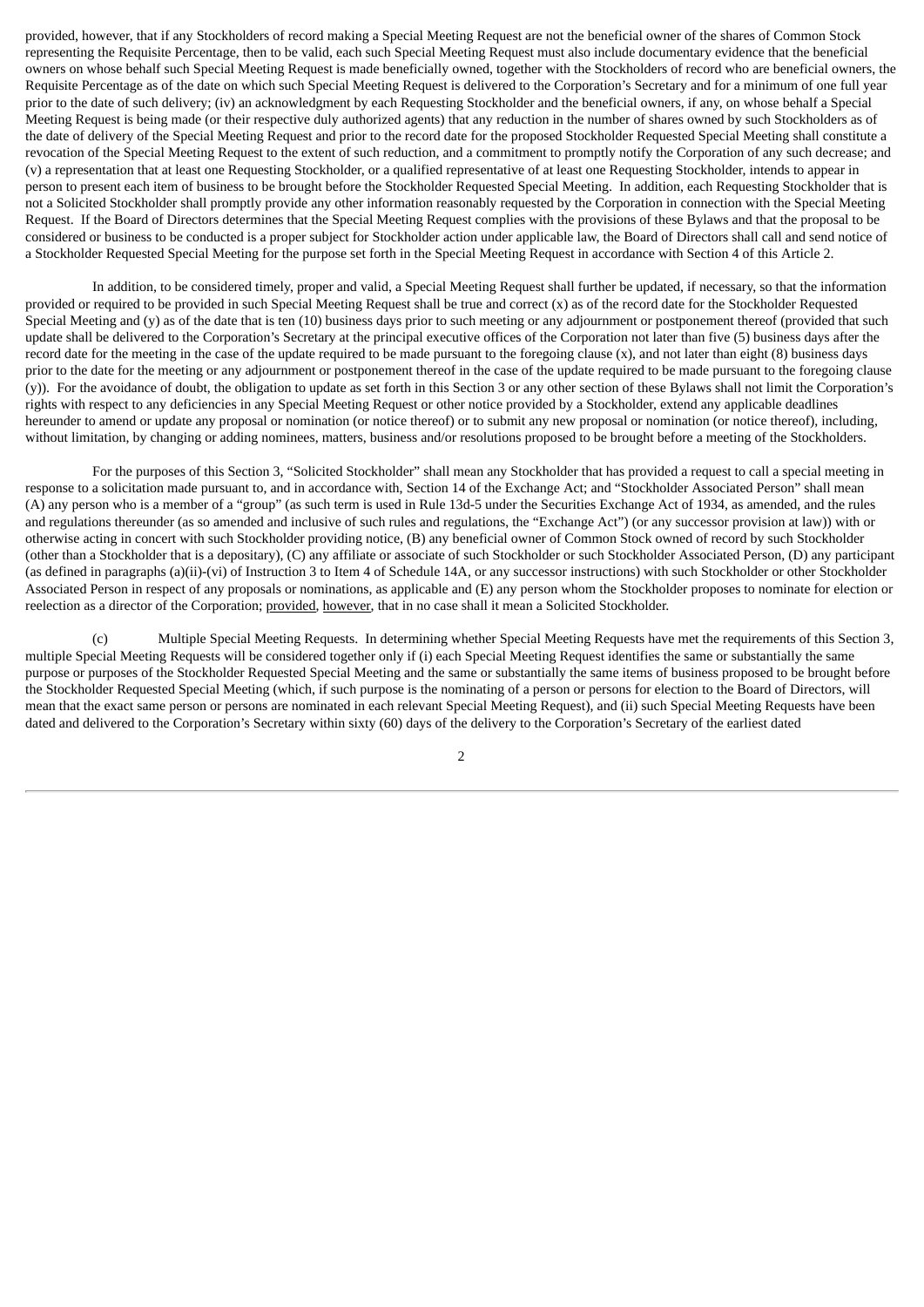Special Meeting Request relating to such item(s) of business. A Requesting Stockholder may revoke a Special Meeting Request at any time by written revocation delivered to the Corporation's Secretary and if, following such revocation, there are outstanding un-revoked requests from Requesting Stockholders holding less than the Requisite Percentage, the Board of Directors may, in its discretion, cancel the Stockholder Requested Special Meeting.

(d) Valid Items of Business for a Stockholder Requested Special Meeting. Notwithstanding the foregoing provisions of this Section 3, a Stockholder Requested Special Meeting shall not be held if (i) the Special Meeting Request does not comply with these Bylaws; (ii) the Special Meeting Request relates to an item of business that is not a proper subject for Stockholder action under applicable law; (iii) the Special Meeting Request is received by the Corporation's Secretary during the period commencing ninety (90) days prior to the anniversary date of the prior year's annual meeting of Stockholders and ending on the date of the final adjournment of the next annual meeting of Stockholders; (iv) an identical or substantially similar item (a "Similar Item") was presented at any meeting of Stockholders held not more than one hundred twenty (120) days prior to receipt by the Corporation's Secretary of the Special Meeting Request; (v) the Board of Directors has called or calls for an annual or special meeting of Stockholders to be held within ninety (90) days after the Corporation's Secretary receives the Special Meeting Request and the Board of Directors determines that the business of such meeting includes (among any other matters properly brought before the annual or special meeting) a Similar Item; or (vi) the Special Meeting Request was made in a manner that involved a violation of Regulation 14A under the Exchange Act, would violate an applicable law or regulation, or would cause the company to violate the law or other applicable law. For purposes of this Section 3(d), the nomination, election or removal of directors shall be deemed a "Similar Item" with respect to all items of business involving the nomination, election or removal of directors, the changing of the size of the Board of Directors and the filling of vacancies and/or newly created directorships resulting from any increase in the authorized number of Directors. If none of the Requesting Stockholders appears or sends a qualified representative to present the item of business submitted by the Stockholder(s) for consideration at the Stockholder Requested Special Meeting, such item of business shall not be submitted for a vote of the Stockholders at such Stockholder Requested Special Meeting, notwithstanding that proxies in respect of such vote may have been received by the Corporation or such Stockholder(s). Whether the Requesting Stockholders have complied with the requirements of this Section 3 and related provisions of these Bylaws shall be determined in good faith by the Board of Directors, which determination shall be exclusive and binding on the Corporation and the Stockholders. Nothing contained in this Section 3 shall prohibit the Board of Directors from submitting matters to Stockholders at any Stockholder Requested Special Meeting.

(e) Holding a Special Meeting. Special meetings of Stockholders shall be held at such date, time and place as may be fixed by the Board of Directors; provided, however, that the date of any Stockholder Requested Special Meeting requested pursuant to a Valid Special Meeting Request shall be not more than ninety (90) days after the date on which a Valid Special Meeting Request has been delivered to the Corporation's Secretary.

Section 4. Notice of Meetings. At least ten (10) and no more than sixty (60) days prior to any annual or special meeting of the Stockholders, the Corporation shall notify the Stockholders of the date, time and place, if any, and means of remote communication, if any, of the meeting and, in the case of a special meeting or where otherwise required by the Corporation's Amended and Restated Certificate of Incorporation (the "Certificate") or by statute, shall briefly describe the purpose or purposes of the meeting. Without limiting the manner by which notice otherwise may be given effectively to Stockholders, notice of meetings may be given to Stockholders by means of electronic transmission in accordance with applicable law. Only business within the purpose or purposes described in the notice may be conducted at a special meeting. Nothing contained herein shall prohibit the Board of Directors from submitting matters to the Stockholders at any Stockholder Requested Special Meeting. Unless otherwise required by the Certificate or by statute, the Corporation shall be required to give notice only to the Stockholders entitled to vote at the meeting. If an annual or special Stockholders' meeting is adjourned to a different date, time or place, notice thereof need not be given if the new date, time or place, if any, and means of remote communication, if any, is announced at the meeting before adjournment. If a new record date for the adjourned meeting is fixed pursuant to Article 7, Section 5 hereof, notice of the adjourned meeting shall be given to persons who are Stockholders as of the new record date. If mailed, notice shall be deemed to be effective when deposited in the United States mail with postage thereon prepaid, correctly addressed to the Stockholder's address shown in the Corporation's current record of Stockholders.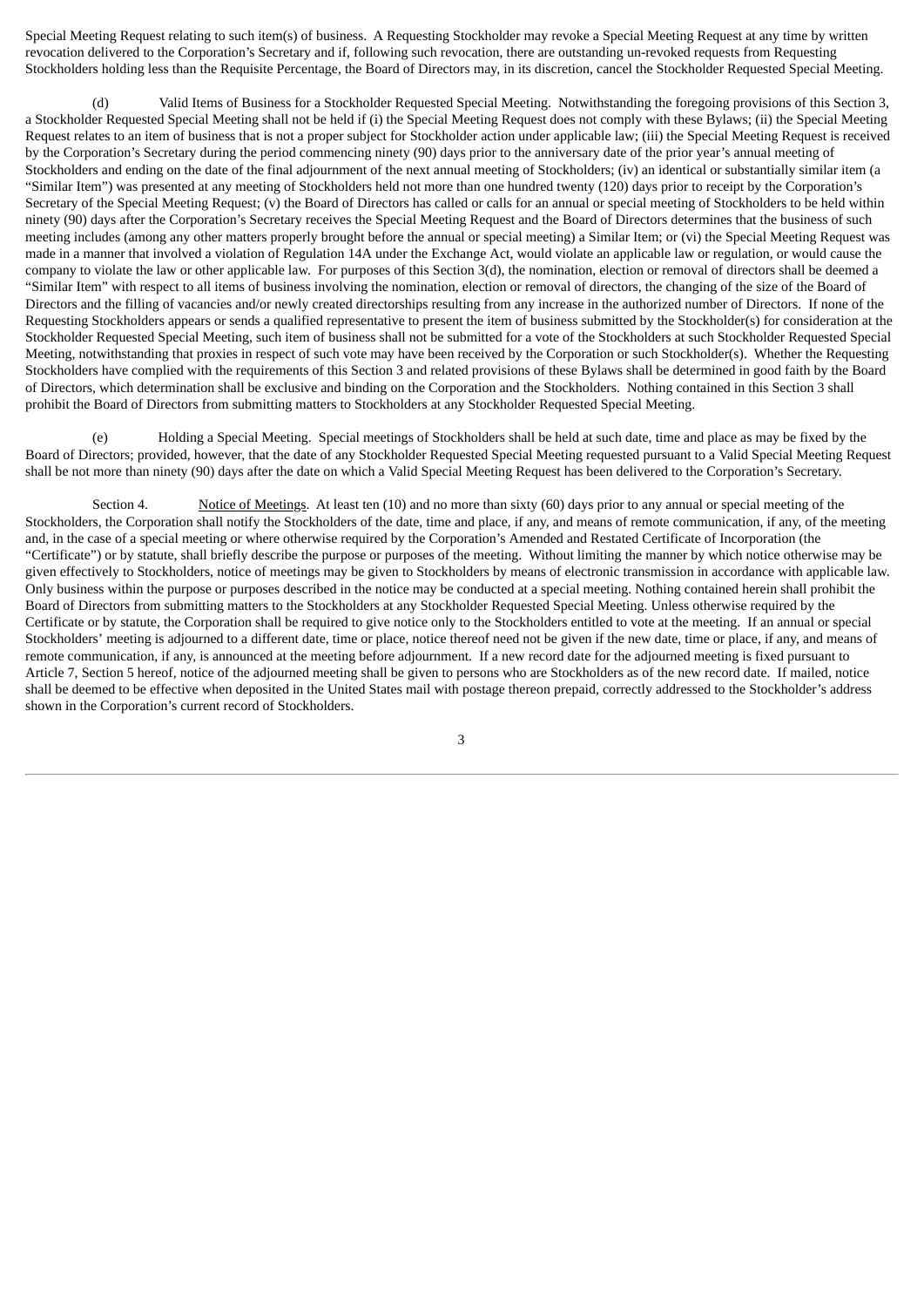Section 5. Quorum, Presiding Officer. Except as otherwise prescribed by statute or these Bylaws, at any meeting of the Stockholders of the Corporation, the presence in person or by proxy of the holders of record of a majority of the issued and outstanding shares of capital stock of the Corporation entitled to vote thereat shall constitute a quorum for the transaction of business. In the absence of a quorum at such meeting or any adjournment or adjournments thereof, the holders of record of a majority of such shares so present in person or by proxy and entitled to vote thereat may adjourn the meeting from time to time until a quorum shall be present. At any such adjourned meeting at which a quorum is present, any business may be transacted which might have been transacted at the meeting as originally called. Meetings of the Stockholders shall be presided over by the Chairman or Vice Chairman of the Board of Directors or, if neither is present, by another officer or Director who shall be designated to serve in such event by the Board of Directors. The Secretary of the Corporation, or an Assistant Secretary designated by the officer or Director presiding at the meeting, shall act as secretary of the meeting.

Section 6. Voting. Except as otherwise prescribed by statute, the Certificate or these Bylaws, at any meeting of the Stockholders of the Corporation, each Stockholder shall be entitled to one (1) vote in person or by proxy for each share of voting capital stock of the Corporation registered in the name of such Stockholder on the books of the Corporation on the date fixed pursuant to these Bylaws as the record date for the determination of the Stockholders entitled to vote at such meeting. No proxy shall be voted after eleven (11) months from its date unless said proxy provides for a longer period. Shares of its voting capital stock belonging to the Corporation shall not be voted either directly or indirectly. The vote for the election of Directors, other matters expressly prescribed by statute and, upon the direction of the presiding officer or Director of the meeting, the vote on any other question before the meeting, shall be by ballot. Except as otherwise provided by law, the Certificate or these Bylaws, in all matters other than the election of Directors, the affirmative vote of a majority of the shares present in person or represented by proxy at the meeting and entitled to vote on the matter shall be the act of the Stockholders.

Section 7. Notice of Stockholder Proposal. No business may be transacted at an annual meeting of the Stockholders, other than business properly brought before the meeting. To be properly brought before an annual meeting, business must be (a) specified in the notice of meeting (or any supplement thereto) given by or at the direction of the Board of Directors (or any duly authorized committee thereof), (b) otherwise properly brought before the annual meeting by or at the direction of the Board of Directors (or any duly authorized committee thereof), or (c) otherwise properly brought before the annual meeting by any Stockholder of the Corporation (i) who is a Stockholder of record both on the date of the giving of the notice provided for in Section 9 of this Article 2 and at the time of the annual meeting, (ii) who is entitled to vote at the meeting, and (iii) who complies with the notice procedures set forth in Section 9 of this Article 2. Except for proposals properly made in accordance with Rule 14a-8 under the Exchange Act, included in the notice of meeting given by or at the direction of the Board of Directors, the foregoing clause (c) shall be the exclusive means for a Stockholder to propose business to be brought before an annual meeting of the Stockholders. Stockholders seeking to nominate persons for election to the Board of Directors must comply with Section 9 or Section 10, as applicable, of this Article 2.

Section 8. Postponement of Stockholders Meeting. A scheduled annual or special meeting of the Stockholders may be postponed by the Board of Directors by public notice given at or prior to the time of the meeting.

Section 9. Stockholder Nominations of Directors and Other Proposals. Only persons who are nominated in accordance with the procedures in this Section 9, or the procedures in Section 10 of this Article 2, shall be eligible for election as Directors of the Corporation. Nominations of persons for election to the Board of Directors may be made at any annual meeting of the Stockholders, or at any special meeting of the Stockholders called for the purpose of electing Directors,  $(x)$  by or at the direction of the Board of Directors (or any duly authorized committee thereof), or  $(y)$  by any Stockholder of the Corporation (i) who is a Stockholder of record both on the date of the giving of the notice provided for in this Section 9 and at the time of the meeting, (ii) who is entitled to vote at the meeting, and (iii) who complies with the notice procedures set forth in this Section 9. Except as provided in Section 10 of this Article 2, the foregoing clause (y) shall be the exclusive means for a Stockholder to make any nomination of a person or persons for election to the Board of Directors at an annual or special meeting.

In addition to any other applicable requirements, for a nomination to be made or any other business to be proposed by a Stockholder, such Stockholder must have given timely notice thereof, and timely updates and supplements thereof, in proper written form to the Secretary of the Corporation.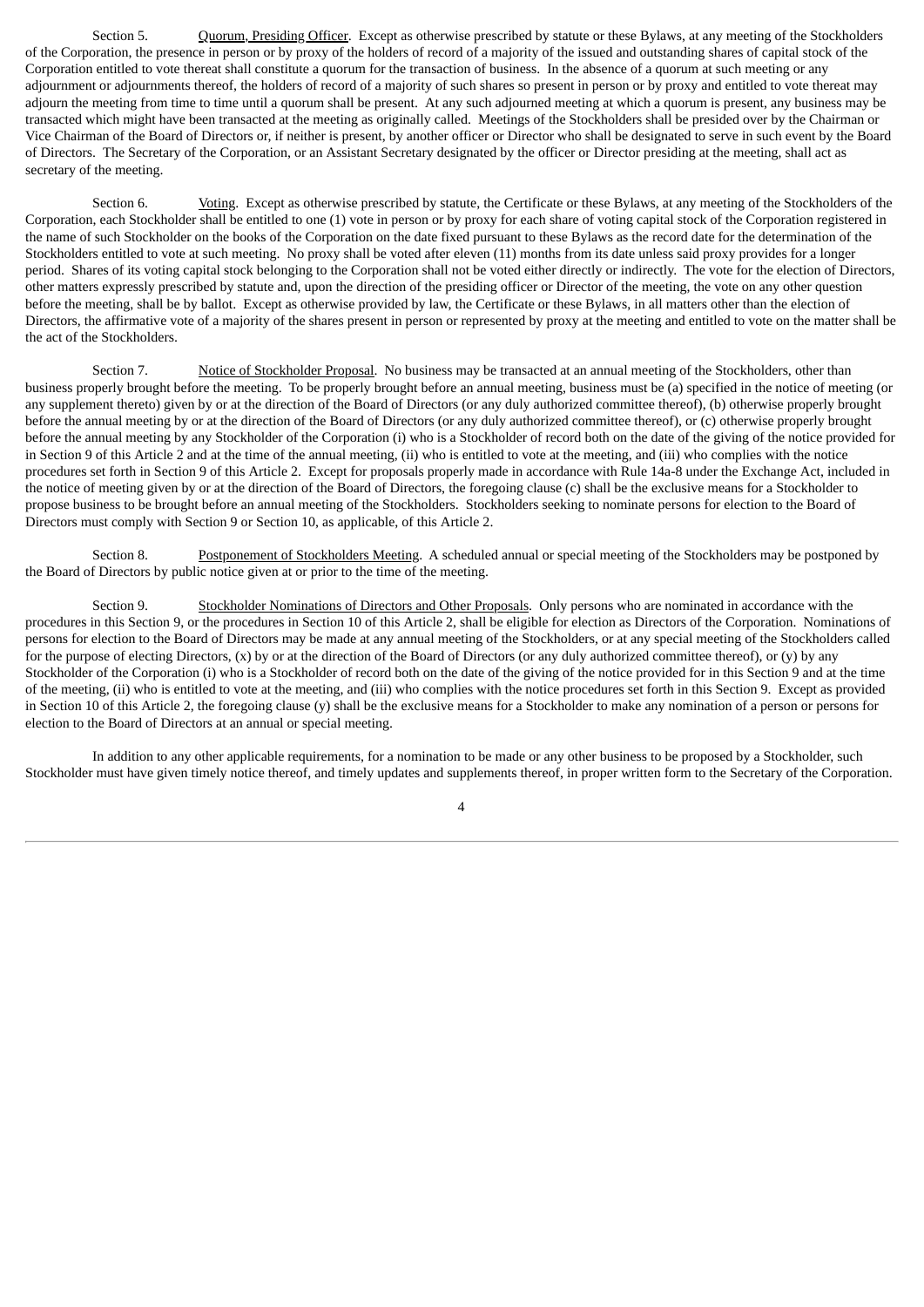To be timely, a Stockholder's notice to the Secretary must be delivered to or mailed and received at the principal executive offices of the Corporation: (x) in the case of an annual meeting of the Stockholders, not more than one hundred and twenty (120) days and not less than ninety (90) days prior to the anniversary date of the immediately preceding annual meeting; provided, however, in the event that the annual meeting is called for a date that is not within thirty (30) days before or after such anniversary date, notice by the Stockholder in order to be timely must be so received not later than the close of business on the tenth (10th) day following the day on which notice of the date of the annual meeting was mailed or public disclosure of the date of the annual meeting was made, whichever first occurs; and (y) in the case of a special meeting of the Stockholders called for the purpose of electing Directors, not later than the close of business on the tenth (10th) day following the day on which notice of the date of the special meeting was mailed or public disclosure of the date of the special meeting was made, whichever first occurs. In no event shall any adjournment or postponement of an annual meeting or special meeting, or the public announcement thereof, commence a new time period for the giving of a Stockholder's notice as described above.

Notwithstanding anything in the immediately preceding paragraph to the contrary, in the event that the number of Directors to be elected to the Board of Directors is increased by the Board of Directors, and there is no public announcement by the Corporation naming all of the nominees for Director or specifying the size of the increased Board of Directors at least one hundred (100) days prior to the first anniversary of the preceding year's annual meeting, a Stockholder's notice required by this Section 9 of this Article 2 shall also be considered timely, but only with respect to nominees for any new positions created by such increase, if it shall be delivered to the Secretary at the principal executive offices of the Corporation not later than the close of business on the tenth (10th) day following the day on which the public announcement specifying the size of the increased Board of Directors is first made by the Corporation.

In addition, to be considered timely, a Stockholder's notice shall further be updated and supplemented, if necessary, so that the information provided or required to be provided in such notice shall be true and correct as of the record date for the meeting and as of the date that is ten (10) business days prior to the meeting or any adjournment or postponement thereof, and such update and supplement shall be delivered to the Secretary at the principal executive offices of the Corporation not later than five (5) business days after the record date for the meeting in the case of the update and supplement required to be made as of the record date, and not later than eight (8) business days prior to the date for the meeting or any adjournment or postponement thereof in the case of the update and supplement required to be made as of ten (10) business days prior to the meeting or any adjournment or postponement thereof. For the avoidance of doubt, the obligation to update and supplement as set forth in this Section 9 or any other Section of these Bylaws shall not limit the Corporation's rights with respect to any deficiencies in any notice provided by a Stockholder, extend any applicable deadlines hereunder to amend or update any proposal or nomination (or notice thereof) or to submit any new proposal or nomination (or notice thereof), including, without limitation, by changing or adding nominees, matters, business and/or resolutions proposed to be brought before a meeting of the Stockholders.

To be in proper written form, a Stockholder's notice to the Secretary must set forth:

(a) As to the Stockholder giving the notice and the beneficial owner, if any, on whose behalf the nomination or proposal, as applicable, is made: (i) the name and address of such Stockholder, as they appear on the Corporation's books, of such beneficial owner, if any, and of their respective affiliates or associates or others acting in concert therewith, (ii) (A) the class or series and number of shares of the Corporation which are, directly or indirectly, owned beneficially and of record by such Stockholder, such beneficial owner and any of their respective affiliates or associates or others acting in concert therewith, (B) any option, warrant, convertible security, stock appreciation right or similar right with an exercise or conversion privilege or a settlement payment or mechanism at a price related to any class or series of shares of the Corporation or with a value derived in whole or in part from the value of any class or series of shares of capital stock of the Corporation, or any derivative or synthetic arrangement having the characteristics of a long position in any class or series of shares of capital stock of the Corporation, or any contract, derivative, swap or other transaction or series of transactions designed to produce economic benefits and risks that correspond substantially to the ownership of any class or series of shares of capital stock of the Corporation, including due to the fact that the value of such contract, derivative, swap or other transaction or series of transactions is determined by reference to the price, value or volatility of any class or series of shares of capital stock of the Corporation, whether or not such instrument, contract or right shall be subject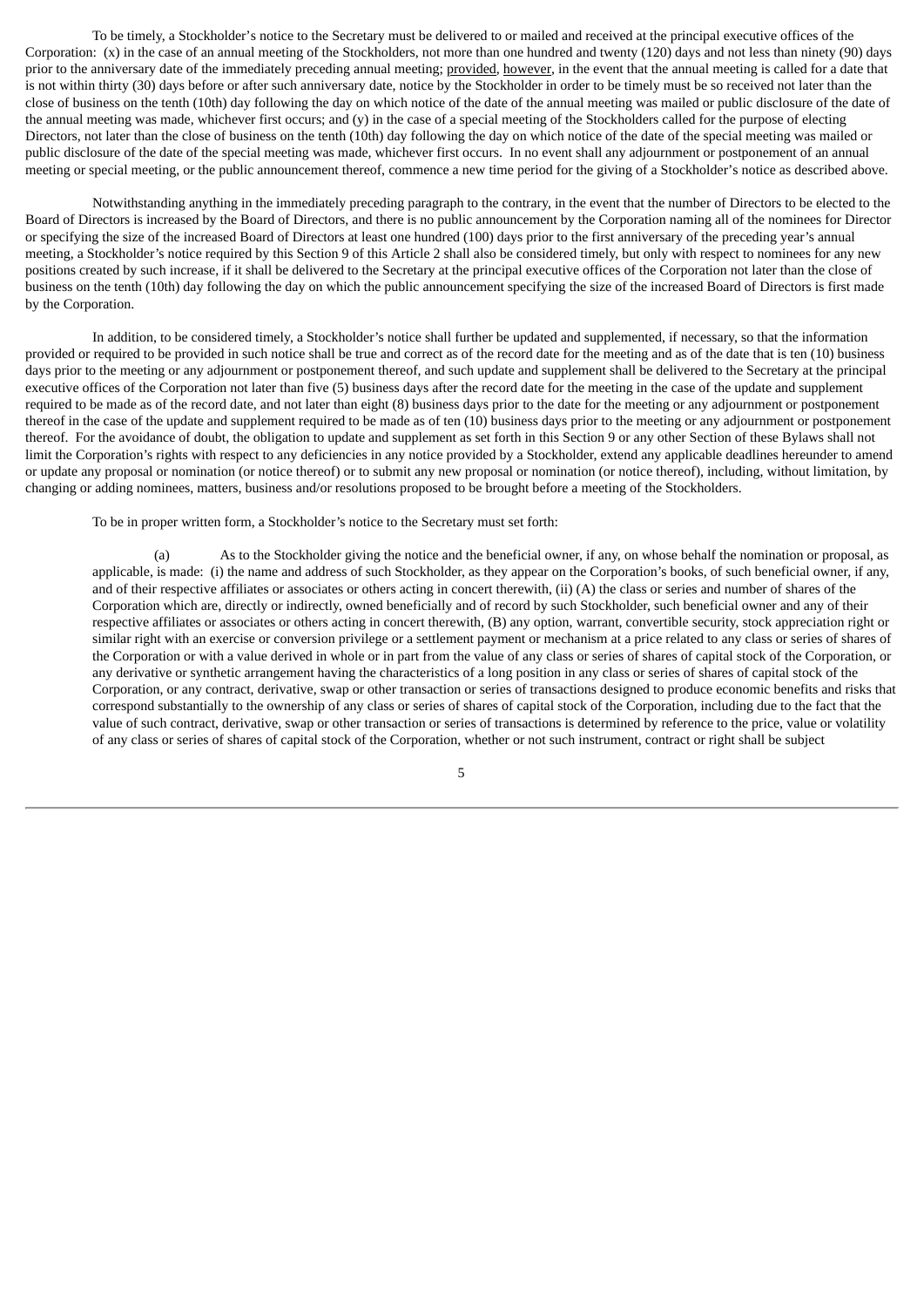to settlement in the underlying class or series of shares of capital stock of the Corporation, through the delivery of cash or other property, or otherwise, and without regard to whether the Stockholder of record, the beneficial owner, if any, or any of their respective affiliates or associates or others acting in concert therewith, may have entered into transactions that hedge or mitigate the economic effect of such instrument, contract or right, or any other direct or indirect opportunity to profit or share in any profit derived from any increase or decrease in the value of shares of capital stock of the Corporation (any of the foregoing, a "Derivative Instrument") directly or indirectly owned beneficially by such Stockholder, the beneficial owner, if any, or any of their respective affiliates or associates or others acting in concert therewith, (C) any proxy, contract, arrangement, understanding, or relationship pursuant to which such Stockholder, such beneficial owner or any of their respective affiliates or associates or others acting in concert therewith have any right to vote any class or series of shares of the Corporation, (D) any agreement, arrangement, understanding, relationship or otherwise, including, without limitation, any repurchase or similar so-called "stock borrowing" agreement or arrangement, involving such Stockholder, such beneficial owner or any of their respective affiliates or associates or others acting in concert therewith, directly or indirectly, the purpose or effect of which is to mitigate loss to, reduce the economic risk (of ownership or otherwise) of any class or series of the shares of the Corporation by, manage the risk of share price changes for, or increase or decrease the voting power of, such Stockholder, such beneficial owner or any of their respective affiliates or associates or others acting in concert therewith with respect to any class or series of the shares of the Corporation, or which provides, directly or indirectly, the opportunity to profit or share in any profit derived from any decrease in the price or value of any class or series of the shares of the Corporation (any of the foregoing, a "Short Interest"), (E) any rights to dividends on the shares of the Corporation owned beneficially by such Stockholder, such beneficial owner or any of their respective affiliates or associates or others acting in concert therewith that are separated or separable from the underlying shares of the Corporation, (F) any proportionate interest in shares of the Corporation or Derivative Instruments held, directly or indirectly, by a general or limited partnership in which such Stockholder, such beneficial owner or any of their respective affiliates or associates or others acting in concert therewith is a general partner or, directly or indirectly, beneficially owns an interest in a general partner of such general or limited partnership, (G) any performance-related fees (other than an asset-based fee) that such Stockholder, such beneficial owner or any of their respective affiliates or associates or others acting in concert therewith are entitled to based on any increase or decrease in the value of shares of capital stock of the Corporation or Derivative Instruments, if any, including, without limitation, any such interests held by any members of the immediate family sharing the same household of such Stockholder, such beneficial owner or any of their respective affiliates or associates or others acting in concert therewith, (H) any significant equity interests or any Derivative Instruments or Short Interests in any principal competitor of the Corporation held by such Stockholder, such beneficial owner or any of their respective affiliates or associates or others acting in concert therewith and (I) any direct or indirect interest of such Stockholder, such beneficial owner or any of their respective affiliates or associates or others acting in concert therewith in any contract with the Corporation, any affiliate of the Corporation or any principal competitor of the Corporation (including, in any such case, any employment agreement, collective bargaining agreement or consulting agreement), (iii) all information that would be required to be set forth in a Schedule 13D filed pursuant to Rule 13d-1(a) or an amendment pursuant to Rule 13d-2(a) if such a statement were required to be filed under the Exchange Act by such Stockholder, such beneficial owner or any of their respective affiliates or associates or others acting in concert therewith, if any, and (iv) any other information relating to such Stockholder, such beneficial owner or any of their respective affiliates or associates or others acting in concert therewith, if any, that would be required to be disclosed in a proxy statement or other filings required to be made in connection with solicitations of proxies for, as applicable, the proposal and/or for the election of directors in a contested election pursuant to Section 14 of the Exchange Act;

(b) If the notice relates to any business other than a nomination of a Director or Directors that the Stockholder proposes to bring before the meeting, in addition to the matters set forth in paragraph (a) above: (i) a brief description of the business desired to be brought before the meeting, the reasons for conducting such business at the meeting and any material interest of such Stockholder, such beneficial owner and each of their respective affiliates or associates or others acting in concert therewith, if any, in such business; (ii) the text of the proposal or business (including the text of any resolutions proposed for consideration and, in the event that such proposal or business includes a proposal to amend the bylaws of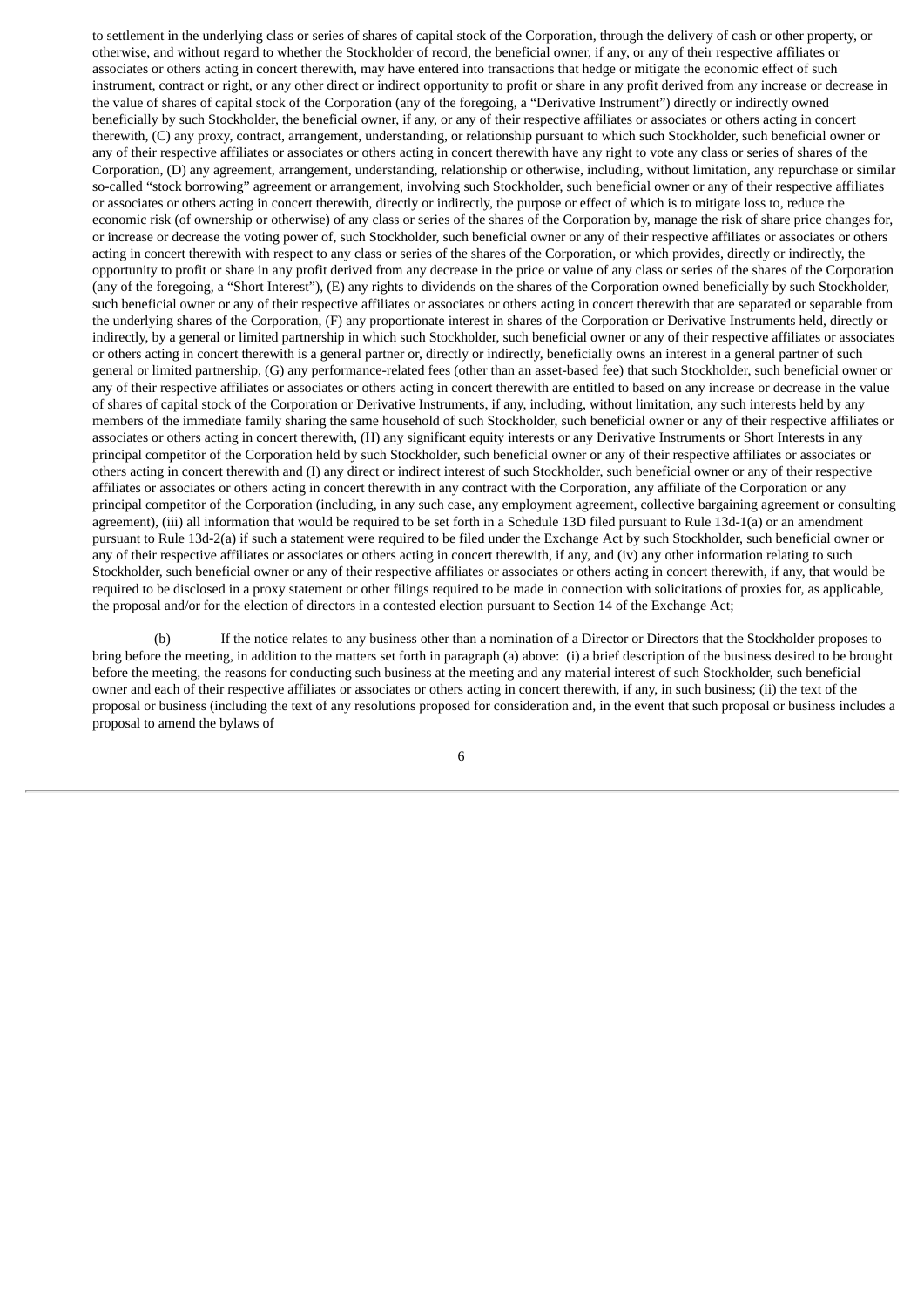the Corporation, the text of the proposed amendment); and (iii) a description of all agreements, arrangements and understandings between such Stockholder, such beneficial owner or any of their respective affiliates or associates or others acting in concert therewith, if any, and any other person or persons (including their names) in connection with the proposal of such business by such Stockholder;

(c) As to each individual, if any, whom the Stockholder proposes to nominate for election or reelection to the Board of Directors, in addition to the matters set forth in paragraph (a) above: (i) all information relating to such individual that would be required to be disclosed in a proxy statement or other filings required to be made in connection with solicitations of proxies for election of directors in a contested election pursuant to Section 14 of the Exchange Act (including, without limitation, such individual's written consent to being named in the proxy statement as a nominee and to serving as a Director if elected); and (ii) a description of all direct and indirect compensation and other material monetary agreements, arrangements and understandings during the past three (3) years, and any other material relationships, between or among such Stockholder and beneficial owner, if any, or any of their respective affiliates and associates or others acting in concert therewith, on the one hand, and each proposed nominee, and his or her respective affiliates and associates, or others acting in concert therewith, on the other hand, including, without limitation, all information that would be required to be disclosed pursuant to Item 404 of Regulation S-K promulgated under the Securities Act of 1933, as amended (the "Securities Act"), if the Stockholder making the nomination and any beneficial owner on whose behalf the nomination is made, if any, or any affiliate or associate thereof or person acting in concert therewith, were the "registrant" for purposes of such item and the nominee were a director or executive officer of such registrant; and

(d) With respect to each individual, if any, whom the Stockholder proposes to nominate for election or reelection to the Board of Directors, in addition to the matters set forth in paragraphs (a) and (c) above, a completed and signed questionnaire, representation and agreement required by Section 11 of this Article 2. The Corporation may require any proposed nominee to furnish such other information as may reasonably be required by the Corporation to determine the eligibility of such proposed nominee to serve as an independent Director or that could be material to a reasonable Stockholder's understanding of the independence, or lack thereof, of such nominee. Notwithstanding anything to the contrary, only persons who are nominated in accordance with the procedures set forth in these Bylaws shall be eligible for election as Directors.

If the Chairman of the meeting determines that a nomination was not made in accordance with the foregoing procedures, or that business was not properly brought before the meeting in accordance with the foregoing procedures, the Chairman shall declare to the meeting that the nomination was defective and such defective nomination shall be disregarded or that the business was not properly brought before the meeting and such business shall not be transacted. For purposes of this Section 9, "affiliate" and "associate" shall have the meanings ascribed thereto in Rule 405 under the Securities Act, and the rules and regulations thereunder; provided, however, that the term "partner" as used in the definition of "associate" shall not include any limited partner that is not involved in the management of the relevant partnership.

## Section 10. Proxy Access.

(a) Whenever the Board of Directors solicits proxies with respect to the election of Directors at an annual meeting of Stockholders, subject to the provisions of this Section 10, the Corporation shall include in its proxy statement for such annual meeting, (i) as a nominee, in addition to any persons nominated for election by the Board of Directors or any committee thereof, any person nominated for election (the "Stockholder Nominee") to the Board of Directors by a Stockholder, or group of no more than 20 Stockholders, that satisfies the requirements of this Section 10 (the "Eligible Stockholder") and that timely submits the notice required by this Section 10 (the "Notice of Proxy Access Nomination") requesting to have its nominee included in the Corporation's proxy materials for such annual meeting pursuant to this Section 10 and (ii) the Required Information (defined below) concerning such person. No person may be a member of more than one group of Stockholders constituting an Eligible Stockholder with respect to any annual meeting. For purposes of this Section 10, the "Required Information" that the Corporation will include in its proxy statement is the information provided to the Secretary of the Corporation by the Eligible Stockholder concerning the Stockholder Nominee and the Eligible Stockholder that is required to be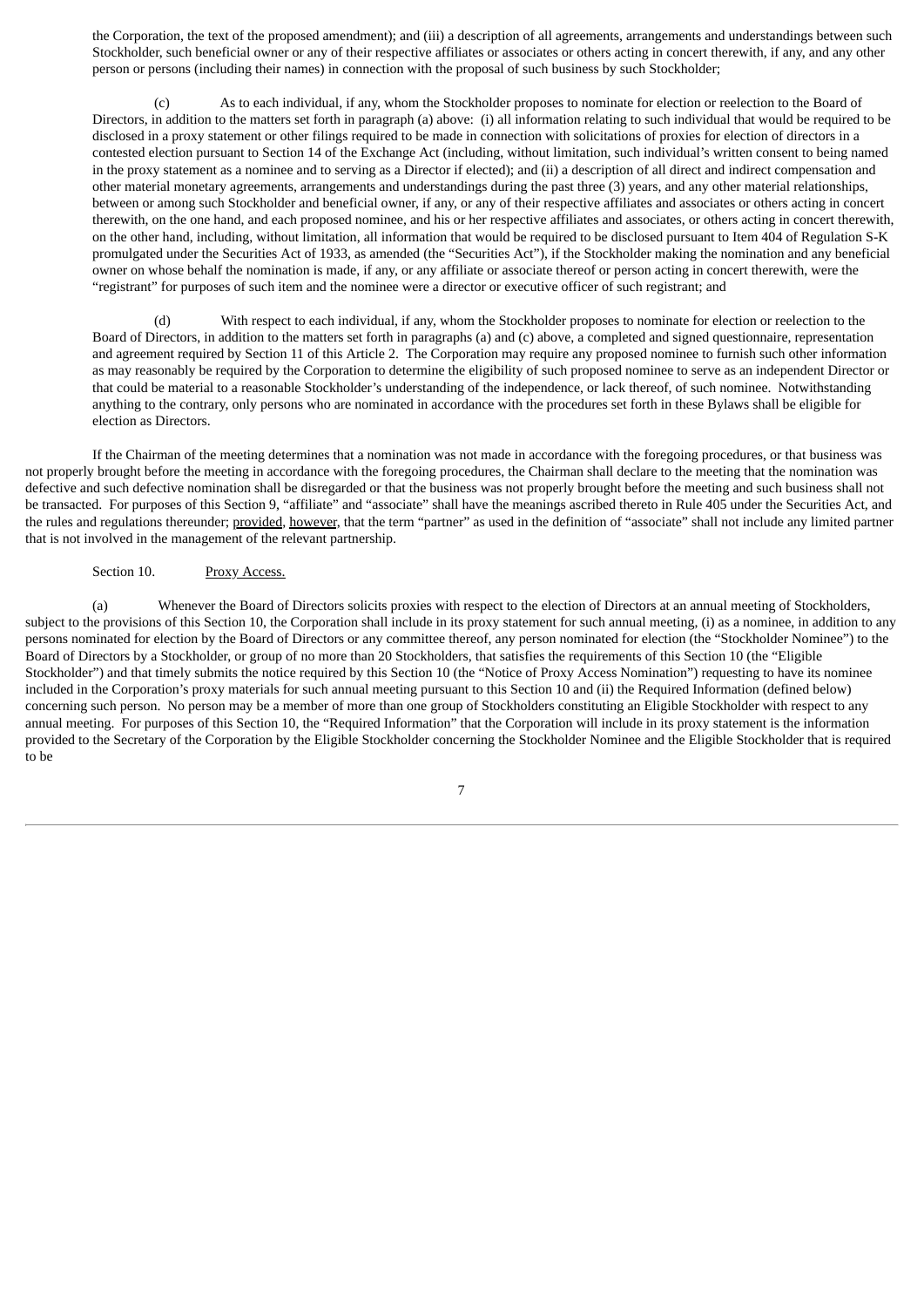disclosed in the Corporation's proxy statement by the regulations promulgated under the Exchange Act, and if the Eligible Stockholder so elects, a written statement, not to exceed 500 words, in support of the Stockholder Nominee's candidacy (the "Statement"). Notwithstanding anything to the contrary contained in this Section 10, the Corporation may omit from its proxy materials any information or Statement (or portion thereof) that it, in good faith, believes would violate any applicable law or regulation. For the purposes of this Section 10:

(1) "Voting Stock" shall mean outstanding shares of capital stock of the Corporation entitled to vote generally for the election of Directors;

(2) "Constituent Holder" shall mean any Stockholder, collective investment fund or beneficial holder whose stock ownership is counted for the purposes of qualifying as holding the Required Stock (as defined below) or qualifying as an Eligible Stockholder;

(3) "affiliate" and "associate" shall have the meanings ascribed thereto in Rule 405 under the Securities Act, and the rules and regulations thereunder; provided, however, that the term "partner" as used in the definition of "associate" shall not include any limited partner that is not involved in the management of the relevant partnership; and

(4) a Stockholder (including any Constituent Holder) shall be deemed to "own" only those outstanding shares of Voting Stock as to which the Stockholder itself (or such Constituent Holder itself) possesses both (a) the full voting and investment rights pertaining to the shares and (b) the full economic interest in (including the opportunity for profit and risk of loss on) such shares. The number of shares calculated in accordance with the foregoing clauses (a) and (b) shall be deemed not to include (and to the extent any of the following arrangements have been entered into by affiliates of the Stockholder (or of any Constituent Holder), shall be reduced by) any shares (x) sold by such Stockholder or Constituent Holder (or any of either's affiliates) in any transaction that has not been settled or closed, including any short sale, (y) borrowed by such Stockholder or Constituent Holder (or any of either's affiliates) for any purposes or purchased by such Stockholder or Constituent Holder (or any of either's affiliates) pursuant to an agreement to resell, or (z) subject to any option, warrant, forward contract, swap, contract of sale, other derivative or similar agreement entered into by such Stockholder or Constituent Holder (or any of either's affiliates), whether any such instrument or agreement is to be settled with shares or with cash based on the notional amount or value of Voting Stock, in any such case which instrument or agreement has, or is intended to have, or if exercised by either party thereto would have, the purpose or effect of (i) reducing in any manner, to any extent or at any time in the future, such Stockholder's or Constituent Holder's (or either's affiliate's) full right to vote or direct the voting of any such shares, and/or (ii) hedging, offsetting or altering to any degree gain or loss arising from the full economic ownership of such shares by such Stockholder or Constituent Holder (or either's affiliate), other than any such arrangements solely involving an exchange listed multi-industry market index fund in which Voting Stock represents at the time of entry into such arrangement less than 10% of the proportionate value of such index. A Stockholder (including any Constituent Holder) shall "own" shares held in the name of a nominee or other intermediary so long as the Stockholder itself (or such Constituent Holder itself) retains the right to instruct how the shares are voted with respect to the election of Directors and the right to direct the disposition thereof and possesses the full economic interest in the shares. A Stockholder's (including any Constituent Holder's) ownership of shares shall be deemed to continue during any period in which such person has loaned such shares or delegated any voting power over such shares by means of a proxy, power of attorney or other instrument or arrangement which in all such cases is revocable at any time by the Stockholder. The terms "owned," "owning" and other variations of the word "own" shall have correlative meanings.

(b) To be timely, the Notice of Proxy Access Nomination must be delivered to, or mailed to and received by, the Secretary of the Corporation no earlier than one hundred fifty (150) days and no later than one hundred twenty (120) days prior to the anniversary of the date that the Corporation issued its proxy statement for the immediately preceding annual meeting of Stockholders. In no event shall any adjournment or postponement of an annual meeting, the date of which has been announced by the Corporation, commence a new time period for the giving of a Notice of Proxy Access Nomination.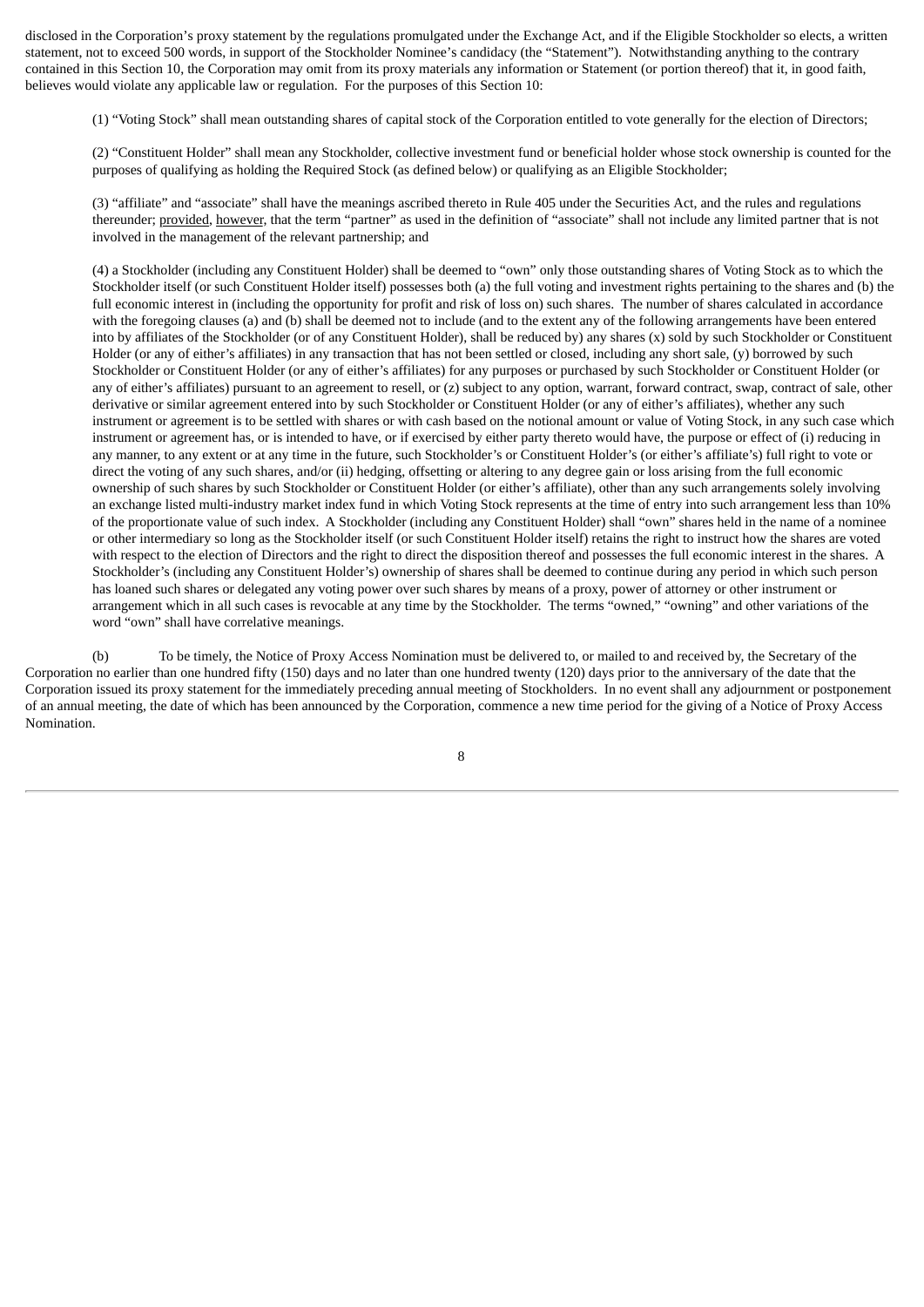(c) The maximum number of Stockholder Nominees nominated by all Eligible Stockholders that will be included in the Corporation's proxy materials with respect to an annual meeting of Stockholders (the "Nominee Limit") shall not exceed 20% of the total number of Directors in office as of the last day on which a Notice of Proxy Access Nomination may be delivered pursuant to and in accordance with this Section 10 (the "Final Proxy Access Nomination Date") or if such amount is not a whole number, the closest whole number below 20%; provided, that in no circumstance shall the Nominee Limit exceed the number of Directors to be elected at the applicable annual meeting as noticed by the Corporation, and provided, further, that the Nominee Limit shall be reduced by the number of Directors in office or director candidates that in either case will be included in the Corporation's proxy materials with respect to such annual meeting as an unopposed (by the Corporation) nominee pursuant to any agreement, arrangement or other understanding with any stockholder or group of stockholders (other than any such agreement, arrangement or understanding entered into in connection with an acquisition of Voting Stock, by such stockholder or group of stockholders, from the Corporation). In the event that one or more vacancies for any reason occurs on the Board of Directors after the Final Proxy Access Nomination Date but before the date of the annual meeting and the Board of Directors resolves to reduce the size of the board in connection therewith, the Nominee Limit shall be calculated based on the number of Directors in office as so reduced. Any individual (i) nominated by an Eligible Stockholder for inclusion in the Corporation's proxy materials pursuant to this Section 10 whom the Board of Directors decides to nominate as a nominee of the Board of Directors, or (ii) nominated pursuant to any agreement, arrangement or other understanding with any stockholder or group of stockholders (other than any such agreement, arrangement or understanding entered into in connection with an acquisition of Voting Stock, by such stockholder or group of stockholders, from the Corporation, shall, in each case, further reduce the Nominee Limit. Any Eligible Stockholder submitting more than one Stockholder Nominee for inclusion in the Corporation's proxy materials pursuant to this Section 10 shall rank such Stockholder Nominees based on the order that the Eligible Stockholder desires such Stockholder Nominees to be selected for inclusion in the Corporation's proxy statement in the event that the total number of Stockholder Nominees submitted by Eligible Stockholders pursuant to this Section 10 exceeds the maximum number of nominees provided for in this Section 10. In the event that the number of Stockholder Nominees submitted by Eligible Stockholders pursuant to this Section 10 exceeds the maximum number of nominees provided for in this Section 10, the highest ranking Stockholder Nominee who meets the requirements of this Section 10 from each Eligible Stockholder will be selected for inclusion in the Corporation's proxy materials until the maximum number is reached, going in order of the number (largest to smallest) of shares of the Common Stock each Eligible Stockholder disclosed as owned in its respective Notice of Proxy Access Nomination submitted to the Corporation. If the maximum number is not reached after the highest ranking Stockholder Nominee who meets the requirements of this Section 10 from each Eligible Stockholder has been selected, this process will continue with the next highest ranked nominees as many times as necessary, following the same order each time, until the maximum number is reached. Notwithstanding anything to the contrary contained in this Section 10, if the Corporation receives notice pursuant to Section 9 of this Article 2 that a Stockholder intends to nominate for election at such meeting a number of nominees greater than or equal to a majority of the total number of Directors to be elected at such meeting, no Stockholder Nominees will be included in the Corporation's proxy materials with respect to such meeting pursuant to this Section 10.

(d) If the Stockholder Nominee or an Eligible Stockholder fails to continue to meet the requirements of this Section 10 or if a Stockholder Nominee withdraws, dies, becomes disabled or is otherwise disqualified from being nominated for election or serving as a Director prior to the annual meeting: (1) the Corporation may, to the extent feasible, remove the name of the Stockholder Nominee and the Statement from its proxy statement, remove the name of the Stockholder Nominee from its form of proxy and/or otherwise communicate to its Stockholders that the Stockholder Nominee will not be eligible for nomination at the annual meeting; and (2), subsequent to the last day on which a Stockholder's Notice of Proxy Access Nomination would be timely, the Eligible Stockholder may not name another Stockholder Nominee or otherwise cure in any way any defect preventing the nomination of the Stockholder Nominee identified in the Notice of Proxy Access Nomination provided pursuant to this Section 10.

(e) In order to make a nomination pursuant to this Section 10, an Eligible Stockholder must have owned (as defined above) the Required Ownership Percentage (as defined below) of shares of Common Stock (the "Required Stock") continuously for the Minimum Holding Period (as defined below) as of both the date the Notice of Proxy Access Nomination is delivered to, or mailed to and received by, the Secretary of the Corporation in accordance with this Section 10 and the record date for determining the Stockholders entitled to vote at the annual meeting and must continue to own the Required Stock through the meeting date. For purposes of this Section 10, the "Required Ownership Percentage" is three percent (3%) or more, and the "Minimum Holding Period" is three (3) years.

(f) Within the time period specified in this Section 10 for delivering the Notice of Proxy Access Nomination, an Eligible Stockholder must provide the following materials in writing to the Secretary of the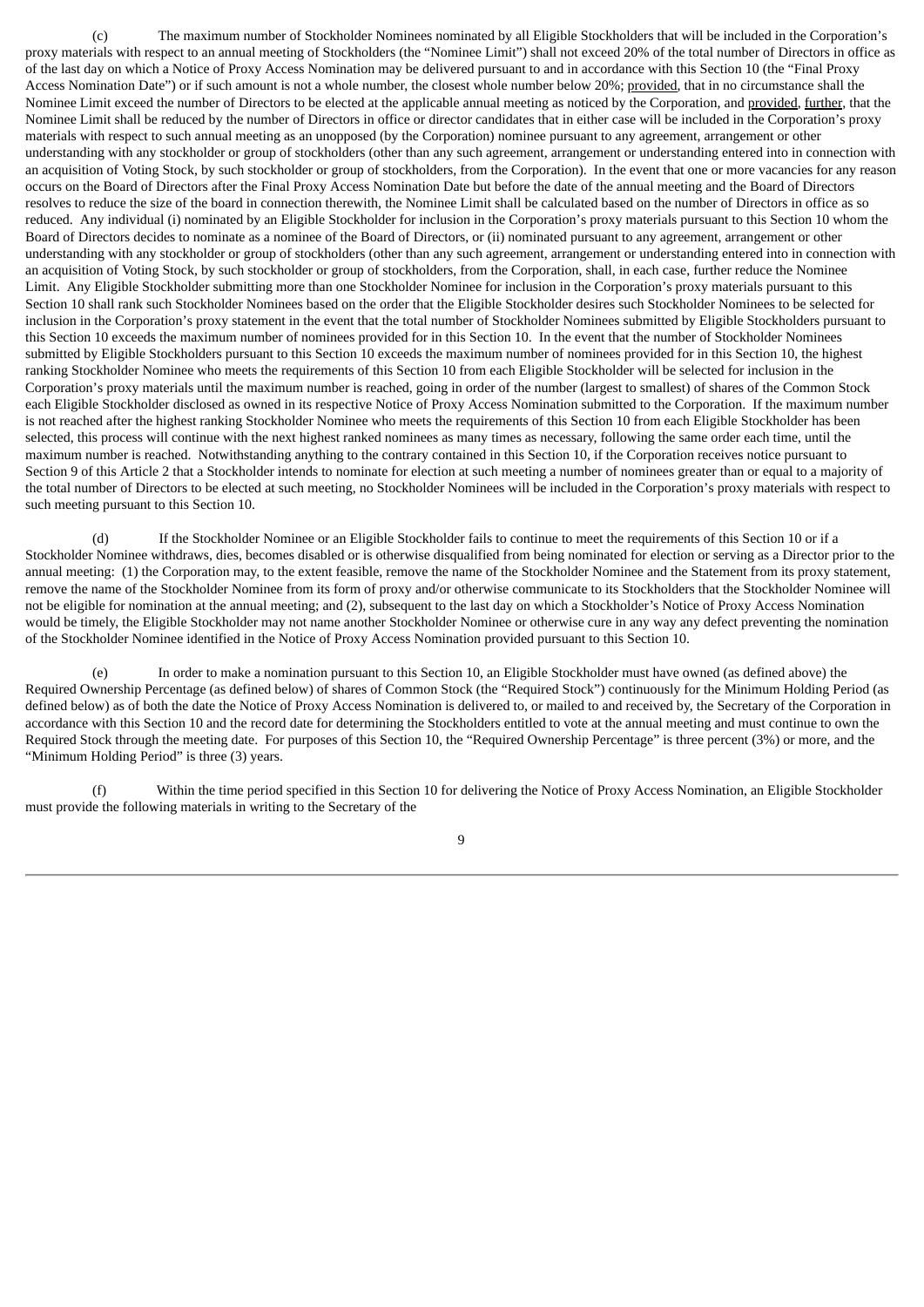Corporation: (i) one or more written statements from the record holder of the shares of Common Stock owned by the Eligible Stockholder (and from each intermediary through which the shares of Common Stock are or have been held during the Minimum Holding Period) verifying that, as of a date within seven (7) calendar days prior to the date the Notice of Proxy Access Nomination is delivered to, or mailed to and received by, the Secretary of the Corporation, the Eligible Stockholder owns, and has owned continuously for the Minimum Holding Period, the Required Stock, and the Eligible Stockholder's agreement to provide, within five (5) business days after the record date for the annual meeting, written statements from the record holder and intermediaries verifying the Eligible Stockholder's continuous ownership of the Required Stock through the record date; (ii) a copy of the Schedule 14N that has been filed with the Securities and Exchange Commission ("SEC") as required by Rule 14a-18 under the Exchange Act; (iii) the information, representations and agreements that are the same as those that would be required to be set forth in a Stockholder's notice of nomination pursuant to Section 9 of this Article 2; (iv) a representation and agreement of the Eligible Stockholder that the Eligible Stockholder (including each member of any group of Stockholders that together is an Eligible Stockholder hereunder) (A) acquired the Required Stock in the ordinary course of business and not with the intent to change or influence control of the Corporation, and does not presently have such intent, (B) presently intends to maintain qualifying ownership of the Required Stock through the date of the annual meeting, (C) has not engaged and will not engage in any, and has not and will not be a "participant" in another person's, "solicitation" within the meaning of Rule 14a-1(1) under the Exchange Act in support of the election of any individual as a Director at the annual meeting other than its Stockholder Nominee(s) or a nominee of the Board of Directors, (D) agrees not to distribute to any Stockholder any form of proxy for the annual meeting other than the form distributed by the Corporation, (E) agrees to comply with all applicable laws and regulations applicable to the use, if any, of soliciting material and to file any such soliciting material with the SEC regardless of whether such filing is required under Regulation 14A under the Exchange Act, and (F) will provide facts and other information in all communications with the Corporation and its Stockholders that are or will be true and correct in all material respects and do not and will not omit to state a material fact necessary in order to make the statements made, in light of the circumstances under which they were made, not misleading; (v) a representation as to the Eligible Stockholder's (including each member of any group of Stockholders that together is an Eligible Stockholder hereunder) intentions with respect to maintaining qualifying ownership of the Required Stock for at least one (1) year following the annual meeting; and (vi) an undertaking that the Eligible Stockholder agrees to (A) assume all liability stemming from any legal or regulatory violation arising out of the Eligible Stockholder's communications with the Stockholders or out of the information that the Eligible Stockholder provided to the Corporation and (B) indemnify and hold harmless the Corporation and each of its Directors, officers and employees individually against any and all liabilities, losses and damages in connection with any threatened or pending action, suit or proceeding, whether legal, administrative or investigative, against the Corporation or any of its Directors, officers or employees arising out of any nomination submitted by the Eligible Stockholder pursuant to this Section 10.

(g) Within the time period specified in this Section 10 for delivering the Notice of Proxy Access Nomination, each Eligible Stockholder and Stockholder Nominee must deliver or cause to be delivered to the Secretary of the Corporation:

> (i) a written representation and agreement of the Stockholder Nominee that such person (A) consents to being named in the Corporation's proxy statement as a nominee and to serving as a Director if elected, (B) understands his or her duties as a Director under the General Corporation Law of the State of Delaware (the "DGCL") and agrees to act in accordance with those duties while serving as a Director, (C) is not and will not become a party to any agreement, arrangement or understanding with, and has not given any commitment or assurance to, any person as to how such nominee, if elected as a Director, will act or vote as a Director on any issue or question to be decided by the Board of Directors, (D) in connection with such nominee's candidacy for Director, is not and will not become a party to any compensatory, payment or other financial agreement, arrangement or understanding with any person other than the Corporation, and has not and will not receive any such compensation or other payment from any person other than the Corporation, in each case that has not been disclosed to the Secretary of the Corporation, (E) in connection with such nominee's service as a Director of the Corporation, is not and will not become a party to any compensatory, payment or other financial agreement, arrangement or understanding with any person other than the Corporation, and has not and will not receive any such compensation or other payment from any person other than the Corporation, (F) if elected as a Director, will comply with all applicable laws and stock exchange listing standards and the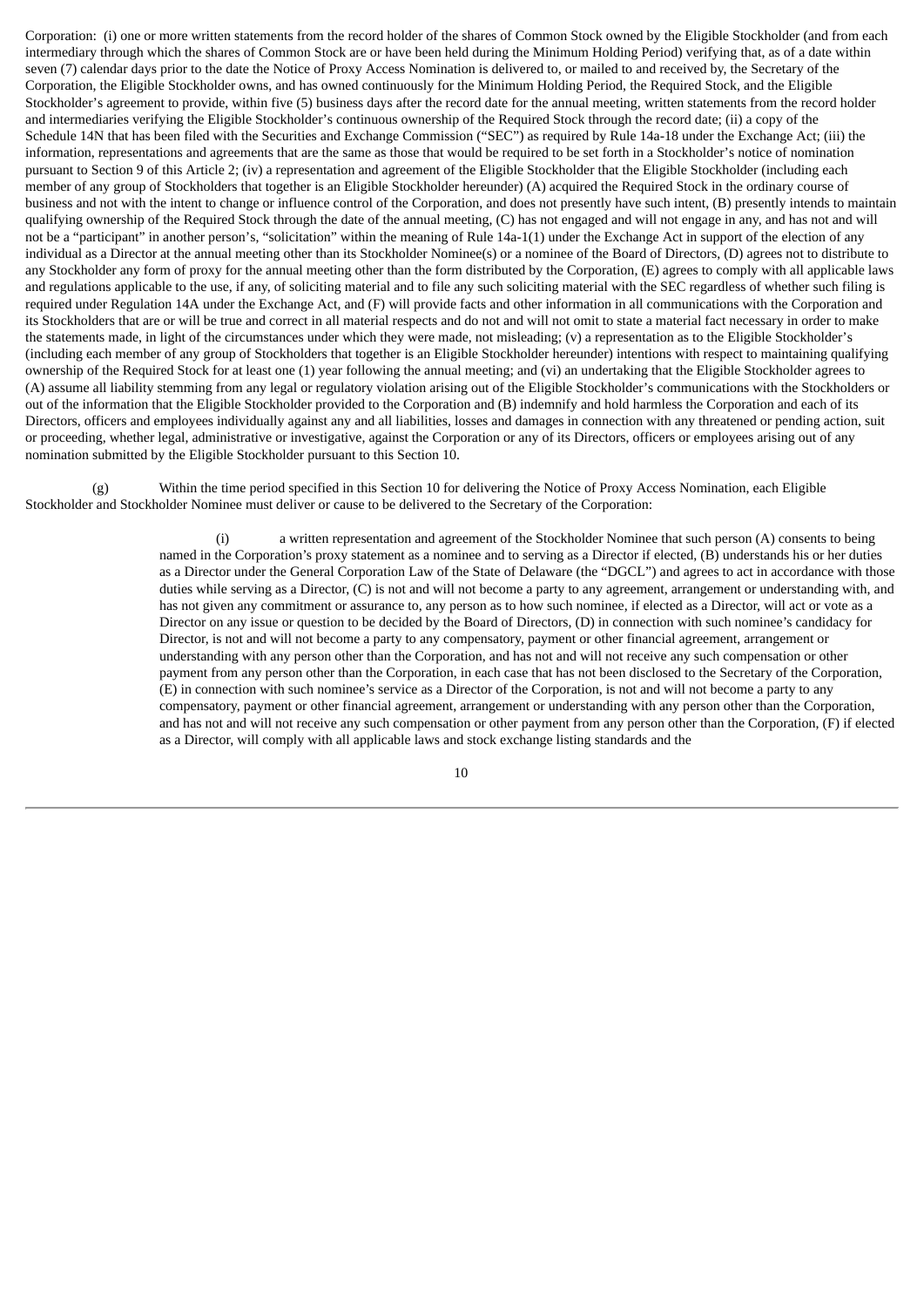Corporation's policies and guidelines applicable to Directors, and (G) will provide facts and other information in all communications with the Corporation and its Stockholders that are or will be true and correct in all material respects and do not and will not omit to state a material fact necessary in order to make the statements made, in light of the circumstances under which they were made, not misleading;

(ii) with respect to each Stockholder Nominee, all completed and signed questionnaires required of Directors, and such additional information as the Corporation may determine necessary to permit the Board of Directors to determine if such Stockholder Nominee is independent under the listing standards of each exchange upon which the Common Stock of the Corporation is listed, any applicable rules of the SEC and any publicly disclosed standards used by the Board of Directors in determining and disclosing the independence of Directors; and

(iii) with respect to each Stockholder Nominee who consents to stand for election, an irrevocable resignation of such Stockholder Nominee in advance of the meeting for the election of Directors, providing that such resignation shall become effective upon a determination by the Board of Directors or any committee thereof that (A) the information provided to the Corporation by such individual pursuant to this Section 10 was untrue in any material respect or omitted to state a material fact necessary in order to make the statements made, in light of the circumstances under which they were made, not misleading or (B) such individual, or the Eligible Stockholder who nominated such individual, failed to comply with any obligation owed or breached any representation made under or pursuant to these Bylaws.

(h) In the event that any information or communication provided by the Eligible Stockholder or the Stockholder Nominee to the Corporation or its Stockholders ceases to be true and correct in any material respect or omits a material fact necessary to make the statements made, in light of the circumstances under which they were made, not misleading, such Eligible Stockholder or Stockholder Nominee, as the case may be, shall promptly notify the Secretary of the Corporation of such defect in such previously provided information or communication and of the information that is required to correct any such defect.

(i) The Corporation shall not be required to include, pursuant to this Section 10, a Stockholder Nominee in its proxy materials for any meeting of the Stockholders (i) for which the Secretary of the Corporation receives a notice that a Stockholder has nominated such Stockholder Nominee for election to the Board of Directors pursuant to the advance notice requirements for Stockholder nominees for Director set forth in Section 9 of this Article 2, (ii) who is not independent under the listing standards of each exchange upon which the Common Stock of the Corporation is listed, any applicable rules of the SEC and any publicly disclosed standards used by the Board of Directors in determining and disclosing independence of Directors, in each case as determined by the Board of Directors, (iii) whose election as a member of the Board of Directors would cause the Corporation to be in violation of these Bylaws, the Certificate, the rules and listing standards of any exchange upon which the Common Stock of the Corporation is listed, or any applicable state or federal law, rule or regulation, (iv) who is or has *been,* within the past three (3) years, an officer or director of a competitor, as defined in Section 8 of the Clayton Antitrust Act of 1914, (v) who is a named subject of a pending criminal proceeding (excluding traffic violations and other minor offenses) or has been convicted in such a criminal proceeding within the past ten (10) years or (vi) if such Stockholder Nominee or the Eligible Stockholder (or any member of any group of Stockholders that together is such Eligible Stockholder) nominating such Stockholder Nominee fails to comply with any of its obligations or breaches any of its representations made under or pursuant to these Bylaws.

(j) Notwithstanding anything to the contrary set forth herein, the Board of Directors or the presiding officer of the annual meeting of the Stockholders shall declare a nomination of a Stockholder Nominee by an Eligible Stockholder to be invalid, and such nomination shall be disregarded notwithstanding that proxies in respect of the vote of Stockholders of such annual meeting may have been received by the Corporation, if (i) the Stockholder Nominee and/or the nominating Eligible Stockholder (or any member of any group of Stockholders that together is such Eligible Stockholder) shall have failed to comply with any of its or their obligations or breached any of its or their representations under or pursuant to these Bylaws, as determined by the Board of Directors or the presiding officer of the meeting; or (ii) the nominating Eligible Stockholder (or a qualified representative thereof) does not appear at the meeting of the Stockholders to present the nomination of such Stockholder Nominee pursuant to this Section 10.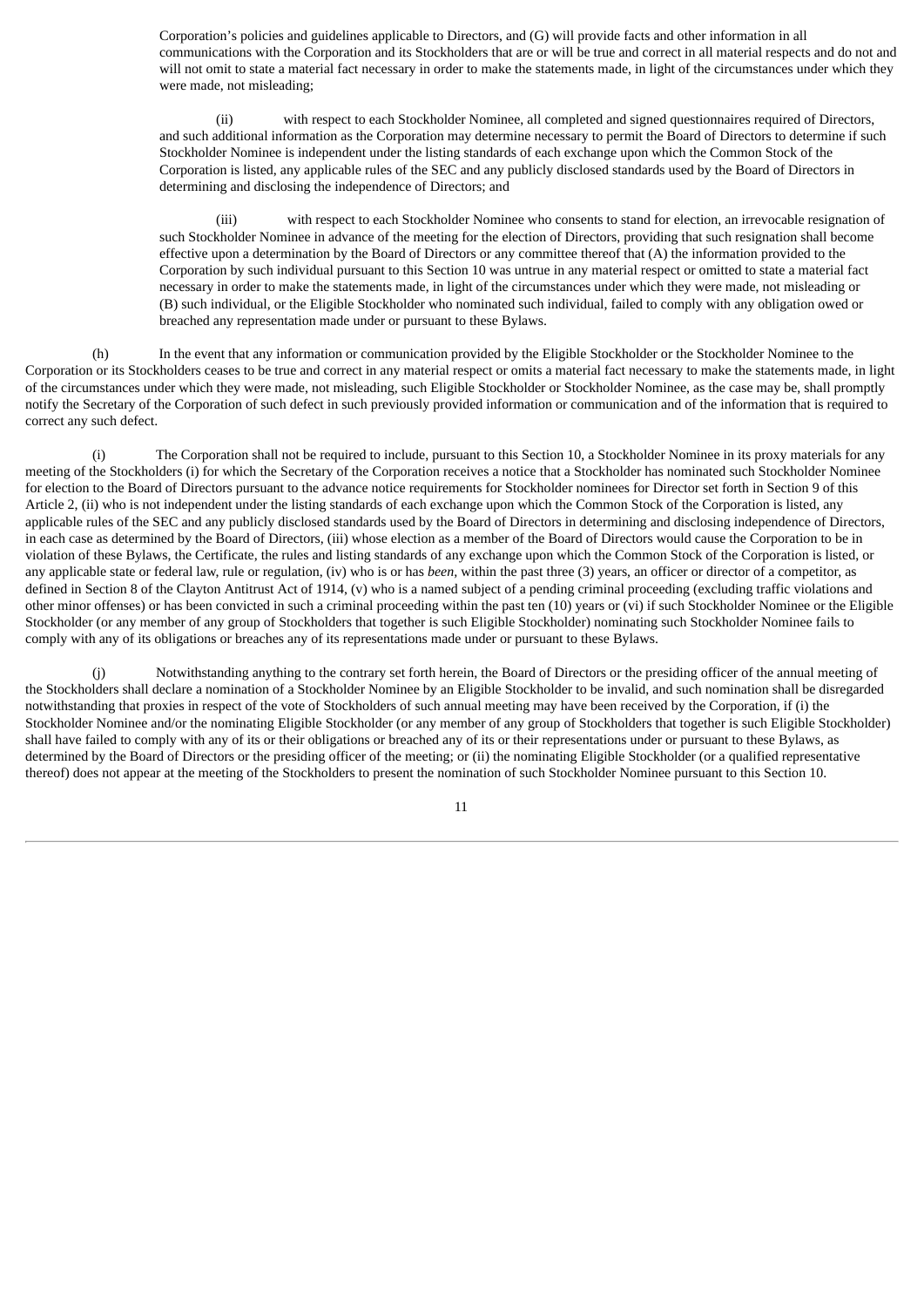(k) Any Stockholder Nominee who is included in the Corporation's proxy materials for a particular annual meeting of the Stockholders but either (i) withdraws from or becomes ineligible or unavailable for election at such annual meeting, or (ii) does not receive votes cast in favor of such Stockholder Nominee's election equal to at least 25% of the number of shares of Common Stock voted in such election, will be ineligible to be a Stockholder Nominee pursuant to this Section 10 for the next two (2) annual meetings. For the avoidance of doubt, this Section 10 shall not prevent any Stockholder from nominating any person to the Board of Directors pursuant to and in accordance with Section 9 of this Article 2.

Section 11. Questionnaire, Representation and Agreement. To be eligible to be a nominee of any Stockholder for election or reelection as a Director, such proposed nominee must deliver (in accordance with the time periods prescribed for delivery of notice under this Article 2) to the Secretary at the principal executive offices of the Corporation a completed written questionnaire with respect to the background and qualification of such individual and the background of any other person on whose behalf, directly or indirectly, the nomination is being made (which questionnaire shall be provided by the Secretary upon written request), and a written representation and agreement (in the form provided by the Secretary upon written request) that such individual (a) is not and will not become a party to (i) any agreement, arrangement or understanding with, and has not given any commitment or assurance to, any person as to how such person, if elected as a Director, will act or vote on any issue or question (a "Voting Commitment") that has not been disclosed to the Corporation, and (ii) any Voting Commitment that could limit or interfere with such individual's ability to comply, if elected as a Director, with such individual's fiduciary duties under applicable law, (b) in connection with such nominee's candidacy for or services as Director, is not and will not become a party to any compensatory, payment or other financial agreement, arrangement or understanding with any person other than the Corporation, and has not and will not receive any such compensation or other payment from any person other than the Corporation, (c) in such individual's personal capacity and on behalf of any person on whose behalf, directly or indirectly, the nomination is being made, would be in compliance, if elected as a Director, and will comply, with all applicable corporate governance, conflict of interest, confidentiality and stock ownership and trading policies and guidelines of the Corporation publicly disclosed from time to time, (d) consents to being named as a nominee and agrees to serve if elected as a Director, and (e) will abide by the requirements of Section 8 of Article 4.

#### **ARTICLE 3 — BOARD OF DIRECTORS**

Section 1. General Powers. The business and affairs of the Corporation shall be managed by or under the direction of the Board of Directors. In addition to the powers and authorities by these Bylaws expressly conferred upon it, the Board of Directors may exercise all such powers and do all such lawful acts and things as are not by statute or by the Certificate or by these Bylaws required to be exclusively exercised or done by the Stockholders.

Section 2. Number, Term and Qualification. The number, term and qualification of Directors of the Corporation shall be as provided in the Certificate.

Section 3. Resignation and Removal. Directors may be removed from office only for the reasons, if any, specified in the Certificate. Any Director may resign at any time by giving notice in writing or by electronic transmission to the Chairman of the board, the Chief Executive Officer or the Secretary. Such resignation shall be effective upon receipt unless it is specified to be effective at some other time or upon the occurrence of some other event, and, unless otherwise specified in such notice, the acceptance of such resignation shall not be necessary to make it effective.

Section 4. Vacancies. Vacancies occurring in the Board of Directors shall be filled only as provided in the Certificate.

### **ARTICLE 4 — MEETINGS OF DIRECTORS**

Section 1. Annual and Regular Meetings. All annual and regular meetings of the Board of Directors shall be held at such places and times as determined by the Board of Directors in its discretion.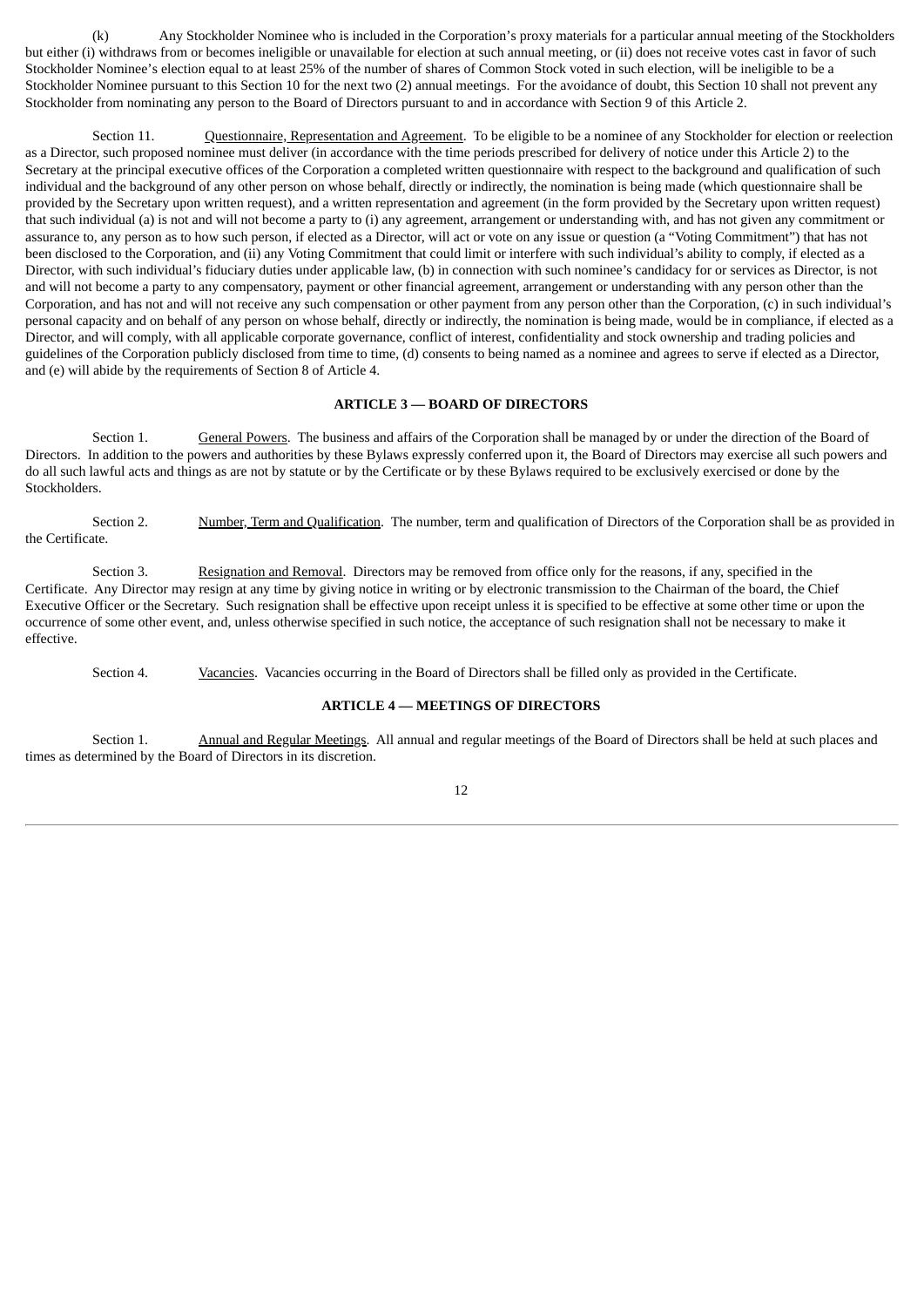Section 2. Special Meetings. Special meetings of the Board of Directors shall be held at such places and times as determined by the Board of Directors in its discretion.

Section 3. Notice of Meetings. Unless the Board of Directors by resolution determines otherwise in accordance with authority set forth in the Certificate, notice of any meeting of the Board of Directors shall be given to each Director at such person's business or residence in writing by hand delivery, first-class or overnight mail or courier service, email or facsimile transmission, or orally by telephone. If mailed by first-class mail, such notice shall be deemed adequately delivered when deposited in the United States mails so addressed, with postage thereon prepaid, at least five (5) days before such meeting. If by overnight mail or courier service, such notice shall be deemed adequately delivered when delivered to the overnight mail or courier service company at least forty-eight (48) hours before such meeting. If by email, facsimile transmission, telephone or by hand, such notice shall be deemed adequately delivered when the notice is transmitted at least twenty-four (24) hours before such meeting. The Secretary shall give such notice of any meetings called by the Board of Directors by such means of communication as may be specified by the Board of Directors.

Section 4. Cuorum. A majority of the Directors in office shall constitute a quorum for the transaction of business at any meeting of the Board of Directors.

Section 5. Manner of Acting. A majority of Directors who are present at a meeting at which a quorum is present will constitute the required vote to effect any action taken by the Board of Directors.

Section 6. Action Without Meeting. Action required or permitted to be taken at a meeting of the Board of Directors may be taken without a meeting if the action is taken by all members of the Board of Directors. The action must be evidenced by one or more written consents signed by each Director, or an electronic transmission given by each Director, describing the action taken, and included in the minutes or filed with the corporate records. Action taken without a meeting is effective when the last Director signs the consent or gives an electronic transmission, unless the consent specifies a subsequent effective date.

Section 7. Meeting by Communications Device. The Board of Directors may permit Directors to participate in any meeting of the Board of Directors by, or conduct the meeting through the use of, any means of communication by which all Directors participating may simultaneously hear each other during the meeting. A Director participating in a meeting by this means is deemed to be present in person at the meeting.

#### Section 8. Required Vote for Directors.

(a) Except as set forth below, election of Directors at all meetings of the Stockholders at which Directors are to be elected shall be by ballot, and, subject to the rights of the holders of any series of preferred shares to elect Directors under specified circumstances, a majority of the votes cast at any meeting for the election of Directors at which a quorum is present shall elect Directors. For purposes of these Bylaws, a majority of votes cast shall mean that the number of shares voted "for" a Director's election exceeds 50% of the number of votes cast with respect to that Director's election. Votes cast shall include direction to withhold authority in each case and exclude abstentions with respect to that Director's election. Notwithstanding the foregoing, in the event of a contested election of Directors, Directors shall be elected by the vote of a plurality of the votes cast at any meeting for the election of Directors at which a quorum is present. For purposes of these Bylaws, a "contested election" shall mean any election of Directors in which the number of candidates for election as Directors exceeds the number of Directors to be elected, with the determination thereof being made by the Secretary as of the close of the applicable notice of nomination period set forth in Article 2, Section 9 of these Bylaws or under applicable law, based on whether one or more notice(s) of nomination were timely filed in accordance with Article 2, Section 9 of these Bylaws; provided, however, that the determination that an election is a contested election shall be determinative only as to the timeliness of a notice of nomination and not otherwise as to its validity. If, prior to the time the Corporation mails its initial proxy statement in connection with such election of Directors, one or more notices of nomination are withdrawn such that the number of candidates for election as Director no longer exceeds the number of Directors to be elected, the election shall not be considered a contested election, but in all other cases, once an election is determined to be a contested election, Directors shall be elected by the vote of a plurality of the votes cast at any meeting for the election of Directors at which a quorum is present.

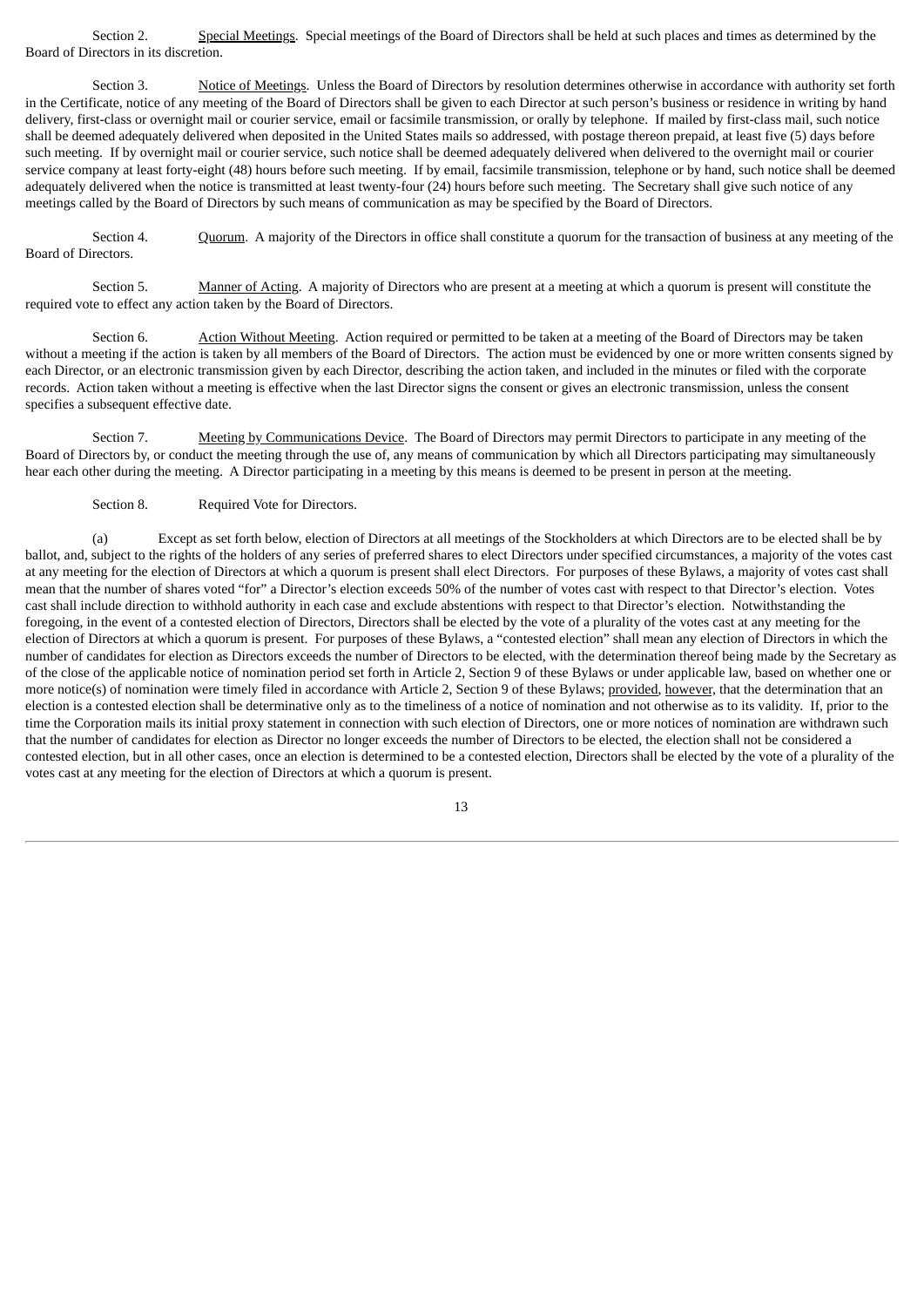(b) If a nominee for Director who is an incumbent Director is not elected and no successor has been elected at such meeting, the Director shall promptly tender his or her resignation to the Board of Directors. The Nominating and Governance Committee shall make a recommendation to the Board of Directors as to whether to accept or reject the tendered resignation, or whether other action should be taken. The Board of Directors shall act on the tendered resignation, taking into account the Nominating and Governance Committee's recommendation, and publicly disclose (by a press release, a filing with the SEC or other broadly disseminated means of communication) its decision regarding the tendered resignation and the rationale behind the decision within ninety (90) days from the date of the certification of the election results. The Nominating and Governance Committee in making its recommendation, and the Board of Directors in making its decision, may each consider any factors or other information that it considers appropriate and relevant. The Director who tenders his or her resignation shall not participate in the recommendation of the Nominating and Governance Committee or the decision of the Board of Directors with respect to his or her resignation. If such incumbent Director's resignation is not accepted by the Board of Directors, such Director shall continue to serve until the next annual meeting and until his or her successor is duly elected, or his or her earlier death, resignation or removal. If a Director's resignation is accepted by the Board of Directors pursuant to these Bylaws, or if a nominee for Director is not elected and the nominee is not an incumbent Director, then the Board of Directors, in its sole discretion, may fill any resulting vacancy pursuant to the provisions of Article 3, Section 4 of these Bylaws or may decrease the size of the Board of Directors pursuant to the provisions of Article 3, Section 2 of these Bylaws.

#### **ARTICLE 5 — COMMITTEES**

Section 1. Election and Powers. The Board of Directors may appoint such committees with such members who shall have such powers and authority as may be determined by the Board of Directors as provided in the Certificate. To the extent specified by the Board of Directors or in the Certificate, each committee shall have and may exercise the powers of the Board of Directors in the management of the business and affairs of the Corporation.

Section 2. Removal; Vacancies. Unless the Board of Directors by resolution determines otherwise in accordance with authority specified in the Certificate, any member of a committee may be removed at any time exclusively by the Board of Directors with or without cause, and vacancies in the membership of a committee as a result of death, resignation, disqualification or removal shall be filled by a majority of the whole Board of Directors. Unless the Board of Directors by resolution determines otherwise in accordance with authority specified in the Certificate, the Board of Directors may discharge any committee, either with or without cause, at any time.

Section 3. Meetings. The provisions of Article 4 governing meetings of the Board of Directors, action without meeting, notice, waiver of notice and quorum and voting requirements shall apply to the committees of the Board of Directors and its members to the extent not otherwise prescribed by the Board of Directors in the resolution authorizing the establishment of the committee.

Section 4. Minutes. Each committee shall keep minutes of its proceedings and shall report thereon to the Board of Directors at or before the next meeting of the Board of Directors.

Section 5. Chairman. The Chairman shall preside at meetings of the Board of Directors and the Stockholders and shall have such powers and perform such other duties as the Board of Directors may prescribe or as may be prescribed in these Bylaws. The Board of Directors may, in its discretion, designate a Chairman as "Executive Chairman." Such Executive Chairman shall have such powers and perform such other duties as the Board of Directors may prescribe or as may be prescribed for the Chairman in these Bylaws.

Section 6. Vice Chairman. The Vice Chairman shall have such powers and perform such duties as the Board of Directors or the Chairman (to the extent he or she is authorized by the Board of Directors to prescribe the authority and duties of other officers) may from time to time prescribe or as may be prescribed by these Bylaws.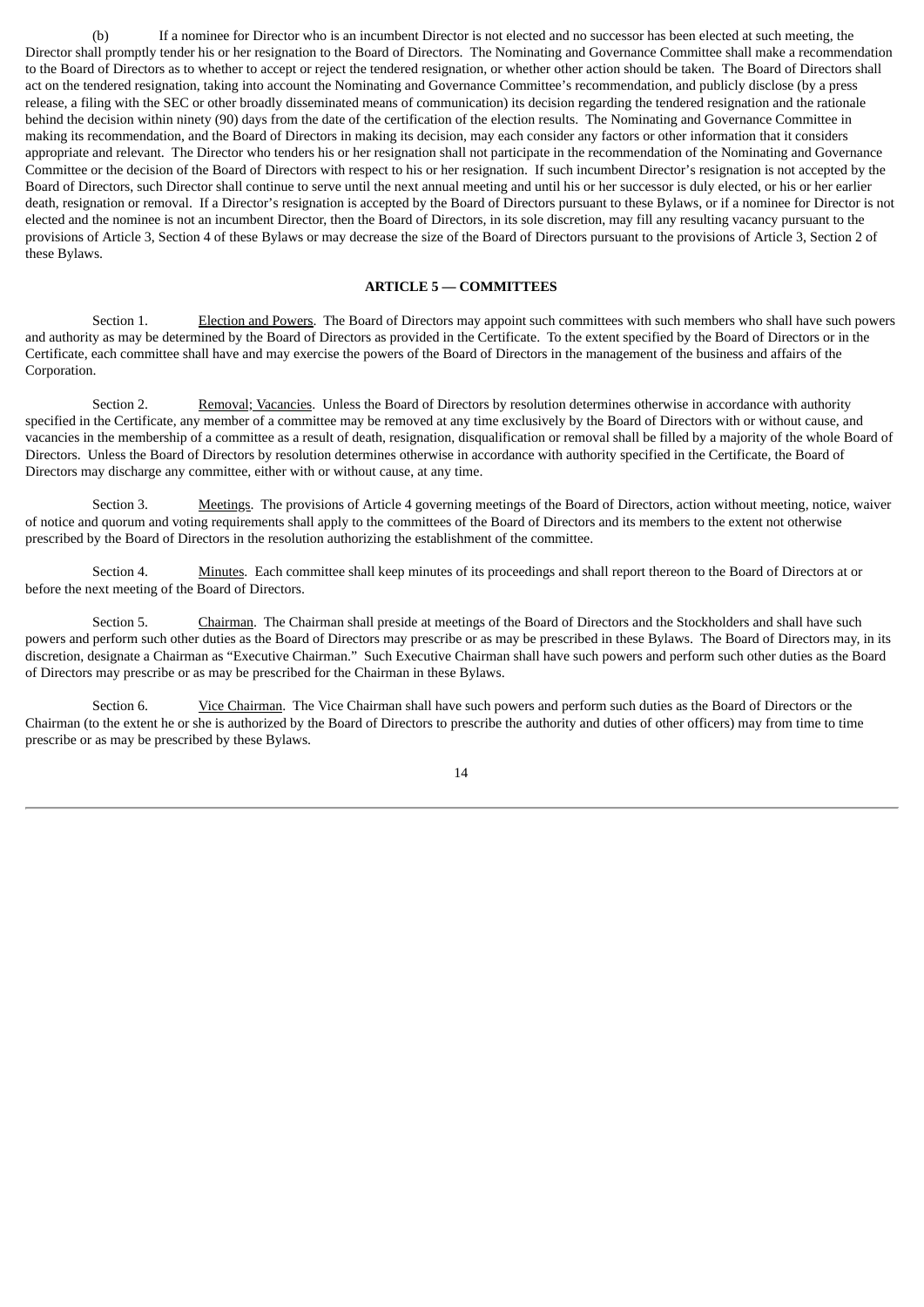#### **ARTICLE 6 — OFFICERS**

Section 1. Titles. The Board of Directors shall have the power and authority to elect from time to time such officers of the Corporation, including a President, a Chief Executive Officer, one or more Executive Vice Presidents, one or more Senior Vice Presidents, one or more Vice Presidents, a Chief Financial Officer, a General Counsel, a Controller, a Treasurer, a Secretary, one or more Assistant Controllers, one or more Assistant Treasurers, and one or more Assistant Secretaries, and such other officers as shall be deemed necessary or desirable from time to time. The officers shall have the authority and perform the duties set forth herein or as from time to time may be prescribed by the Board of Directors. Any two or more offices may be held by the same individual, but no officer may act in more than one capacity where action of two or more officers is required.

The officers of the Corporation may appoint one or more individuals to hold a title which includes Assistant or Deputy together with one of the officer titles indicated above. An individual holding such title by virtue of being so appointed rather than by virtue of being elected to such position by the Board of Directors shall not be an officer of the Corporation for purposes of the Certificate or these Bylaws.

Section 2. Election; Removal. The officers of the Corporation may be elected by the Board of Directors and shall serve at the pleasure of the Board of Directors as specified at the time of their election, until their successors are elected and qualify, or until the earlier of their death, resignation or removal. Any officer may be removed by the Board of Directors at any time with or without cause.

Section 3. Compensation. The compensation of the officers may be fixed by the Board of Directors or any duly authorized committee thereof.

Section 4. General Powers of Officers. Except as may be otherwise provided in these Bylaws or in the DGCL or by resolution of the Board of Directors, the Chief Executive Officer, the President, any Executive Vice President, any Senior Vice President, any Vice President, the Chief Financial Officer, the General Counsel, the Controller, the Treasurer, the Secretary, or any one of them, may (i) execute and deliver in the name of the Corporation, in the name of any division of the Corporation, or in both names, any agreement, contract, deed, instrument, power of attorney or other document pertaining to the business or affairs of the Corporation or any division of the Corporation, and (ii) delegate to any employee or agent the power to execute and deliver any such agreement, contract, deed, instrument, power of attorney or other document.

Section 5. Chief Executive Officer. The Chief Executive Officer of the Corporation shall report directly to the Board of Directors. Except in such instances as the Board of Directors may confer powers in particular transactions upon any other officer, and subject to the control and direction of the Board of Directors, the Chief Executive Officer shall manage the business and affairs of the Corporation and shall communicate to the Board of Directors and any committee thereof reports, proposals and recommendations for their respective consideration or action. He or she may do and perform all acts on behalf of the Corporation.

Section 6. President. The President shall have such powers and perform such duties as the Board of Directors and the Chief Executive Officer (to the extent he or she is authorized by the Board of Directors to prescribe the authority and duties of other officers) may from time to time prescribe or as may be prescribed by these Bylaws.

Section 7. Executive Vice Presidents, Senior Vice Presidents and Vice Presidents. The Executive Vice Presidents, Senior Vice Presidents and Vice Presidents shall have such powers and perform such duties as the Board of Directors or the Chief Executive Officer (to the extent he or she is authorized by the Board of Directors to prescribe the authority and duties of other officers) may from time to time prescribe or as may be prescribed by these Bylaws.

Section 8. Chief Financial Officer. The Chief Financial Officer shall have powers and perform such duties as the Board of Directors or the Chief Executive Officer (to the extent he or she is authorized by the Board of Directors to prescribe the authority and duties of other officers) may from time to time prescribe or as may be prescribed in these Bylaws. The Chief Financial Officer shall present to the Board of Directors such balance sheets,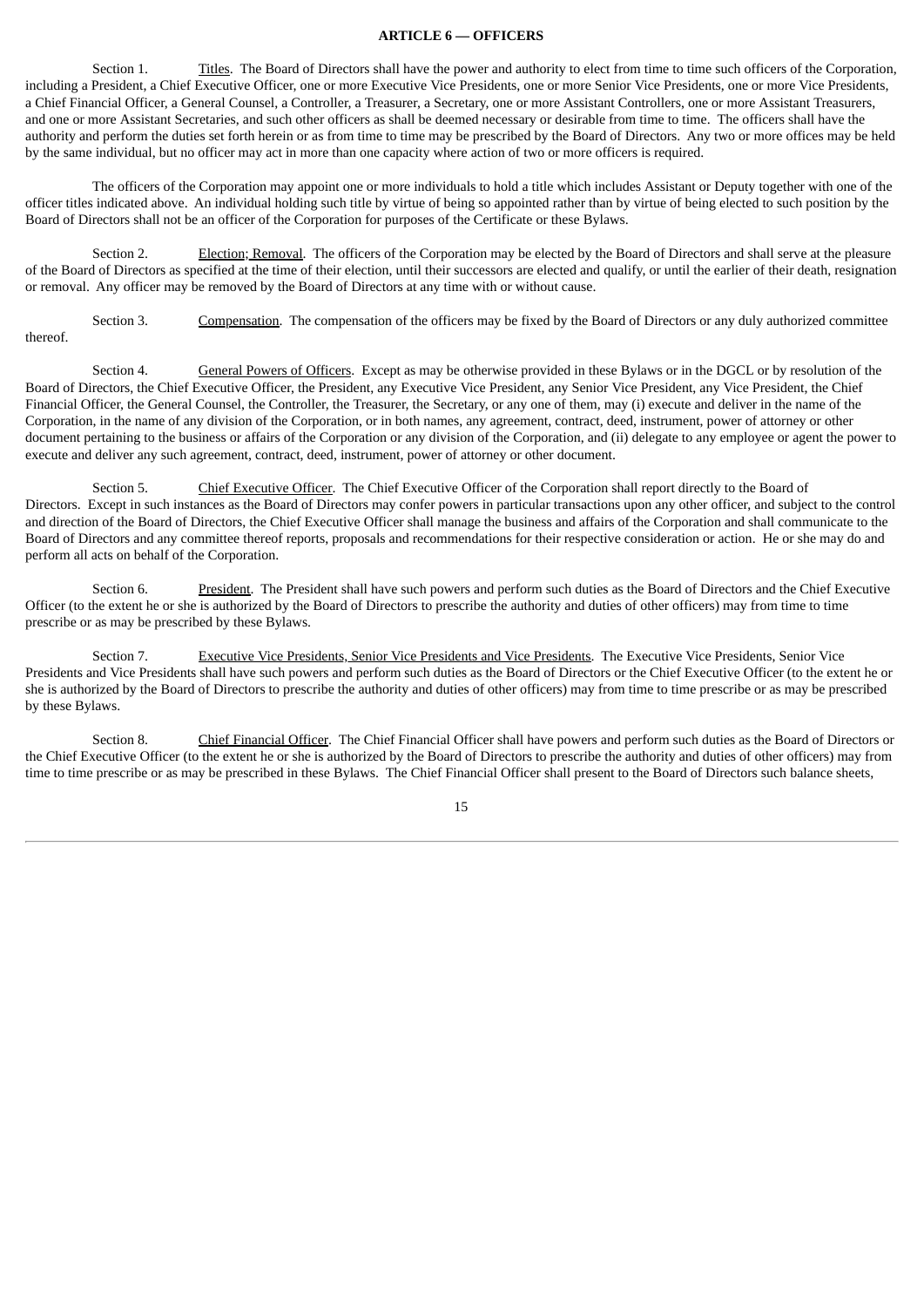income statements, budgets and other financial statements and reports as the Board of Directors or the Chief Executive Officer (to the extent he or she is authorized by the Board of Directors to prescribe the authority and duties of other officers) may require and shall perform such other duties as may be prescribed or assigned pursuant to these Bylaws and all other acts incident to the position of Chief Financial Officer.

Section 9. Controller. The Controller shall be responsible for the maintenance of adequate accounting records of all assets, liabilities, capital and transactions of the Corporation. The Controller shall prepare such balance sheets, income statements, budgets and other financial statements and reports as the Board of Directors or the Chief Executive Officer or the Chief Financial Officer (to the extent they are authorized by the Board of Directors to prescribe the authority and duties of other officers) may require, and shall perform such other duties as may be prescribed or assigned pursuant to these Bylaws and all other acts incident to the position of Controller.

Section 10. Treasurer.

(a) The Treasurer shall have the care and custody of all funds and securities of the Corporation except as may be otherwise ordered by the Board of Directors, and shall cause such funds (i) to be invested or reinvested from time to time for the benefit of the Corporation as may be designated by the Board of Directors or by the Chairman, the Chief Executive Officer, the Vice Chairman, the President, the Chief Financial Officer or the Treasurer (to the extent they are authorized by the Board of Directors to make such designations), or (ii) to be deposited to the credit of the Corporation in such banks or depositories as may be designated by the Board of Directors or by the Chairman, the Chief Executive Officer, the President, the Chief Financial Officer or the Treasurer (to the extent they are authorized by the Board of Directors to make such designations), and shall cause such securities to be placed in safekeeping in such manner as may be designated by the Board of Directors or by the Chairman, the Chief Executive Officer, the President, the Chief Financial Officer or the Treasurer (to the extent they are authorized by the Board of Directors to make such designations).

(b) The Treasurer or such other person or persons as may be designated for such purpose by the Board of Directors or by the Chairman, the Chief Executive Officer, the President, the Chief Financial Officer or the Treasurer (to the extent they are authorized by the Board of Directors to make such designations) may endorse in the name and on behalf of the Corporation all instruments for the payment of money, bills of lading, warehouse receipts, insurance policies and other commercial documents requiring such endorsement.

(c) The Treasurer or such other person or persons as may be designated for such purpose by the Board of Directors or by the Chairman, the Chief Executive Officer, the President, the Chief Financial Officer or the Treasurer (to the extent they are authorized by the Board of Directors to make such designations), (i) may sign all receipts and vouchers for payments made to the Corporation; (ii) shall provide a statement of the cash account of the Corporation to the Board of Directors as often as it shall require the same; and (iii) shall enter regularly in the books to be kept for that purpose full and accurate account of all moneys received and paid on account of the Corporation and of all securities received and delivered by the Corporation.

(d) The Treasurer shall perform such other duties as may be prescribed or assigned pursuant to these Bylaws and all other acts incident to the position of Treasurer.

Section 11. Secretary. The Secretary shall keep the minutes of all meetings of the Stockholders, the Board of Directors and the committees of the Board of Directors. The Secretary shall cause to be prepared and maintained (i) at the office of the Corporation a share ledger containing the names and addresses of all Stockholders and the number of shares held by each, and (ii) any list of the Stockholders required by law to be prepared for any meeting of the Stockholders. The Secretary shall be responsible for the custody of all share books and of all unissued share certificates. The Secretary shall be the custodian of the seal of the Corporation. The Secretary shall affix or cause to be affixed the seal of the Corporation, and when so affixed may attest the same and shall perform such other duties as may be prescribed or assigned pursuant to these Bylaws and all other acts incident to the position of Secretary.

Section 12. *Voting upon Securities*. Unless otherwise ordered by the Board of Directors, the Chief Executive Officer, the President, any Executive Vice President, any Senior Vice President or any Vice President shall have full power and authority on behalf of the Corporation to attend, act and vote at meetings of the security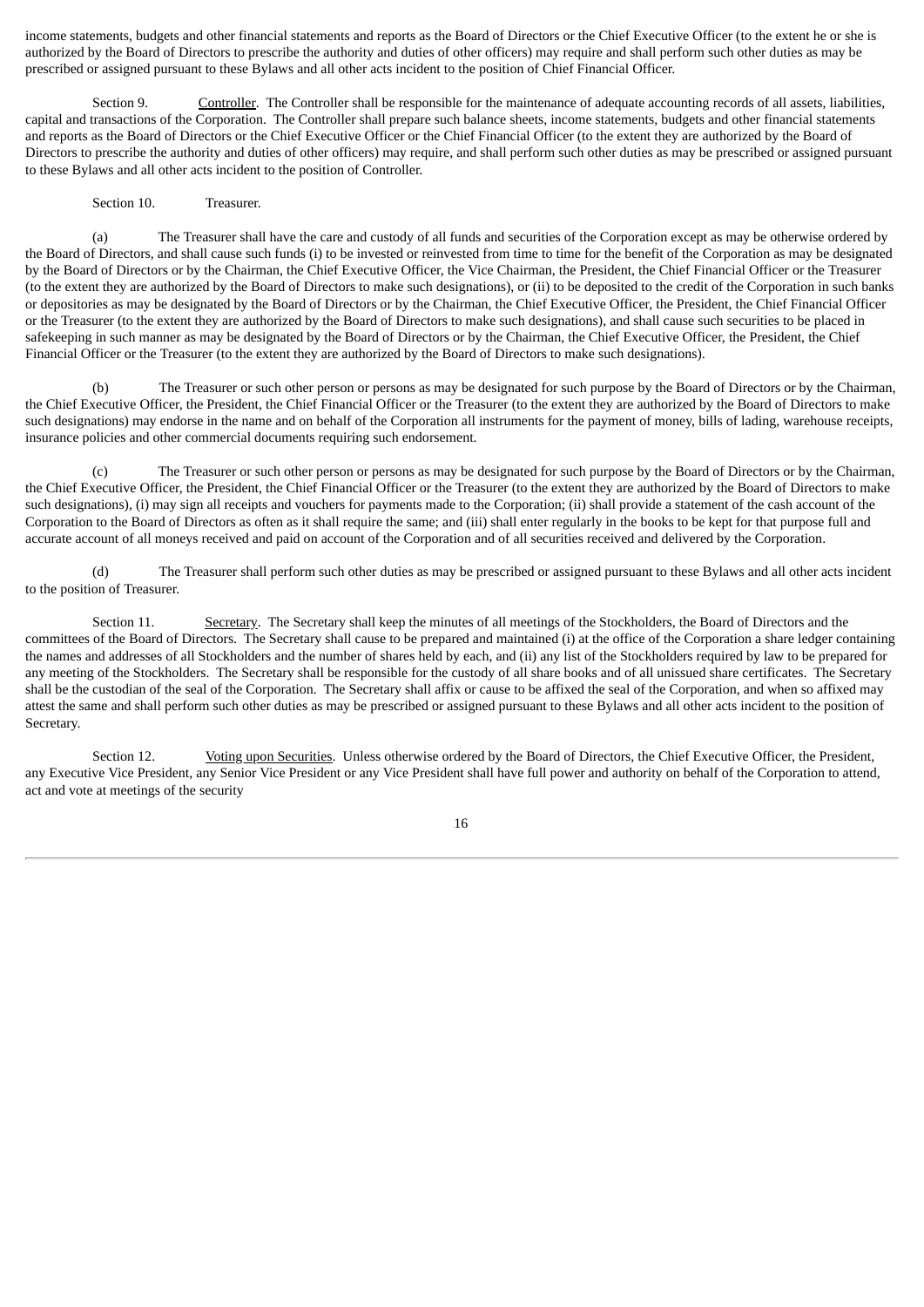holders of any entity in which the Corporation may hold securities, and at such meetings shall possess and may exercise any and all rights and powers incident to the ownership of such securities and which, as the owner, the Corporation might have possessed and exercised if present. The Board of Directors may by resolution from time to time confer such power and authority upon any person or persons.

Section 13. Continuing Determination by Board. All powers and duties of the officers shall be subject to a continuing determination by the Board of Directors.

#### **ARTICLE 7 — CAPITAL STOCK**

Section 1. Certificates. The interest of each Stockholder may be evidenced by certificates for shares of stock in such form as the appropriate officers of the Corporation may from time to time prescribe or be uncertificated. The name and address of the persons to whom shares of capital stock of the Corporation are issued, with the number of shares and date of issue, shall be entered on the share transfer records of the Corporation. Certificates for shares of the capital stock of the Corporation shall be in such form not inconsistent with the Certificate as shall be approved by the Board of Directors. Each certificate shall be signed (either manually or by facsimile) by (a) the Chairman, the Chief Executive Officer, the President or any Vice President, and by the Secretary, any Assistant Secretary, the Treasurer or any Assistant Treasurer or (b) any two (2) officers designated by the Board of Directors. Each certificate may be sealed with the seal of the Corporation or facsimile thereof.

#### Section 2. Transfer of Shares.

(a) The shares of the capital stock of the Corporation shall be transferred on the books of the Corporation, in the case of certificated shares of stock, by the holder thereof in person or by such person's attorney duly authorized in writing, upon surrender for cancellation of certificates for at least the same number of shares, with an assignment and power of transfer endorsed thereon or attached thereto, duly executed, with such proof of the authenticity of the signature as the Corporation or its agents may reasonably require; and, in the case of uncertificated shares of stock, upon receipt of proper transfer instructions from the registered holder of the shares or by such person's attorney duly authorized in writing, and upon compliance with appropriate procedures for transferring shares in uncertificated form. No transfer of shares shall be valid as against the Corporation for any purpose until it shall have been entered in the share records of the Corporation by an entry showing from and to whom transferred.

The share certificates shall be signed, countersigned and registered in such manner as the Board of Directors may by resolution prescribe, which resolution may permit all or any of the signatures on such certificates to be in facsimile. In case any officer, transfer agent or registrar who has signed or whose facsimile signature has been placed upon a certificate has ceased to be such officer, transfer agent or registrar before such certificate is issued, it may be issued by the Corporation with the same effect as if such person were such officer, transfer agent or registrar at the date of issue.

(c) Notwithstanding anything to the contrary in these Bylaws, at all times that the Corporation's shares are listed on a stock exchange, the shares of capital stock of the Corporation shall comply with all direct registration system eligibility requirements established by such exchange, including any requirement that shares of the Corporation's capital stock be eligible for issue in book-entry form. All issuances and transfers of shares of the Corporation's capital stock shall be entered on the books of the Corporation with all information necessary to comply with such direct registration system eligibility requirements, including the name and address of the person to whom the shares are issued, the number of shares issued and the date of issue. The Board of Directors shall have the power and authority to make such rules and regulations as it may deem necessary or proper concerning the issue, transfer and registration of shares of stock of the Corporation in both the certificated and uncertificated form.

Section 3. Transfer Agent and Registrar. The Board of Directors may appoint one or more transfer agents and one or more registrars of transfers and may require all share certificates to be signed or countersigned by the transfer agent and registered by the registrar.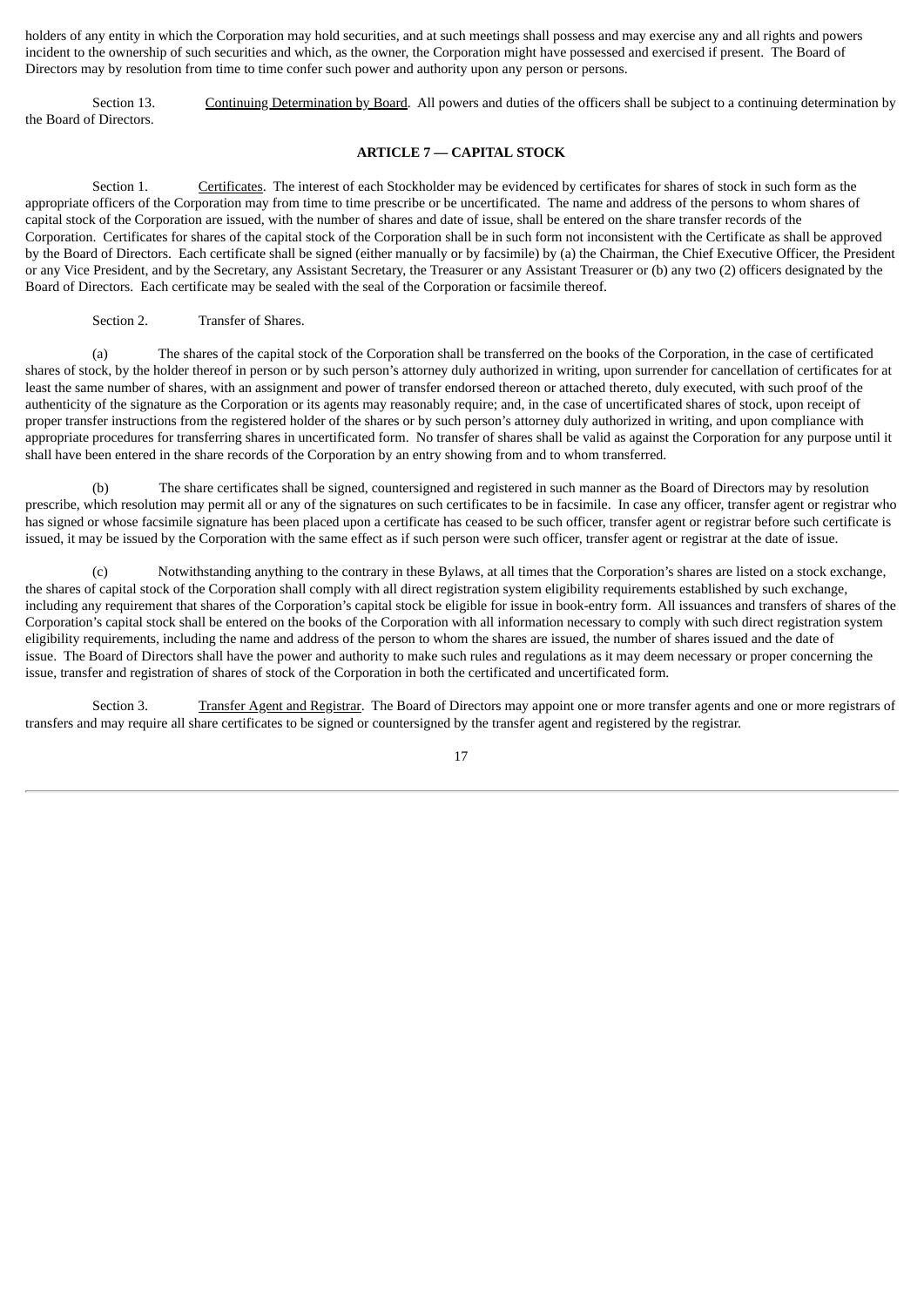Section 4. Regulations. The Board of Directors may make such rules and regulations as it deems expedient concerning the issue, transfer and registration of shares of capital stock of the Corporation.

Section 5. Fixing Record Date. For the purpose of determining the Stockholders entitled to notice of or to vote at any meeting of the Stockholders, or entitled to receive payment of any dividend, or in order to make a determination of the Stockholders for any other purpose, the Board of Directors may fix in advance a date as the record date for the determination of Stockholders. The record date shall not be more than sixty (60) days before the meeting or action requiring a determination of Stockholders. A determination of the Stockholders entitled to notice of or to vote at a Stockholders' meeting shall be effective for any adjournment of the meeting unless the Board of Directors fixes a new record date, which it shall do if the meeting is adjourned to a date more than one hundred twenty (120) days after the date fixed for the original meeting. If no record date is fixed for the determination of Stockholders, the record date shall be the day the notice of the meeting is mailed or the day the action requiring a determination of Stockholders is taken.

Section 6. Lost Certificates. In case of loss, theft, mutilation or destruction of any certificate evidencing shares of the capital stock of the Corporation, another may be issued in its place upon proof of such loss, theft, mutilation or destruction and upon the giving of an indemnity or other undertaking to the Corporation in such form and in such sum as the Board of Directors may direct.

#### **ARTICLE 8 — GENERAL PROVISIONS**

Section 1. Dividends and Other Distributions. The Board of Directors may from time to time declare and the Corporation may pay dividends or make other distributions with respect to its outstanding shares in the manner and upon the terms and conditions provided by law.

Section 2. Seal. The seal of the Corporation shall be any form approved from time to time by the Board of Directors.

Section 3. Waiver of Notice. Whenever notice is required to be given to a Stockholder, Director or other person under the provisions of these Bylaws, the Certificate or applicable statute, a waiver in writing signed by, or an electronic transmission given by, the person or persons entitled to the notice, whether before or after the date and time stated in the notice, and delivered to the Corporation, shall be equivalent to giving the notice.

Section 4. Depositaries. The Chairman, the Chief Executive Officer, the President, the Chief Financial Officer and the Treasurer are each authorized to designate depositaries for the funds of the Corporation deposited in its name or that of a division of the Corporation, or both, and the signatories with respect thereto in each case, and from time to time, to change such depositaries and signatories, with the same force and effect as if each such depository and the signatories with respect thereto and changes therein had been specifically designated or authorized by the Board of Directors; and each depositary designated by the Board of Directors or by the Chairman, the Chief Executive Officer, the President, the Chief Financial Officer or the Treasurer shall be entitled to rely upon the certificate of the Secretary or any Assistant Secretary of the Corporation setting forth the fact of such designation and of the appointment of the officers of the Corporation or of other persons who are to be signatories with respect to the withdrawal of funds deposited with such depositary, or from time to time the fact of any change in any depositary or in the signatories with respect thereto.

Section 5. Signatories. Unless otherwise designated by the Board of Directors or by the Chairman, the Chief Executive Officer, the President, the Chief Financial Officer or the Treasurer, all notes, drafts, checks, acceptances and orders for the payment of money shall be (a) signed by the Treasurer or any Assistant Treasurer, and (b) countersigned by the Controller or any Assistant Controller, or either signed or countersigned by the Chairman, the Chief Executive Officer, the Vice Chairman, the President, any Executive Vice President, any Senior Vice President or any Vice President in lieu of either the officers designated in (a) or the officers designated in (b) of this Section 5.

Section 6. Proxies. Unless otherwise provided for by a resolution of the Board of Directors, the Chief Executive Officer, or any Vice President or Secretary or Assistant Secretary designated by the Board of